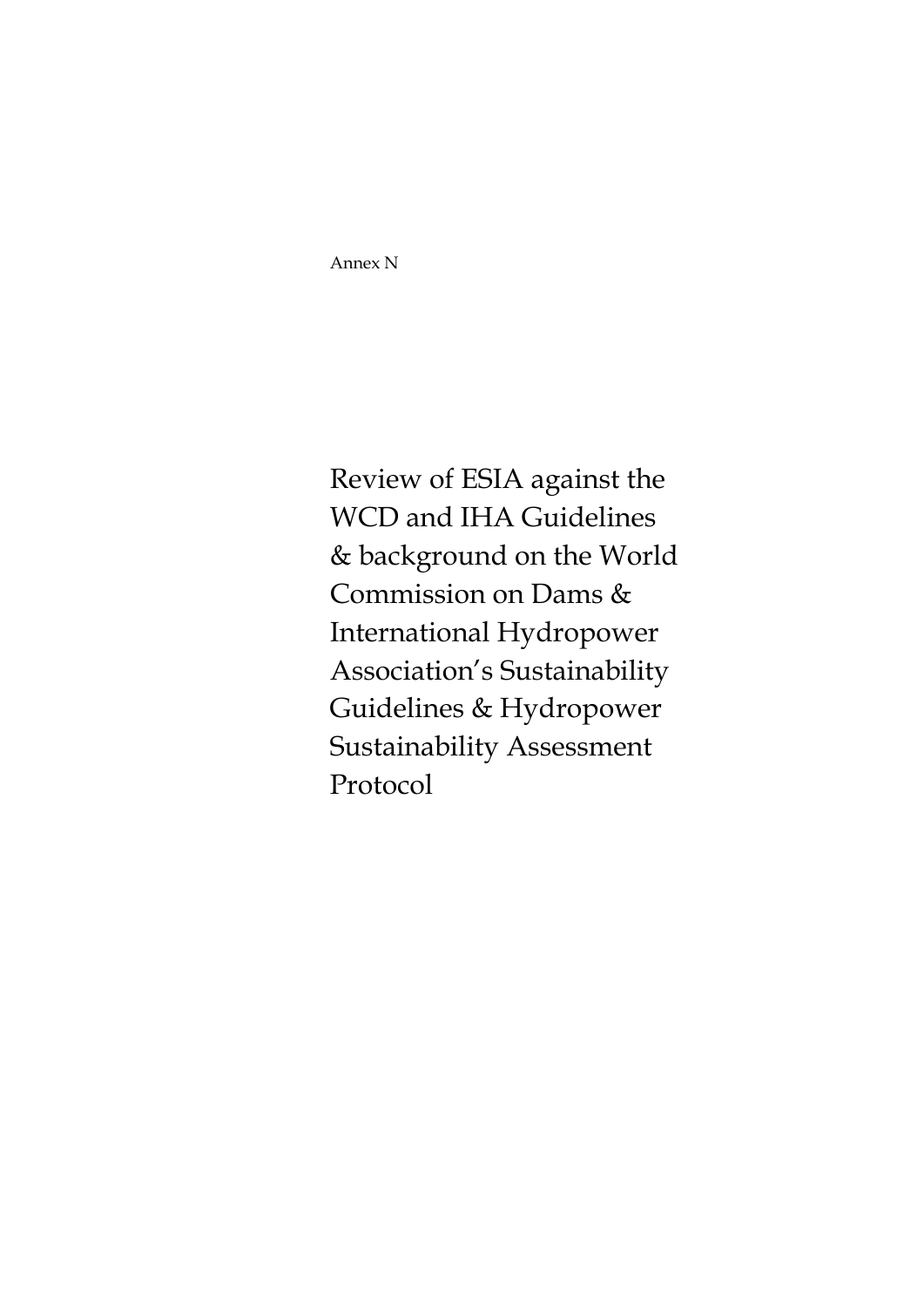This Annex reviews the proposed BGHES ESIA report against the Guidelines for Good Practice from the *World Commission on Dams November 2000 Report "Dams and Development – A New Framework for Decision-Making" (Final Version of 17 November 2008)* and the International Hydropower Association's Sustainability Guidelines (SGs).

Serving as an advisory tool, the WCD guidelines provide an overview of how to assess options and plan and implement dam projects to meet the Commission's criteria. The IHA Sustainability Guidelines promote greater consideration of environment, social, and economic sustainability in the assessment of new hydropower projects to assist with the evaluation and management of often competing environmental, social and economic issues that arise in the assessment, operation and management of hydropower projects. The Sustainability Guidelines suggest a number of environmental and social strategies to optimise environmental and social outcomes for Hydropower Schemes.

The WCD Guidelines and IHA's environmental and social strategies to optimise environmental and social outcomes for Hydropower Schemes are outlined in *Table N1.1, Table 3.2* and *Table 3.3*, respectively. The tables then refer the reader to where the issue/ topic are addressed in the ESIA report. If the issue / topic is not applicable at the ESIA stage it is denoted as 'N/A'.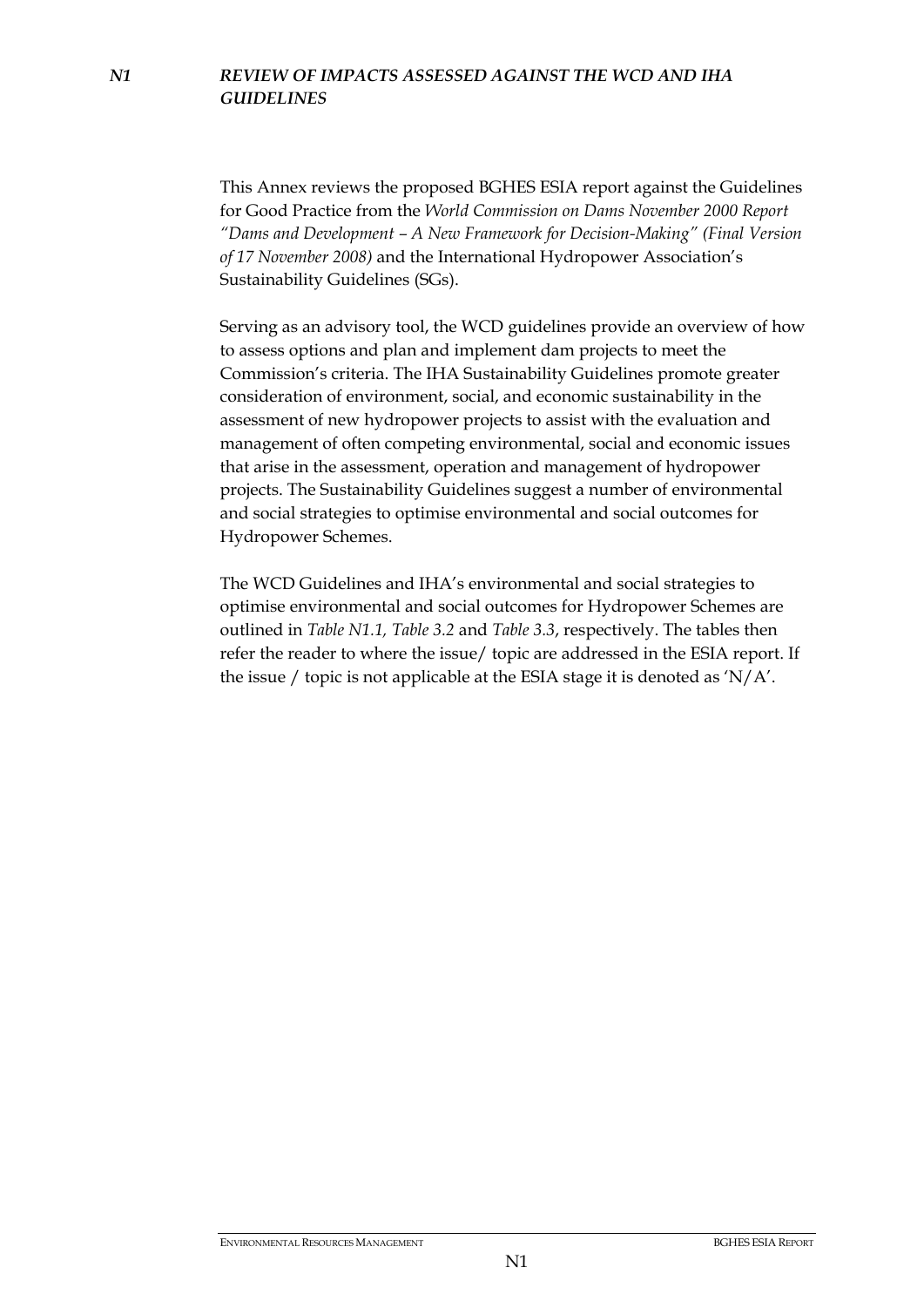# *Table N1.1 Guidelines for Good Practice*

| Guidelines                                                                                               | <b>Reference in this ESIA</b>                                                                                                                                                                                                                             |
|----------------------------------------------------------------------------------------------------------|-----------------------------------------------------------------------------------------------------------------------------------------------------------------------------------------------------------------------------------------------------------|
| <b>Strategic Priority 1: Gaining Public Acceptance</b>                                                   |                                                                                                                                                                                                                                                           |
| Stakeholder Analysis                                                                                     | Refer to:<br>Chapter 7 - Public Participation Process<br>$\bullet$<br>Annex B - Stakeholder Engagement Plan<br>Annex C - Public Participation Documentation<br>Annex E - Grievance Mechanism                                                              |
| Negotiated Decision-Making Processes                                                                     | Refer to:<br>Chapter 7 - Public Participation Process<br>Annex B - Stakeholder Engagement Plan<br>Annex C - Public Participation Documentation<br>Annex E - Grievance Mechanism                                                                           |
| Free, Prior and Informed Consent                                                                         | Refer to:<br>Chapter 7 - Public Participation Process<br>Annex B - Stakeholder Engagement Plan<br>Annex C - Public Participation Documentation<br>Annex E - Grievance Mechanism                                                                           |
| <b>Strategic Priority 2: Comprehensive Options Assessment</b>                                            |                                                                                                                                                                                                                                                           |
| Strategic Impact Assessment for Environmental, Social, Health and Cultural                               | Refer to:<br>Chapter 6 - Analysis of Alternatives<br>$\bullet$<br>Chapter 10 - Biophysical Environment Impact Assessment<br>$\bullet$<br>Chapter 11 - Socio-Economic, Health and Cultural Heritage Impact<br>Assessment                                   |
| Heritage Issues                                                                                          | Refer to:<br>Chapter 9 - Socio-economic Environment Baseline<br>Chapter 11 - Socio-Economic, Health and Cultural Heritage Impact<br>Assessment<br>Annex L - Cultural Heritage Report, Zimbabwe<br>$\bullet$<br>Annex M - Cultural Heritage Report, Zambia |
| Project-Level Impact Assessment for Environmental, Social, Health and<br><b>Cultural Heritage Issues</b> | Refer to:<br>Chapter 10 - Biophysical Environment Impact Assessment<br>$\bullet$<br>Chapter 11 - Socio-Economic, Health and Cultural Heritage Impact<br>Assessment                                                                                        |
| Multi-Criteria Analysis                                                                                  | N/A                                                                                                                                                                                                                                                       |
| Life Cycle Assessment                                                                                    | N/A                                                                                                                                                                                                                                                       |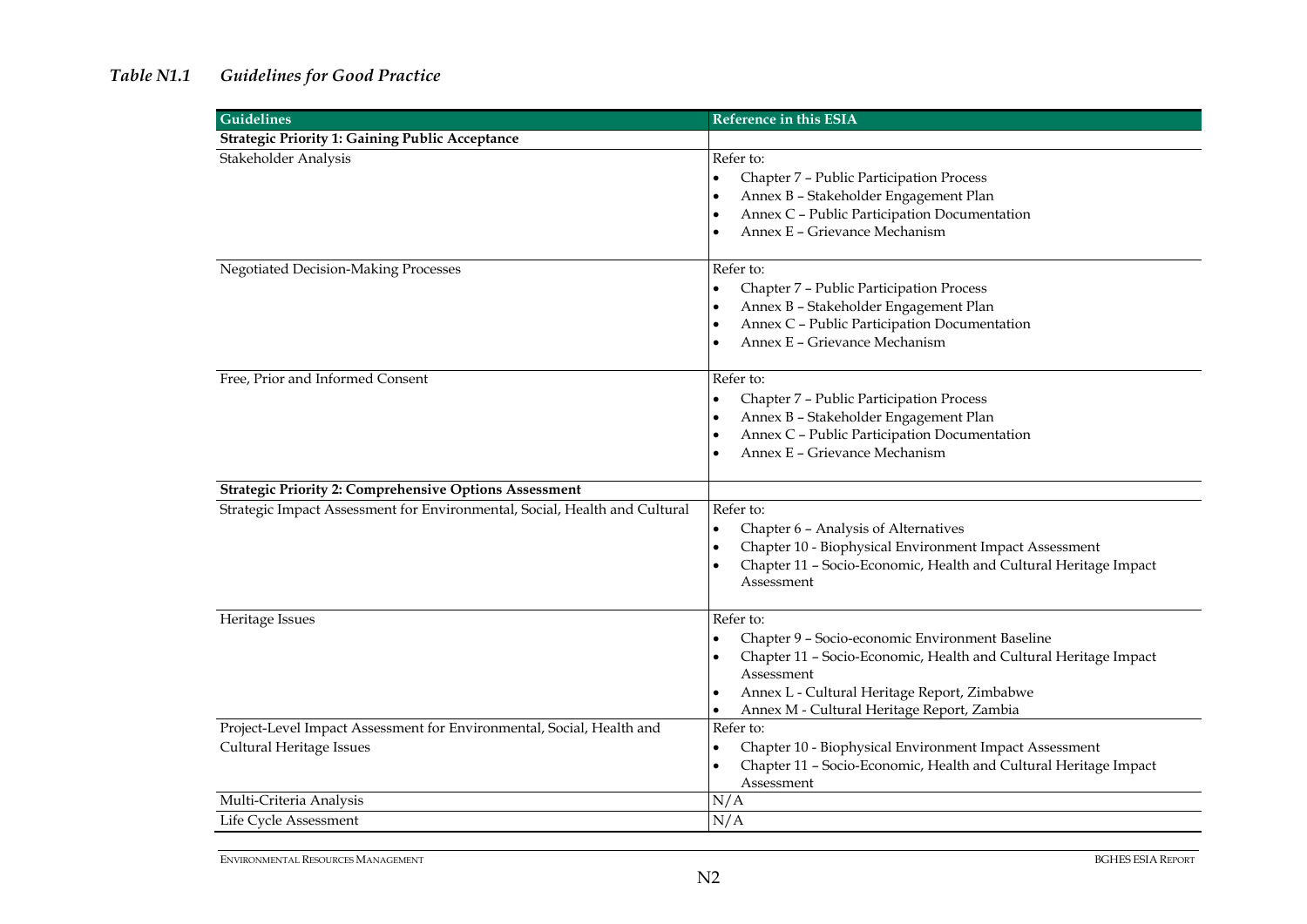| Guidelines                                                                | <b>Reference in this ESIA</b>                                                 |
|---------------------------------------------------------------------------|-------------------------------------------------------------------------------|
| <b>Greenhouse Gas Emissions</b>                                           | Refer to:                                                                     |
|                                                                           | Chapter 10 - Biophysical Environment Impact Assessment<br>$\bullet$           |
|                                                                           | Annex H - Climate Change Risk Review                                          |
| Distributional Analysis of Projects                                       | N/A                                                                           |
| Valuation of Social and Environmental Impacts                             | Annex K - Economic Assessment Specialist Studies<br>$\bullet$                 |
| <b>Improving Economic Risk Assessment</b>                                 | N/A                                                                           |
| <b>Strategic Priority 3: Addressing Existing Dams</b>                     |                                                                               |
| Ensuring Operating Rules Reflect Social and Environmental Concerns        | Refer to:                                                                     |
|                                                                           | Chapter 10 - Biophysical Environment Impact Assessment<br>$\bullet$           |
|                                                                           | Annex J - Environmental Flow Assessment Specialist Study                      |
| <b>Improving Reservoir Operations</b>                                     | Refer to:                                                                     |
|                                                                           | Annex I - Reservoir Water Quality Modelling Study                             |
|                                                                           | Annex J - Environmental Flow Assessment Specialist Study                      |
| <b>Strategic Priority 4: Sustaining Rivers and Livelihoods</b>            |                                                                               |
| <b>Baseline Ecosystem Surveys</b>                                         | Refer to:                                                                     |
|                                                                           | Chapter 8 - Biophysical Environment Baseline<br>$\bullet$                     |
| <b>Environmental Flow Assessment</b>                                      | Refer to:                                                                     |
|                                                                           | Chapter 8 - Biophysical Environment Baseline                                  |
|                                                                           | Chapter 10 - Biophysical Environment Impact Assessment                        |
|                                                                           | Annex J - Environmental Flow Assessment Specialist Study                      |
| Maintaining Productive Fisheries                                          | Refer to:                                                                     |
|                                                                           | Chapter 8 - Biophysical Environment Baseline<br>٠                             |
|                                                                           | Chapter 10 - Biophysical Environment Impact Assessment                        |
|                                                                           | Annex J - Environmental Flow Assessment Specialist Study                      |
| <b>Strategic Priority 5: Recognising Entitlements and Sharing Benefit</b> |                                                                               |
| <b>Baseline Social Conditions</b>                                         | Refer to:                                                                     |
|                                                                           | Chapter 9 - Socio-economic Environment Baseline                               |
|                                                                           | Annex K - Economic Assessment Specialist Studies                              |
|                                                                           | Annex L - Cultural Heritage Report, Zimbabwe                                  |
|                                                                           | Annex M - Cultural Heritage Report, Zambia                                    |
| Impoverishment Risk Analysis                                              | Refer to:                                                                     |
|                                                                           | N/A<br>$\bullet$                                                              |
| Implementation of the Mitigation, Resettlement and Development Action     | Refer to:                                                                     |
| Plan                                                                      | Chapter 9 - Socio-economic Environment Baseline                               |
|                                                                           | Chapter 11 - Socio-Economic, Health and Cultural Heritage Impact<br>$\bullet$ |
|                                                                           | Assessment                                                                    |
|                                                                           | Please note - Resettlement Action Plan for the Dam Footprint and Resettlement |
|                                                                           | Policy Framework for the Transmission Lines and Access Roads are forthcoming. |
|                                                                           |                                                                               |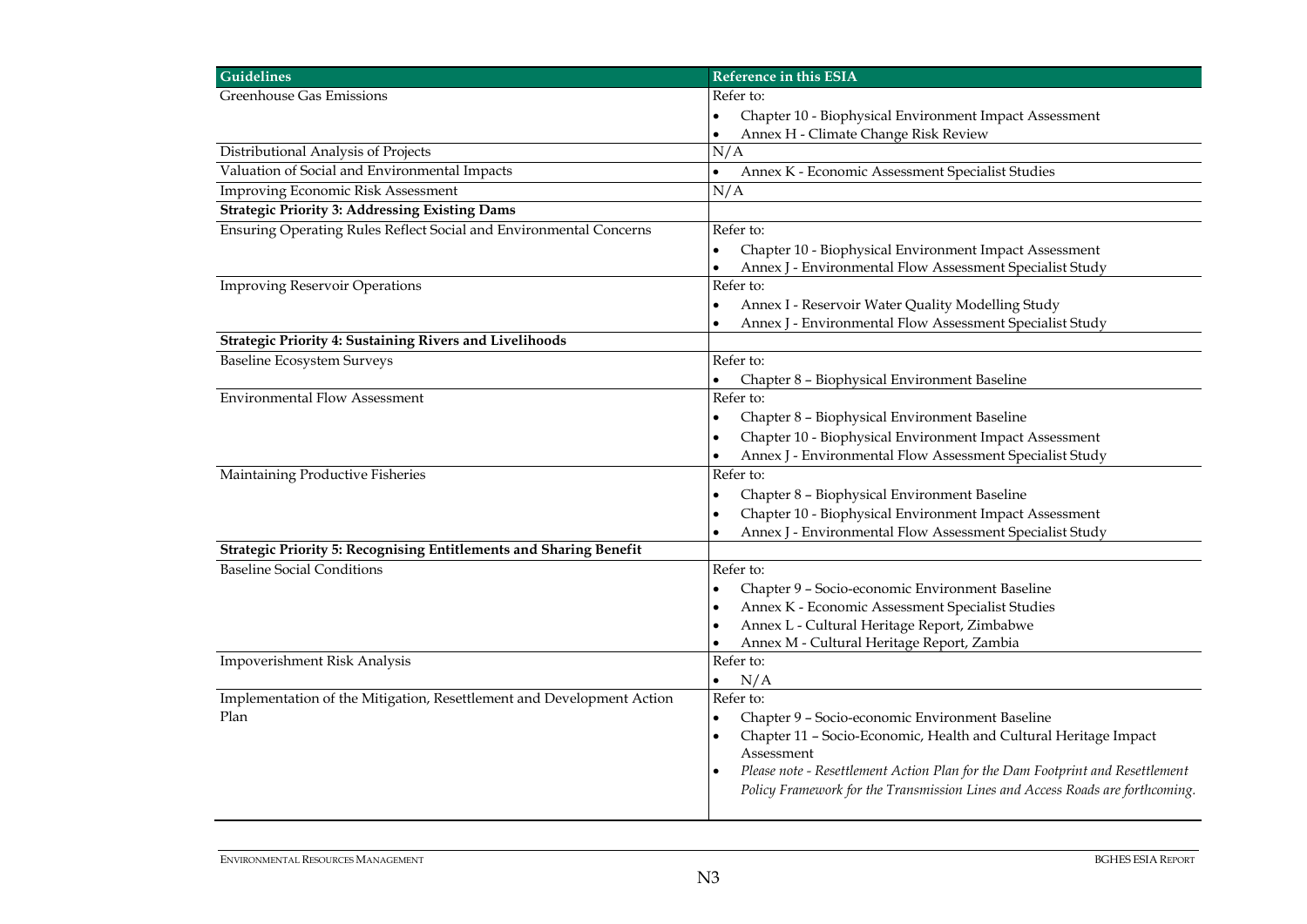| <b>Guidelines</b>                                                         | <b>Reference in this ESIA</b>                                                 |
|---------------------------------------------------------------------------|-------------------------------------------------------------------------------|
| Project Benefit-Sharing Mechanisms                                        | Refer to:                                                                     |
|                                                                           | Chapter 11 - Socio-Economic, Health and Cultural Heritage Impact              |
|                                                                           | Assessment                                                                    |
|                                                                           | Please note - Resettlement Action Plan for the Dam Footprint and Resettlement |
|                                                                           | Policy Framework for the Transmission Lines and Access Roads are forthcoming. |
| <b>Strategic Priority 6: Ensuring Compliance</b>                          |                                                                               |
| Compliance Plans                                                          | N/A                                                                           |
| Independent Review Panels for Social and Environmental Matters            | N/A                                                                           |
| Performance Bonds                                                         | N/A                                                                           |
| Trust Funds                                                               | N/A                                                                           |
| <b>Integrity Pacts</b>                                                    | N/A                                                                           |
| Strategic Priority 7: Sharing Rivers for Peace, Development, and Security |                                                                               |
| Procedures for Shared Rivers                                              | Refer to:                                                                     |
|                                                                           | Chapter 4 - Administrative Framework                                          |

# *Table N1.2 Optimising Environmental Outcomes for Hydropower Schemes*

| <b>Issue for Management Consideration</b>                                                                                                                                                    | <b>Mitigation Options/Strategies</b>                                                                                                                                                                           | Reference in this ESIA                                                                                                                                                         |
|----------------------------------------------------------------------------------------------------------------------------------------------------------------------------------------------|----------------------------------------------------------------------------------------------------------------------------------------------------------------------------------------------------------------|--------------------------------------------------------------------------------------------------------------------------------------------------------------------------------|
| 1. Water quality                                                                                                                                                                             | Adequate data collection and an ESIA process<br>$\bullet$                                                                                                                                                      | Refer to:                                                                                                                                                                      |
| Changes in water quality are likely to occur<br>within and downstream of the development as<br>a result of flow regime changes. The residence<br>time of water within a reservoir is a major | that identifies potential problems prior to<br>design are critical.<br>Design and operational systems that minimise<br>as much as possible the negative impacts<br>within the storage and downstream; examples | Chapter 8 - Biophysical Environment Baseline<br>$\bullet$<br>Chapter 10 - Biophysical Environment Impact<br>Assessment<br>Annex I - Reservoir Water Quality Modelling<br>Study |
| influence on the scale of these changes, along<br>with bathymetry, climate and catchment<br>activities.                                                                                      | include multilevel off-takes, air injection<br>facilities, aerating turbines, and destratification<br>capability.                                                                                              | Annex J - Environmental Flow Assessment<br>Specialist Study                                                                                                                    |
|                                                                                                                                                                                              | While removal of vegetation from proposed<br>$\bullet$                                                                                                                                                         |                                                                                                                                                                                |
| Major issues include                                                                                                                                                                         | impoundments is expensive, the potential                                                                                                                                                                       |                                                                                                                                                                                |
| reduced oxygenation,                                                                                                                                                                         | benefits for water quality means that at least                                                                                                                                                                 |                                                                                                                                                                                |
| temperature,                                                                                                                                                                                 | some removal should be considered.                                                                                                                                                                             |                                                                                                                                                                                |
| stratification potential,<br>$\circ$                                                                                                                                                         | Working with local communities and                                                                                                                                                                             |                                                                                                                                                                                |
| pollutant inflow,<br>$\circ$                                                                                                                                                                 | regulatory authorities in improving catchment                                                                                                                                                                  |                                                                                                                                                                                |
| propensity for disease proliferation,                                                                                                                                                        | management practices can have significant                                                                                                                                                                      |                                                                                                                                                                                |
| nutrient capture,                                                                                                                                                                            | water quality benefits for hydro reservoirs.                                                                                                                                                                   |                                                                                                                                                                                |
| algal bloom potential; and                                                                                                                                                                   |                                                                                                                                                                                                                |                                                                                                                                                                                |
| the release of toxicants from inundated                                                                                                                                                      |                                                                                                                                                                                                                |                                                                                                                                                                                |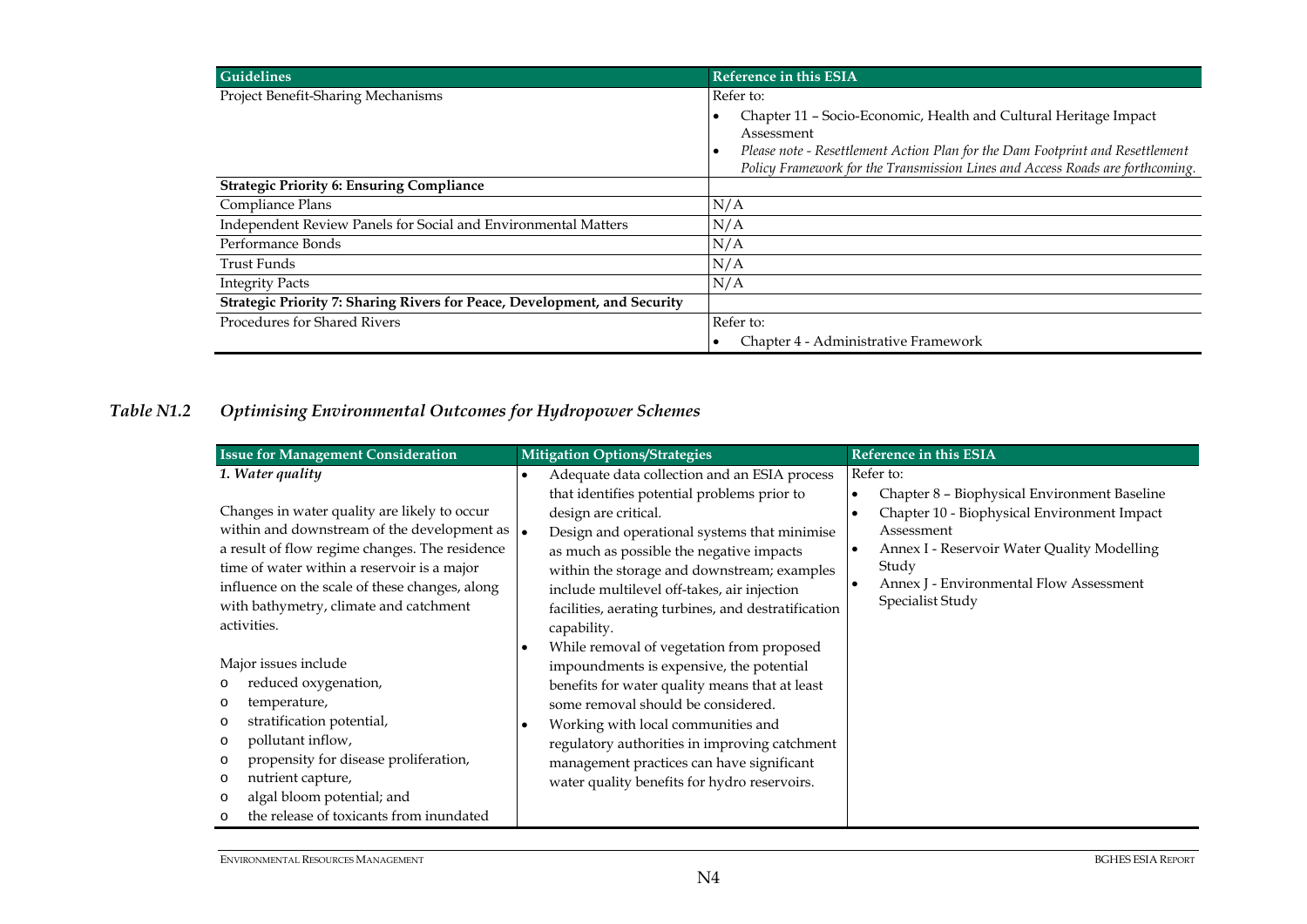| <b>Issue for Management Consideration</b>                                                                                                                                                                                                                                                                                                                                                                                                                                                                                                               | <b>Mitigation Options/Strategies</b>                                                                                                                                                                                                                                                                                                                                                                                                                                                                                                                                                                                                                                                                                                                                                      | <b>Reference in this ESIA</b>                                                                                                                                                                                                |
|---------------------------------------------------------------------------------------------------------------------------------------------------------------------------------------------------------------------------------------------------------------------------------------------------------------------------------------------------------------------------------------------------------------------------------------------------------------------------------------------------------------------------------------------------------|-------------------------------------------------------------------------------------------------------------------------------------------------------------------------------------------------------------------------------------------------------------------------------------------------------------------------------------------------------------------------------------------------------------------------------------------------------------------------------------------------------------------------------------------------------------------------------------------------------------------------------------------------------------------------------------------------------------------------------------------------------------------------------------------|------------------------------------------------------------------------------------------------------------------------------------------------------------------------------------------------------------------------------|
| sediments.                                                                                                                                                                                                                                                                                                                                                                                                                                                                                                                                              |                                                                                                                                                                                                                                                                                                                                                                                                                                                                                                                                                                                                                                                                                                                                                                                           |                                                                                                                                                                                                                              |
| Many water quality problems relate to<br>activities within the catchment beyond the<br>control of the proponent.                                                                                                                                                                                                                                                                                                                                                                                                                                        |                                                                                                                                                                                                                                                                                                                                                                                                                                                                                                                                                                                                                                                                                                                                                                                           |                                                                                                                                                                                                                              |
| 2. Sediment transport and erosion<br>The creation of a reservoir changes the<br>hydraulic and sediment transport<br>characteristics of the river, causing increased<br>potential sedimentation within the storage and<br>depriving the river downstream of material.<br>Sedimentation is an important sustainability<br>issue for some reservoirs and may reduce the<br>long-term viability of developments.<br>Reduction in the sediment load to the river<br>downstream can change geomorphic processes<br>(eg. erosion and river form modification). | Development proposals need to be considered<br>$\bullet$<br>within the context of existing catchment<br>activities, especially those contributing to<br>sediment inflow to the storage.<br>Reducing reservoir sedimentation through<br>$\bullet$<br>cooperation with local communities and<br>regulatory authorities in improving catchment<br>management practices is an option. Specific<br>actions, such as terracing or reforestation, may<br>need to be considered.<br>In some cases sediment by-passes, flushing<br>$\bullet$<br>systems or dredging should be investigated.<br>Operational or physical mitigation measures to<br>$\bullet$<br>reduce erosion of downstream should be<br>considered for both proposed and existing<br>developments and appropriate objectives set.  | Refer to:<br>Chapter 8 - Biophysical Environment Baseline<br>$\bullet$<br>Chapter 10 - Biophysical Environment Impact<br>$\bullet$<br>Assessment<br>Annex J - Environmental Flow Assessment<br>$\bullet$<br>Specialist Study |
| 3. Downstream hydrology and<br>environmental flows<br>Changes to downstream hydrology impact on<br>river hydraulics, instream and streamside<br>habitat, and can affect local biodiversity.<br>Operating rules should not only consider the<br>requirements for power supply, but also be<br>formulated, where necessary and practicable,<br>to reduce downstream impacts on aquatic<br>species and human activities.                                                                                                                                   | Operating schedules should, where necessary<br>$\bullet$<br>and practicable, incorporate environmental<br>water release patterns (including<br>environmental flows) within the operational<br>framework for the supply of power.<br>Downstream regulating ponds and other<br>$\bullet$<br>engineering solutions may provide cost-<br>effective alternatives to environmental flow<br>releases directly from power stations.<br>It is important that the environmental<br>$\bullet$<br>objectives of any flow release are identified in a<br>clear and transparent manner. These releases<br>need to be developed within the context of<br>environmental sustainability and also take into<br>account local and regional socio-economic<br>factors. It is desirable that the environmental | Refer to:<br>Chapter 8 - Biophysical Environment Baseline<br>$\bullet$<br>Chapter 10 - Biophysical Environment Impact<br>$\bullet$<br>Assessment<br>Annex J - Environmental Flow Assessment<br>$\bullet$<br>Specialist Study |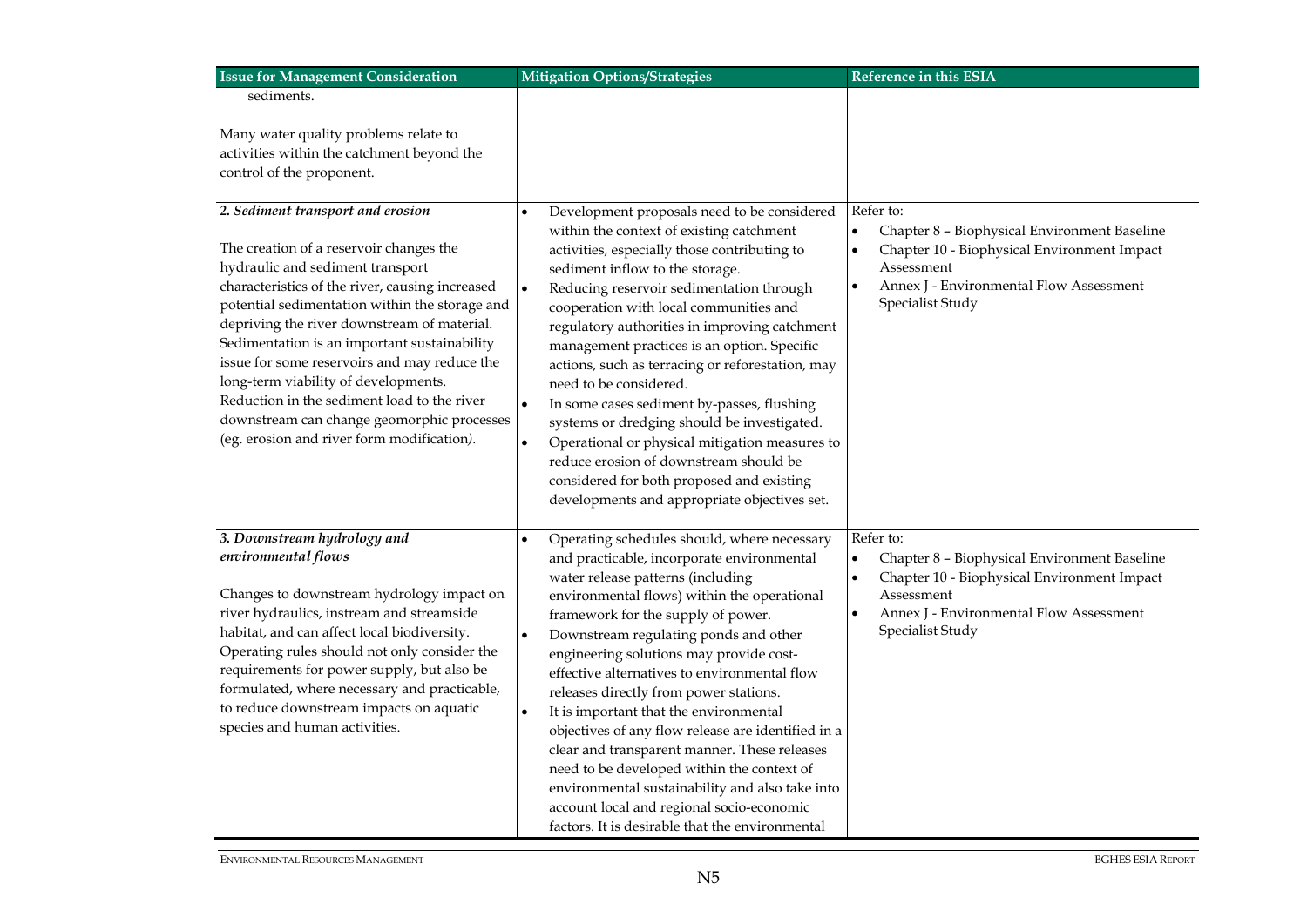| <b>Issue for Management Consideration</b>                                                                                                                                                                                                                                                                                                                                                                                                                                                                                                                                                                                                     | <b>Mitigation Options/Strategies</b>                                                                                                                                                                                                                                                                                                                                                                                                                                                                                                                                                                                                         | Reference in this ESIA                                                                                                                                                                               |  |
|-----------------------------------------------------------------------------------------------------------------------------------------------------------------------------------------------------------------------------------------------------------------------------------------------------------------------------------------------------------------------------------------------------------------------------------------------------------------------------------------------------------------------------------------------------------------------------------------------------------------------------------------------|----------------------------------------------------------------------------------------------------------------------------------------------------------------------------------------------------------------------------------------------------------------------------------------------------------------------------------------------------------------------------------------------------------------------------------------------------------------------------------------------------------------------------------------------------------------------------------------------------------------------------------------------|------------------------------------------------------------------------------------------------------------------------------------------------------------------------------------------------------|--|
|                                                                                                                                                                                                                                                                                                                                                                                                                                                                                                                                                                                                                                               | flow objectives be agreed with local<br>communities.                                                                                                                                                                                                                                                                                                                                                                                                                                                                                                                                                                                         |                                                                                                                                                                                                      |  |
| 4. Rare and endangered species<br>The loss of rare and threatened species may be<br>a significant issue arising from dam<br>construction. This can be caused by the loss or<br>changes to habitat during construction<br>disturbance, or from reservoir creation, altered<br>downstream flow patterns, or the mixing of<br>aquatic faunas in inter-basin water transfers.<br>Hydropower developments modify existing<br>terrestrial and aquatic habitats, and when<br>significant changes cannot be avoided,<br>mechanisms to protect remaining habitats at<br>the local and regional scale should be<br>considered in a compensatory manner. | Plans to manage this issue need to be<br>$\bullet$<br>developed prior to construction and options<br>for mitigation identified and assessed.<br>Habitats of critical importance should be<br>$\bullet$<br>identified (within a wider regional context)<br>and impacts to these avoided or minimised as<br>much as possible during the design phase.<br>$\bullet$<br>Targeted management plans need to be<br>developed for species of conservation<br>significance. Translocations or habitat<br>rehabilitation may be options, along with<br>identification of suitable habitat for 'reserve'<br>management.                                 | Refer to:<br>Chapter 8 - Biophysical Environment Baseline<br>$\bullet$<br>Chapter 10 - Biophysical Environment Impact<br>$\bullet$<br>Assessment<br>Annex F - Biophysical Baseline Data<br>$\bullet$ |  |
| 5. Passage of fish species<br>Many fish species require passage along the<br>length of rivers during at least short periods of<br>their life-cycle. In many places the migration<br>of fish is an annual event and dams and other<br>instream structures constitute major barriers to<br>their movement. In some cases the long-term<br>sustainability of fish populations depend on<br>this migration and in developing countries<br>local economies can be heavily reliant on this<br>as a source of income.                                                                                                                                | The passage of fish is an issue that must<br>$\bullet$<br>beconsidered during the design and planning<br>stage of proposed developments (dam site<br>selection) and adequate consideration should<br>be given to appropriate mechanisms for their<br>transfer (eg. fish ladders, mechanical elevators,<br>guidance devices and translocation programs).<br>Large-scale downstream migration of some<br>$\bullet$<br>species may require mitigation measures to<br>reduce mortality by passage through turbines.<br>Appropriate and feasible options for<br>$\bullet$<br>facilitating passage are also an issue for<br>existing developments. | Refer to:<br>Chapter 8 - Biophysical Environment Baseline<br>$\bullet$<br>Chapter 10 - Biophysical Environment Impact<br>$\bullet$<br>Assessment<br>Annex F - Biophysical Baseline Data<br>$\bullet$ |  |
| 6. Pest species within the reservoir (flora $\mathcal S$<br>fauna)<br>In some regions a significant long-term issue<br>with reservoirs, irrespective of their use, is the<br>introduction of exotic or native pest species.<br>The change in environment caused by storage                                                                                                                                                                                                                                                                                                                                                                    | Identifying the risk of infestation prior to<br>$\bullet$<br>development should also help identify<br>potential options for future management or<br>mitigation. Shorter residence time of water is<br>one viable mechanism for reducing risk.<br>Downstream water uses must also be<br>considered when examining potential options                                                                                                                                                                                                                                                                                                           | Refer to:<br>Chapter 8 - Biophysical Environment Baseline<br>$\bullet$<br>Chapter 10 - Biophysical Environment Impact<br>$\bullet$<br>Assessment<br>Annex F - Biophysical Baseline Data              |  |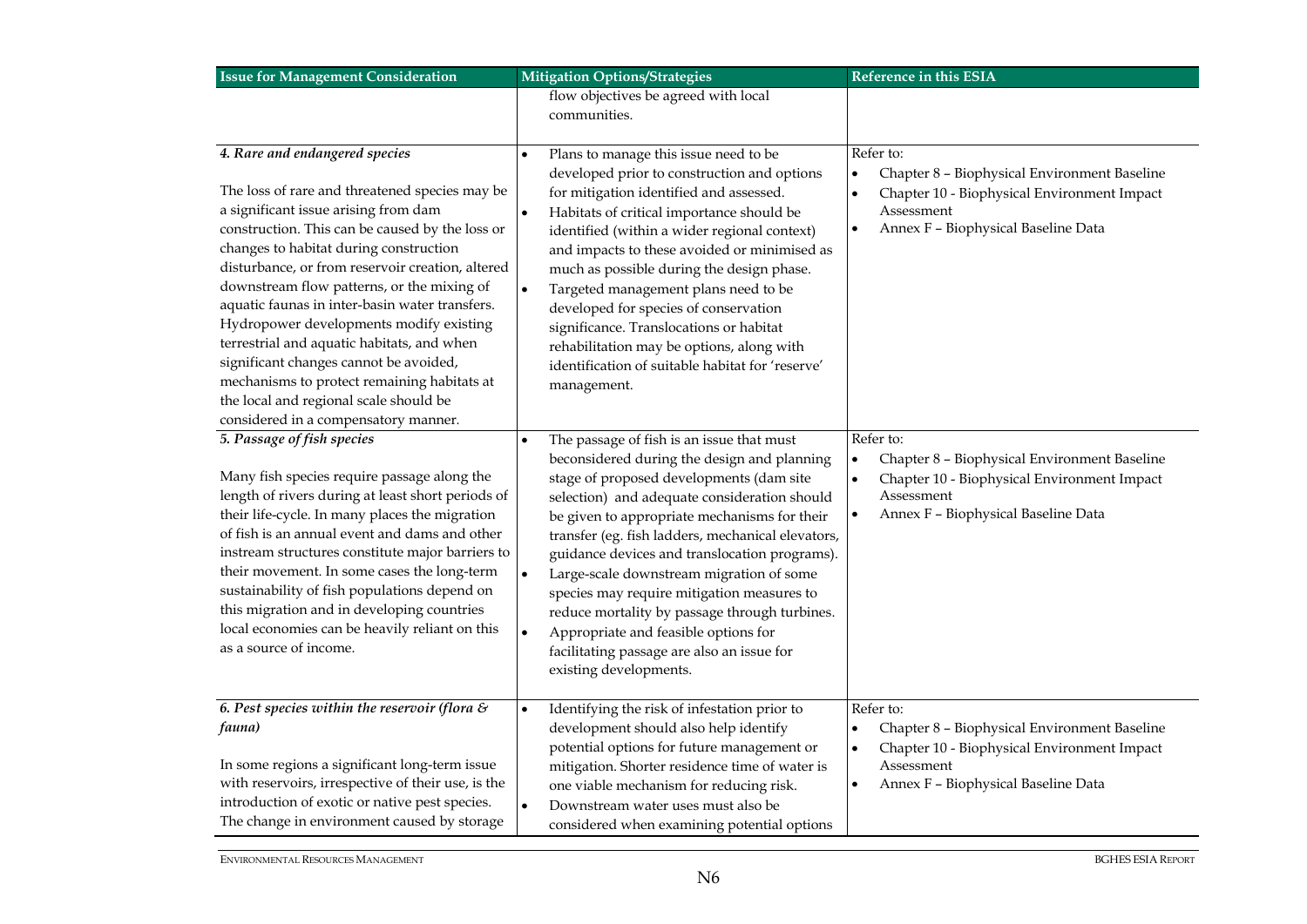| <b>Issue for Management Consideration</b>                                                                                                                                                                                                                                                                                                                                                                                                        | <b>Mitigation Options/Strategies</b>                                                                                                                                                                                                                                                                                                                                                                                                                                                                        | <b>Reference in this ESIA</b>                                                                                                                                                      |
|--------------------------------------------------------------------------------------------------------------------------------------------------------------------------------------------------------------------------------------------------------------------------------------------------------------------------------------------------------------------------------------------------------------------------------------------------|-------------------------------------------------------------------------------------------------------------------------------------------------------------------------------------------------------------------------------------------------------------------------------------------------------------------------------------------------------------------------------------------------------------------------------------------------------------------------------------------------------------|------------------------------------------------------------------------------------------------------------------------------------------------------------------------------------|
| creation often results in advantageous<br>colonisation by species that are suited to the<br>new conditions, and these are likely to result in<br>additional biological impacts. In some<br>instances, proliferation may interfere with<br>power generation (eg. clogging of intake<br>structures) or downstream water use through<br>changes in the quality of discharge water (eg<br>algal bloom toxins, deoxygenated water).                   | for control.                                                                                                                                                                                                                                                                                                                                                                                                                                                                                                |                                                                                                                                                                                    |
| 7. Health issues<br>The changes brought about by hydropower<br>developments have the capacity to affect<br>human health. Issues relating to the<br>transmission of disease, human health risks<br>associated with flow regulation downstream<br>and the consumption of contaminated food<br>sources (eg, raised mercury levels in fish) need<br>to be considered. The potential health benefits<br>of the development should also be identified. | Public health and emergency response plans<br>$\bullet$<br>should be developed in conjunction with local<br>authorities. These plans, and their associated<br>monitoring programs, should be relevant to<br>the levels of risk and uncertainty.<br>The health benefits due to improved water<br>$\bullet$<br>supply, economic improvements and flood<br>control should be recognised. Proper reservoir<br>management can be highly effective in<br>eliminating mosquito-borne illnesses such as<br>malaria. | Refer to:<br>Chapter 9 - Socio-economic Environment Baseline<br>$\bullet$<br>Chapter 11 - Socio-Economic, Health and Cultural<br>$\bullet$<br>Heritage Impact Assessment           |
| 8. Construction activities<br>Construction needs to be carried out so as to<br>minimise impacts on the terrestrial and aquatic<br>environment. Where a new development is<br>planned, there are a range of activities that can<br>result in environmental impacts, both<br>terrestrial and aquatic. Noise and dust may<br>also be issues where the development is close<br>to human habitation.                                                  | These issues should be adequately addressed<br>during the EA stage and plans developed to<br>manage these issues. Plans to manage specific<br>issues may be required; e.g., rehabilitation of<br>borrow pits, management of construction site<br>drainage, storage and handling of chemicals.<br>Similar plans to manage disturbance to<br>terrestrial and aquatic fauna may also be<br>required.                                                                                                           | Refer to:<br>Chapter 10 - Biophysical Environment Impact<br>$\bullet$<br>Assessment<br>Chapter 11 - Socio-Economic, Health and Cultural<br>$\bullet$<br>Heritage Impact Assessment |
| 9. Environmental management systems<br>It is recommended that all hydropower<br>schemes implement an independently audited<br>environmental management system.                                                                                                                                                                                                                                                                                   | An environmental management system should<br>$\bullet$<br>allow for effective management of the range of<br>environmental issues associated with the on-<br>going operation of the hydropower scheme.<br>The associated monitoring programs and<br>environmental plans should ensure a program<br>$\bullet$                                                                                                                                                                                                 | Refer to:<br>Please note an Environmental and Social Management<br>$\bullet$<br>Plan is forthcoming.                                                                               |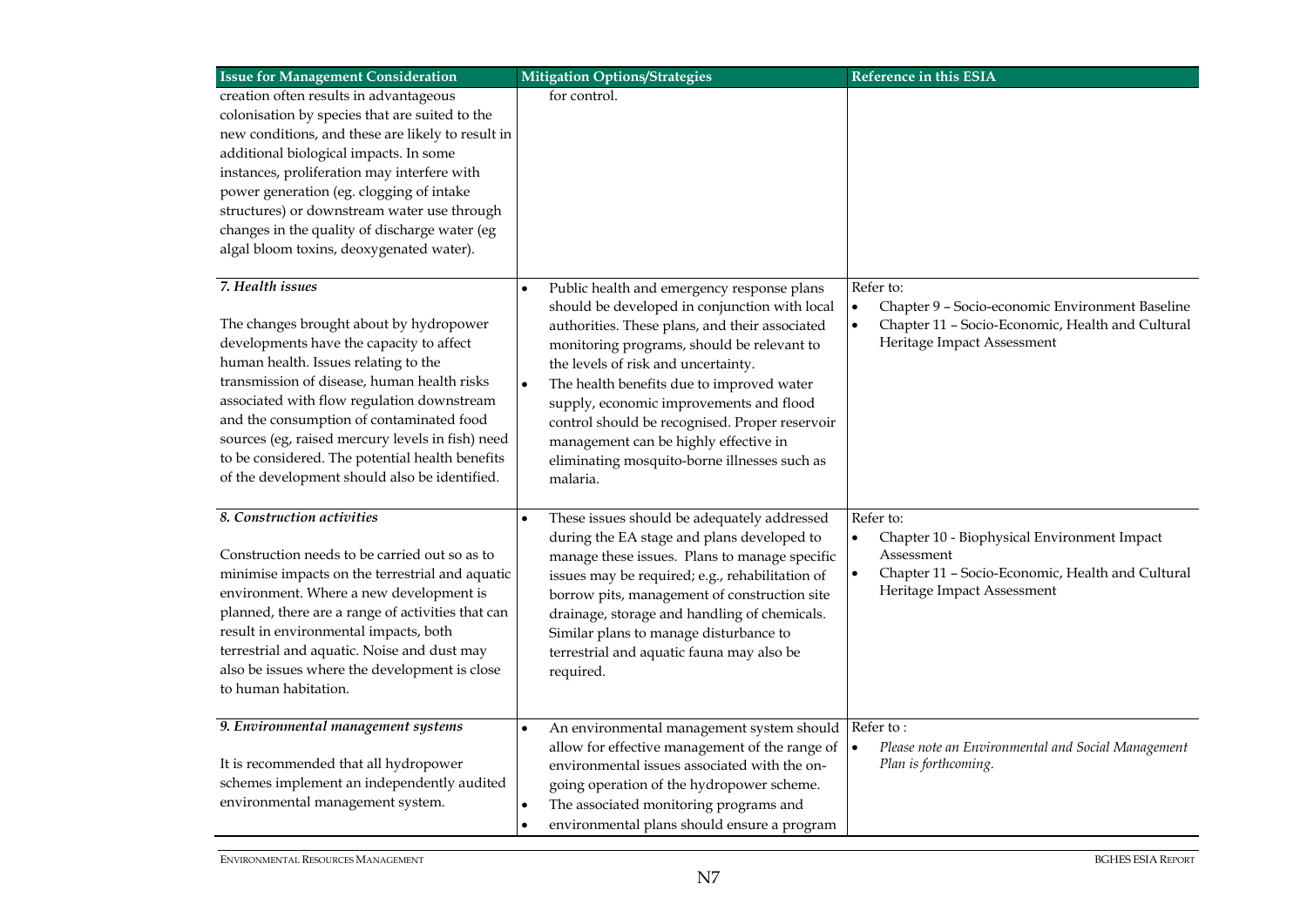| <b>Issue for Management Consideration</b> | <b>Mitigation Options/Strategies</b>       | Reference in this ESIA |
|-------------------------------------------|--------------------------------------------|------------------------|
|                                           | of continuous improvement in environmental |                        |
|                                           | management over the life of the project.   |                        |

# *Table N1.3 Optimising Social Outcomes for Hydropower Schemes*

| <b>Issue for Management</b><br>Consideration                                                                                                            | <b>Outcome Aims</b>                                                                   | Strategies to achieve proposed<br>outcomes                                                                                                                                                                                                                                                                                                                                                                                                                                                                                                                                                                                                                                                                                                                                                                                                                                                                                                                     | Reference in this ESIA                                                                                                                                                                                                                                                                                                                                      |
|---------------------------------------------------------------------------------------------------------------------------------------------------------|---------------------------------------------------------------------------------------|----------------------------------------------------------------------------------------------------------------------------------------------------------------------------------------------------------------------------------------------------------------------------------------------------------------------------------------------------------------------------------------------------------------------------------------------------------------------------------------------------------------------------------------------------------------------------------------------------------------------------------------------------------------------------------------------------------------------------------------------------------------------------------------------------------------------------------------------------------------------------------------------------------------------------------------------------------------|-------------------------------------------------------------------------------------------------------------------------------------------------------------------------------------------------------------------------------------------------------------------------------------------------------------------------------------------------------------|
| Changes to resource use<br>1.<br>and biodiversity in the<br>area of the proposed<br>project and the impacts<br>this may have on the local<br>community. | Providing affected<br>$\bullet$<br>communities with<br>improved living<br>conditions. | The project proponent should<br>ensure that:<br>the community and<br>$\bullet$<br>environmental resources are<br>managed in a sustainable way,<br>and on-going monitoring and<br>liaison with local community<br>groups continues through the<br>life of the project.<br>the proposed project is the best<br>$\bullet$<br>alternative, following the<br>consideration of relevant<br>stakeholders concerns;<br>adequate consultation is<br>$\bullet$<br>undertaken, with relevant<br>local, regional and national<br>agencies consulted, and any<br>legislation, regulations, codes<br>of practice or guidelines of<br>government agencies complied<br>with; and<br>impacts on the community,<br>$\bullet$<br>stakeholders and the<br>environment are identified and<br>that stakeholders are informed<br>about the project and the<br>implications for them, as well<br>as being regularly consulted<br>throughout the planning and<br>implementation phases. | Refer to:<br>Chapter 7 - Public Participation Process<br>$\bullet$<br>Chapter 9 - Socio-economic Environment Baseline<br>$\bullet$<br>Chapter 11 - Socio-Economic, Health and Cultural<br>$\bullet$<br>Heritage Impact Assessment<br>Annex B - Stakeholder Engagement Plan<br>Annex C - Public Participation Documentation<br>Annex E - Grievance Mechanism |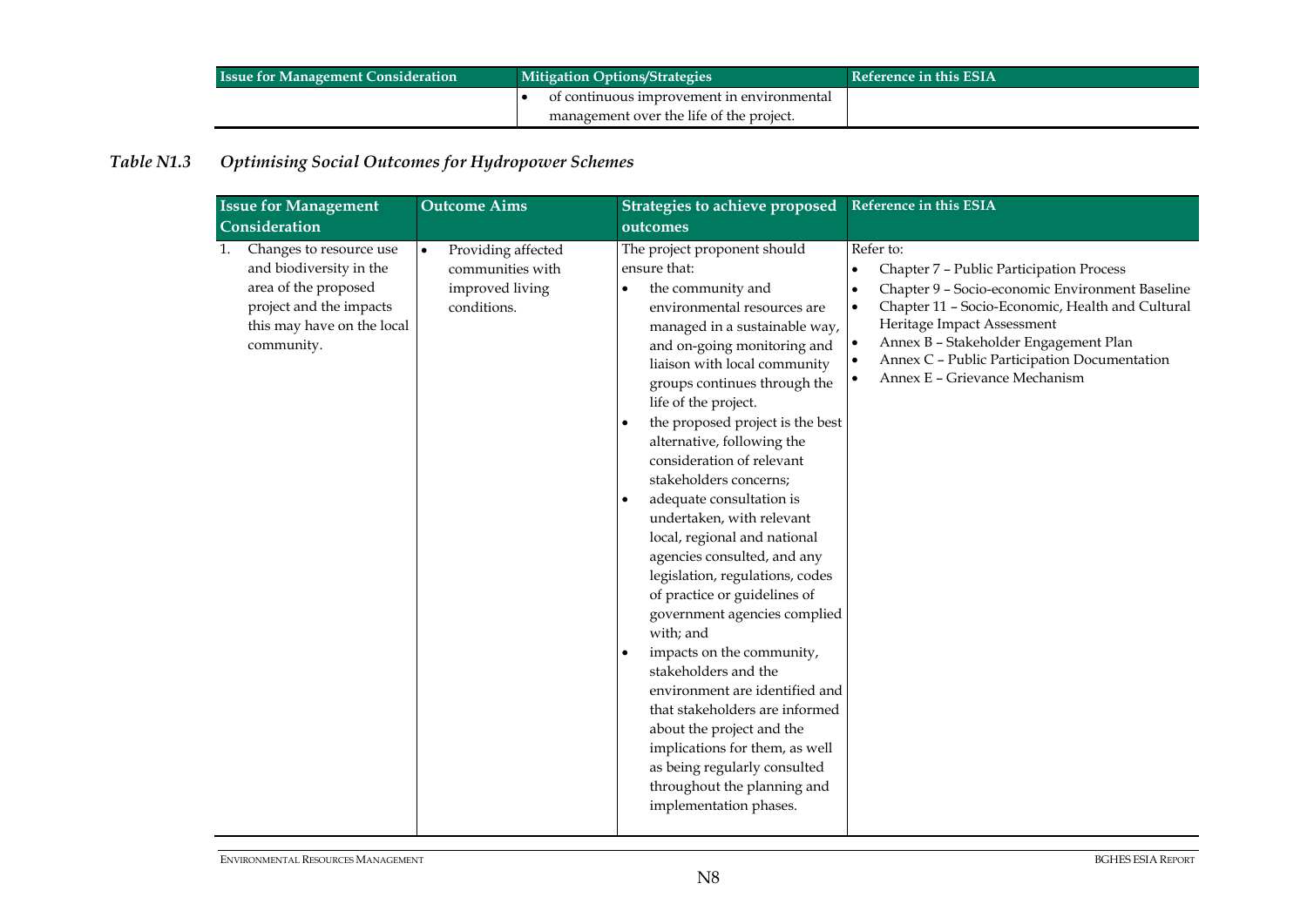|    | <b>Issue for Management</b>                                                                                                                                                                                                                                                                                                            |                        | <b>Outcome Aims</b>                                                                                                                                                                                                                                                                                                                                                                                                                         |           | Strategies to achieve proposed                                                                                                                                                                                                                           |                                                               | Reference in this ESIA                                                                                                                                                                                                                                                                                |
|----|----------------------------------------------------------------------------------------------------------------------------------------------------------------------------------------------------------------------------------------------------------------------------------------------------------------------------------------|------------------------|---------------------------------------------------------------------------------------------------------------------------------------------------------------------------------------------------------------------------------------------------------------------------------------------------------------------------------------------------------------------------------------------------------------------------------------------|-----------|----------------------------------------------------------------------------------------------------------------------------------------------------------------------------------------------------------------------------------------------------------|---------------------------------------------------------------|-------------------------------------------------------------------------------------------------------------------------------------------------------------------------------------------------------------------------------------------------------------------------------------------------------|
|    | Consideration                                                                                                                                                                                                                                                                                                                          |                        |                                                                                                                                                                                                                                                                                                                                                                                                                                             |           | outcomes                                                                                                                                                                                                                                                 |                                                               |                                                                                                                                                                                                                                                                                                       |
| 2. | Distribution of benefits<br>among affected parties.                                                                                                                                                                                                                                                                                    | $\bullet$<br>$\bullet$ | Ensuring equitable<br>distribution of the benefits<br>of the project, particularly<br>to affected and vulnerable<br>communities, through<br>processes such as revenue<br>sharing, training<br>programmes and<br>educational outreach.<br>Supporting additional<br>community infrastructure<br>associated with the<br>project, particularly water<br>and electricity connection,<br>where positive benefits to<br>the community will result. | $\bullet$ | The project proponent should<br>ensure that:<br>stakeholders who may be<br>affected by the project are<br>provided with the opportunity<br>to be represented during the<br>different phases of project<br>development.                                   | $\bullet$<br>$\bullet$<br>$\bullet$<br>$\bullet$<br>$\bullet$ | Refer to:<br>Chapter 9 - Socio-economic Environment Baseline<br>Chapter 11 - Socio-Economic, Health and Cultural<br>Heritage Impact Assessment<br>Annex B - Stakeholder Engagement Plan<br>Annex C - Public Participation Documentation<br>Annex E - Grievance Mechanism                              |
| 3. | Effectiveness and on-<br>going performance of<br>compensatory and<br>benefits programmes.                                                                                                                                                                                                                                              | $\bullet$              | Ensuring that the local<br>knowledge of<br>communities and<br>stakeholders is utilised in<br>project planning.                                                                                                                                                                                                                                                                                                                              |           | The project proponent should<br>ensure that:<br>those communities or<br>individuals affected by the<br>project are compensated for<br>impacts caused by the project.                                                                                     | $\bullet$<br>$\bullet$<br>$\bullet$<br>$\bullet$              | Refer to:<br>Chapter 7 - Public Participation Process<br>Annex B - Stakeholder Engagement Plan<br>Annex E - Grievance Mechanism<br>Please note - Resettlement Action Plan for the Dam<br>Footprint and Resettlement Policy Framework for the<br>Transmission Lines and Access Roads are forthcoming.  |
| 4. | Public health issues that<br>can result from the<br>modification of<br>hydrological systems,<br>especially in tropical and<br>sub-tropical areas, where<br>water-borne diseases can<br>be a significant issue. In<br>some reservoirs, a further<br>concern is the<br>management of the<br>temporary rise of mercury<br>levels in fish. | $\bullet$              | Improving public health<br>conditions for impacted<br>communities.                                                                                                                                                                                                                                                                                                                                                                          | $\bullet$ | The project proponent should<br>ensure that:<br>the community and<br>environmental resources are<br>managed in a sustainable way,<br>and on-going monitoring and<br>liaison with local community<br>groups continues through the<br>life of the project. | $\bullet$<br>$\bullet$<br>$\bullet$<br>$\bullet$<br>$\bullet$ | Refer to:<br>Chapter 9 - Socio-economic Environment Baseline<br>Chapter 11 - Socio-Economic, Health and Cultural<br>Heritage Impact Assessment<br>Annex B - Stakeholder Engagement Plan<br>Annex E - Grievance Mechanism<br>Please note an Environmental and Social Management<br>Plan is forthcoming |

ENVIRONMENTAL RESOURCES MANAGEMENT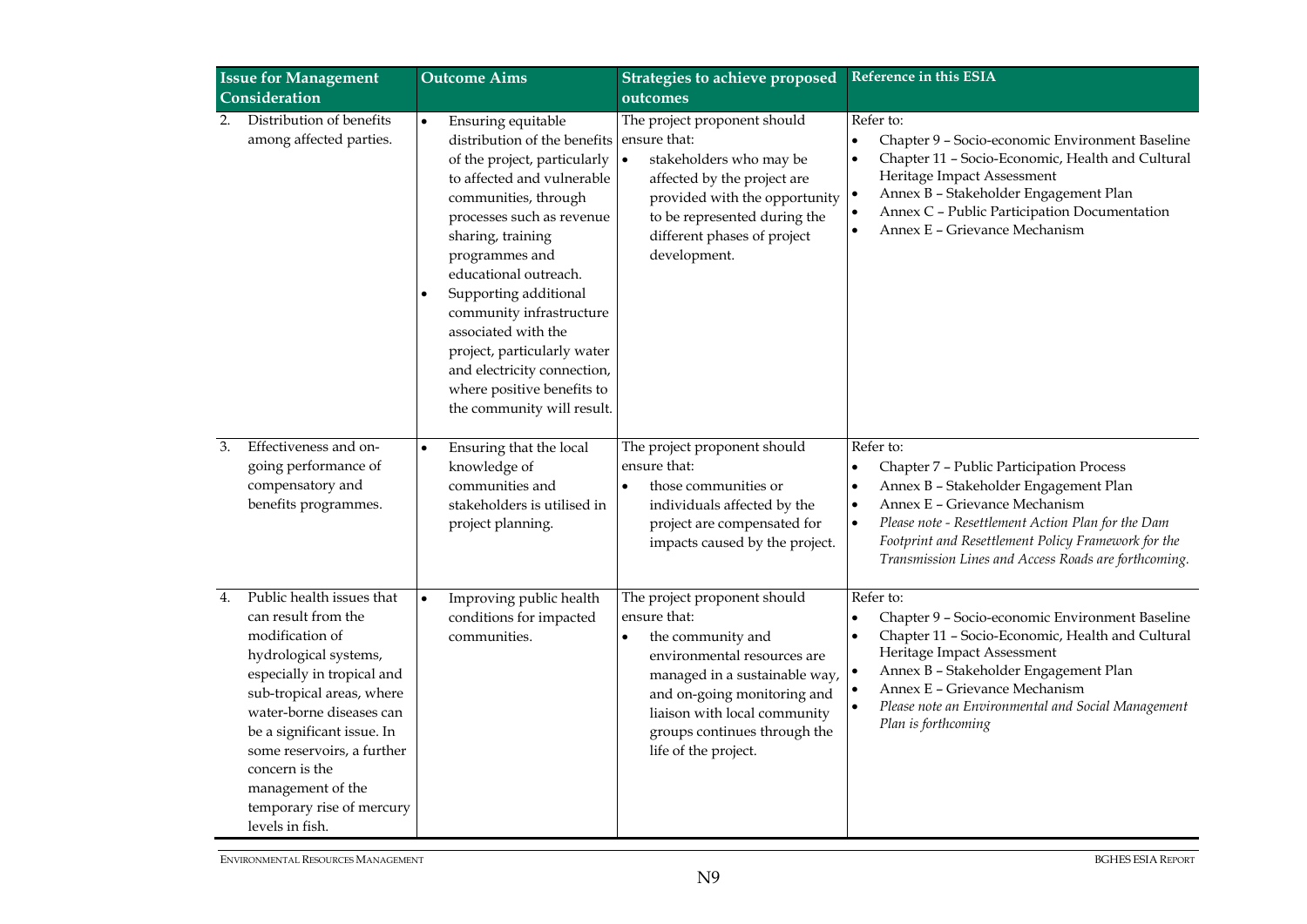| <b>Issue for Management</b> |                            |         | <b>Outcome Aims</b>            | Strategies to achieve proposed       | Reference in this ESIA                               |
|-----------------------------|----------------------------|---------|--------------------------------|--------------------------------------|------------------------------------------------------|
| Consideration               |                            |         |                                | outcomes                             |                                                      |
|                             |                            |         |                                |                                      |                                                      |
| 5.                          | The impacts of             |         | Ensuring that displacement is  | The project proponent should         | Refer to:                                            |
|                             | displacement on            |         | dealt with in a fair and       | ensure that:                         | Chapter 6 - Project Alternatives<br>$\bullet$        |
|                             | individuals and            |         | equitable manner. The broad    | a negotiated and agreed<br>$\bullet$ | Annex B - Stakeholder Engagement Plan<br>$\bullet$   |
|                             | communities. These         |         | guidelines required to address | outcome is achieved wherever         | Annex E - Grievance Mechanism<br>$\bullet$           |
|                             | impacts may include:       |         | displacement are:              | possible.                            | Please note - Resettlement Action Plan for the Dam   |
| $\circ$                     | the physical loss of homes | $\circ$ | to investigate all possible    |                                      | Footprint and Resettlement Policy Framework for the  |
|                             | and lands;                 |         | project alternatives to        |                                      | Transmission Lines and Access Roads are forthcoming. |
| $\circ$                     | the transition to          |         | ensure that displacement       |                                      |                                                      |
|                             | alternative means of       |         | is avoided or minimised        |                                      |                                                      |
|                             | earning a livelihood,      |         | where feasible;                |                                      |                                                      |
|                             | particularly for           | $\circ$ | to plan the resettlement       |                                      |                                                      |
|                             | populations that rely      |         | thoroughly, where              |                                      |                                                      |
|                             | heavily on local land and  |         | displacement is necessary,     |                                      |                                                      |
|                             | resources for their way of |         | ensuring that adequate         |                                      |                                                      |
|                             | life or that have a        |         | resources are available to     |                                      |                                                      |
|                             | traditional existence;     |         | enable the displaced           |                                      |                                                      |
| $\circ$                     | disruption of established  |         | groups to share in the         |                                      |                                                      |
|                             | community networks and     |         | benefits of the project;       |                                      |                                                      |
|                             | loss of cultural identity. | $\circ$ | to ensure adequate and         |                                      |                                                      |
|                             |                            |         | on-going consultation          |                                      |                                                      |
|                             |                            |         | with those groups or           |                                      |                                                      |
|                             |                            |         | individuals that will be       |                                      |                                                      |
|                             |                            |         | displaced, so that they        |                                      |                                                      |
|                             |                            |         | have input into both the       |                                      |                                                      |
|                             |                            |         | planning and the               |                                      |                                                      |
|                             |                            |         | implementation of the          |                                      |                                                      |
|                             |                            |         | resettlement program;          |                                      |                                                      |
|                             |                            | $\circ$ | to provide displaced           |                                      |                                                      |
|                             |                            |         | groups with sufficient         |                                      |                                                      |
|                             |                            |         | assistance to ensure that      |                                      |                                                      |
|                             |                            |         | their livelihoods are          |                                      |                                                      |
|                             |                            |         | improved or, as a              |                                      |                                                      |
|                             |                            |         | minimum, to ensure that        |                                      |                                                      |
|                             |                            |         | they are re-established at     |                                      |                                                      |
|                             |                            |         | no disadvantage; and           |                                      |                                                      |
|                             |                            | $\circ$ | to improve standards of        |                                      |                                                      |
|                             |                            |         | living for both the            |                                      |                                                      |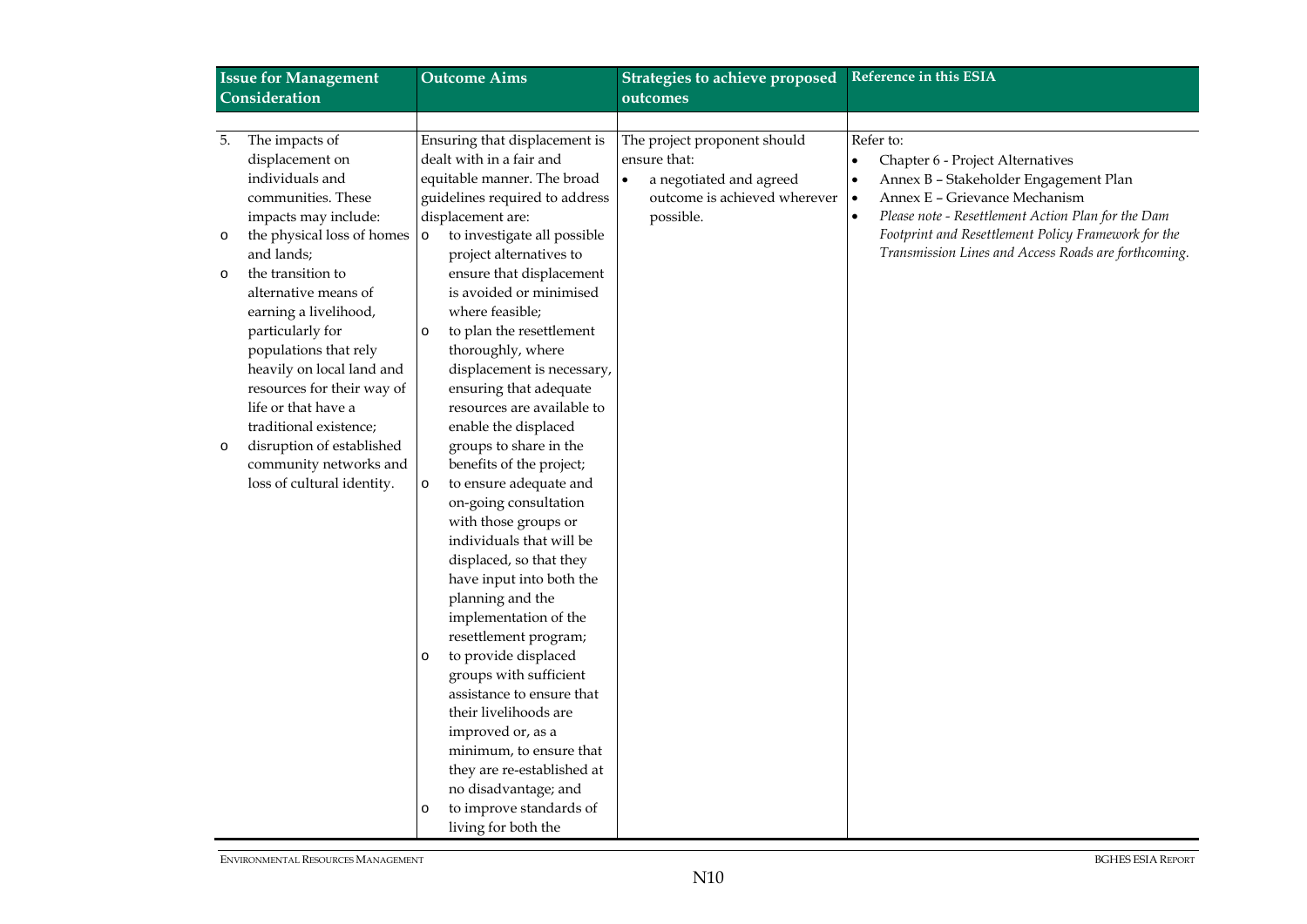| <b>Issue for Management</b><br><b>Outcome Aims</b><br><b>Consideration</b> |                                 | Strategies to achieve proposed<br>outcomes | Reference in this ESIA |
|----------------------------------------------------------------------------|---------------------------------|--------------------------------------------|------------------------|
| displaced communities as<br>well as the host                               |                                 |                                            |                        |
|                                                                            | community, where<br>applicable. |                                            |                        |

ENVIRONMENTAL RESOURCES MANAGEMENT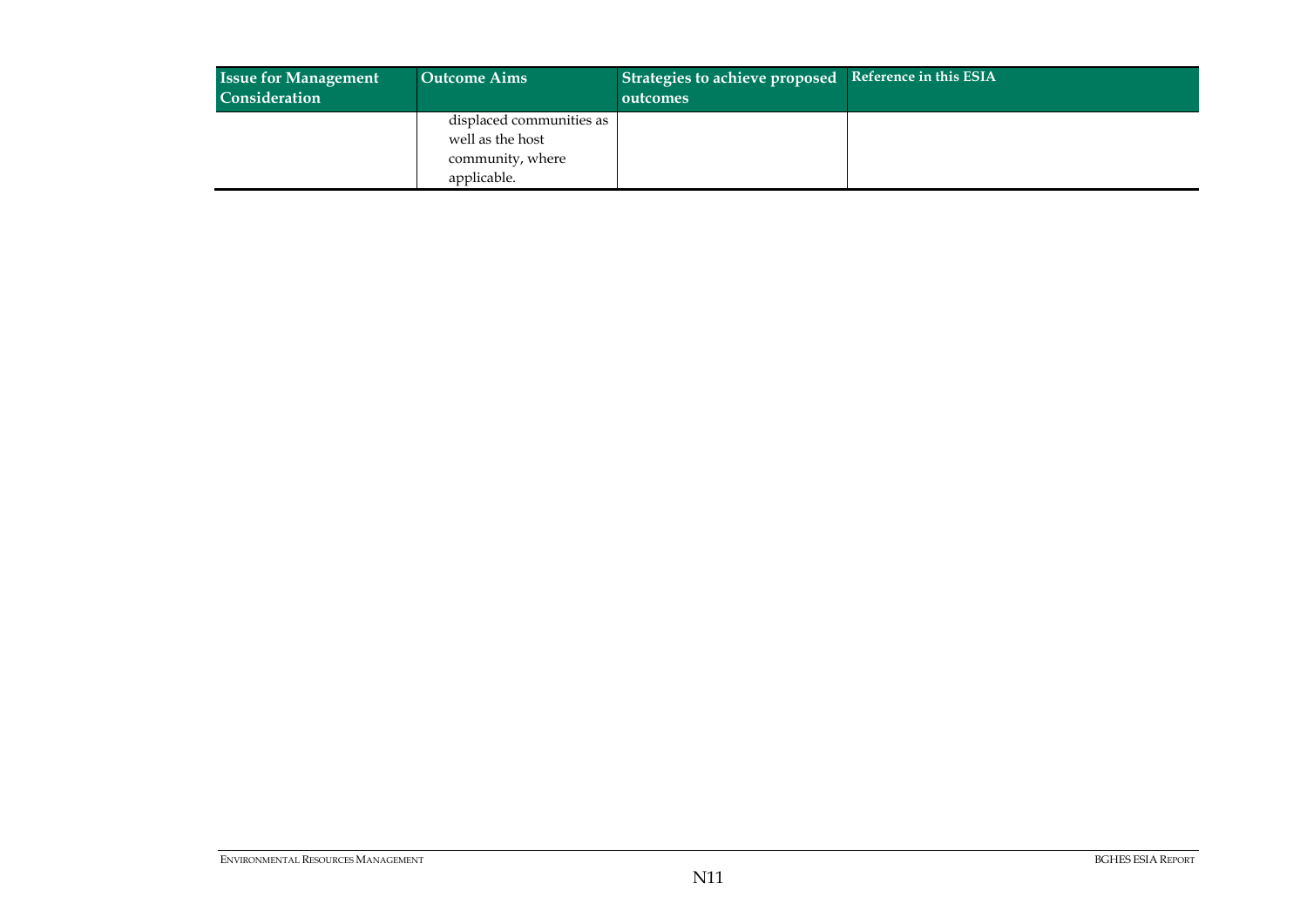#### *N2 WORLD COMMISSION ON DAMS (WCD)*

*Please note that the text on the World Commission on Dams (WCD) contained within this Annex was compiled from two key sources: Dams and Development: A New Framework for Decision-Making, Earthscan Publications Ltd, November 2000; and Dams and development: A new framework for decision-making, Overview of the report by the World Commission on Dams, December 2001. Issue Paper 108, Drylands Programme, IIED.* 

#### *N2.1 INTRODUCTION*

The Dams and Development: A New framework for Decision-Making report is the product of over two years of intense study, dialogue and reflection by the WCD, the WCD Stakeholders' Forum (1) and hundreds of individual experts on all aspects of dams. The report addresses key issues at the heart of the debate on dams, and recommends fundamental changes in the way in which water development options are assessed and project cycles planned, implemented, monitored and evaluated. As discussed in *Chapter 4* of the ESIA, to support this new framework for decision-making, the Commission outlines seven strategic priorities and related policy principles, criteria and a set of 26 guidelines that should enable stakeholders at all levels to find and achieve the most appropriate means of exploiting and protecting water and energy resources.

#### *N2.2 STRATEGIC PRIORITIES AND POLICY PRINCIPLES*

The seven strategic priorities for future decision-making developed by the Commission (see *Box 2.1*) set out to advocate significant innovations in assessing options, managing existing dams, gaining public acceptance and negotiating and sharing benefits. A key message and a set of policy principles underpin each of the priorities which are expressed in the form of achieved outcomes (*Table 2.1*).

ENVIRONMENTAL RESOURCES MANAGEMENT BGHES ESIA REPORT

<u>.</u>

<sup>(1)</sup> Comprised of 68 members, the WCD Stakeholders' Forum served as a sounding board and advisory group through which WCD achieved a reconciliation of positions, interests and opinions previously held to be irreconcilable (Source http://www.unep.org/dams/documents/default.asp?documentid=512 accessed on 18 November 2015).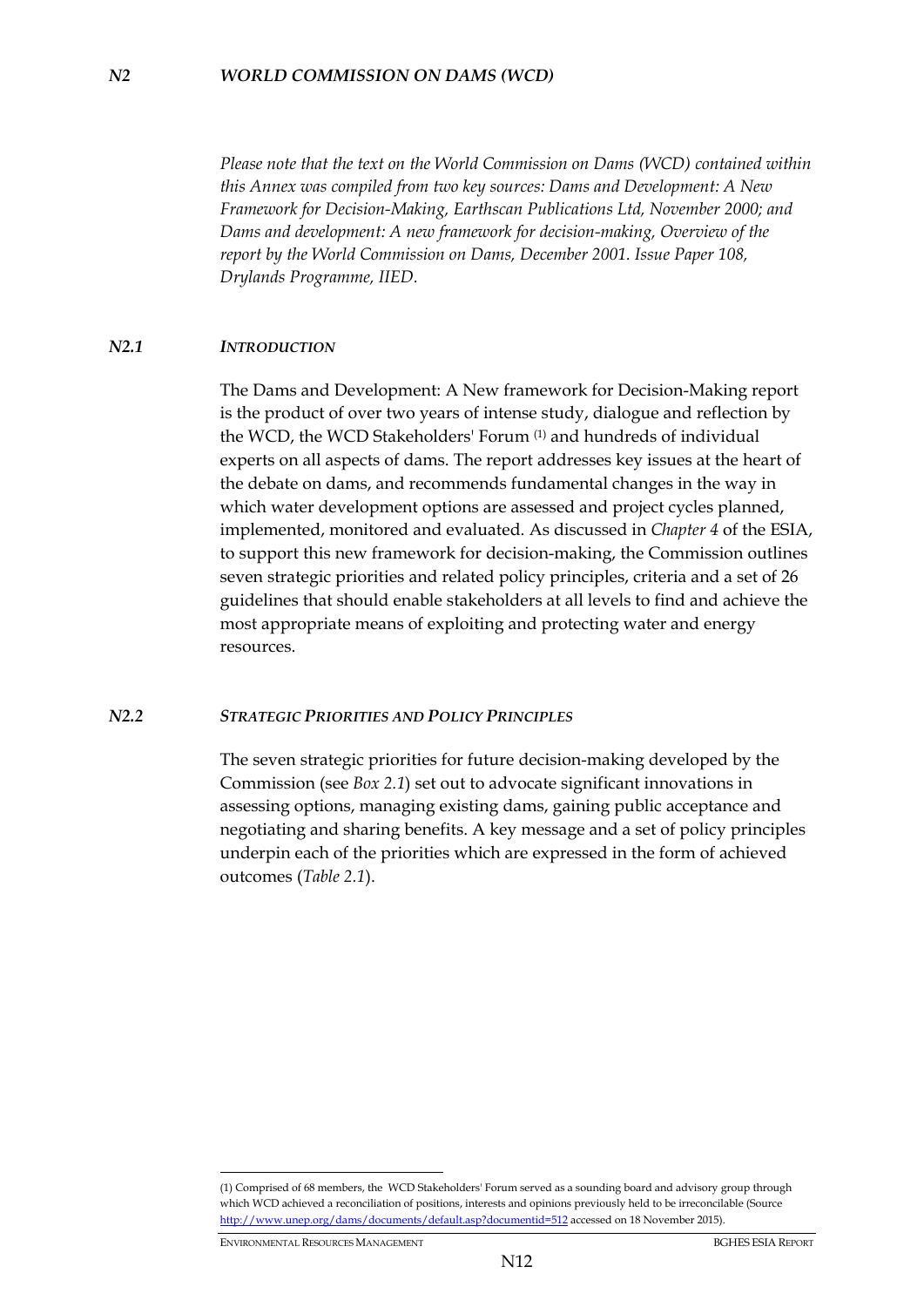

Source: World Commission on Dams, 2000a.

## *Table 2.1 Strategic Priorities and Policy Principles*

#### **Strategic Priority 1 - Gaining Public Acceptance**  Key Message Public acceptance of key decisions is essential for equitable and sustainable water and energy resources development. Acceptance emerges from recognising rights, addressing risks, and safeguarding the entitlements of all groups of affected people, particularly indigenous and tribal peoples, women and other vulnerable groups. Decision-making processes and mechanisms are used that enable informed participation by all groups of people, and result in the demonstrable acceptance of key decisions. Where projects affect indigenous and tribal peoples, such processes are guided by their free, prior and informed consent. Effective implementation of this strategic priority depends on applying these policy principles: 1.1 Recognition of rights and assessment of risks are the basis for the identification and inclusion of stakeholders in decisionmaking on energy and water resources development. 1.3 Demonstrable public acceptance of all key decisions is achieved through agreements negotiated in an open and transparent process conducted in good faith and with the informed participation of all stakeholders. 1.2 Access to information, legal and other support is available to all stakeholders, particularly indigenous and tribal peoples, women and other vulnerable groups, to enable their informed participation in decision-making processes. 1.4 Decisions on projects affecting indigenous and tribal peoples are guided by their free, prior and informed consent achieved through formal and informal representative bodies.

ENVIRONMENTAL RESOURCES MANAGEMENT BGHES ESIA REPORT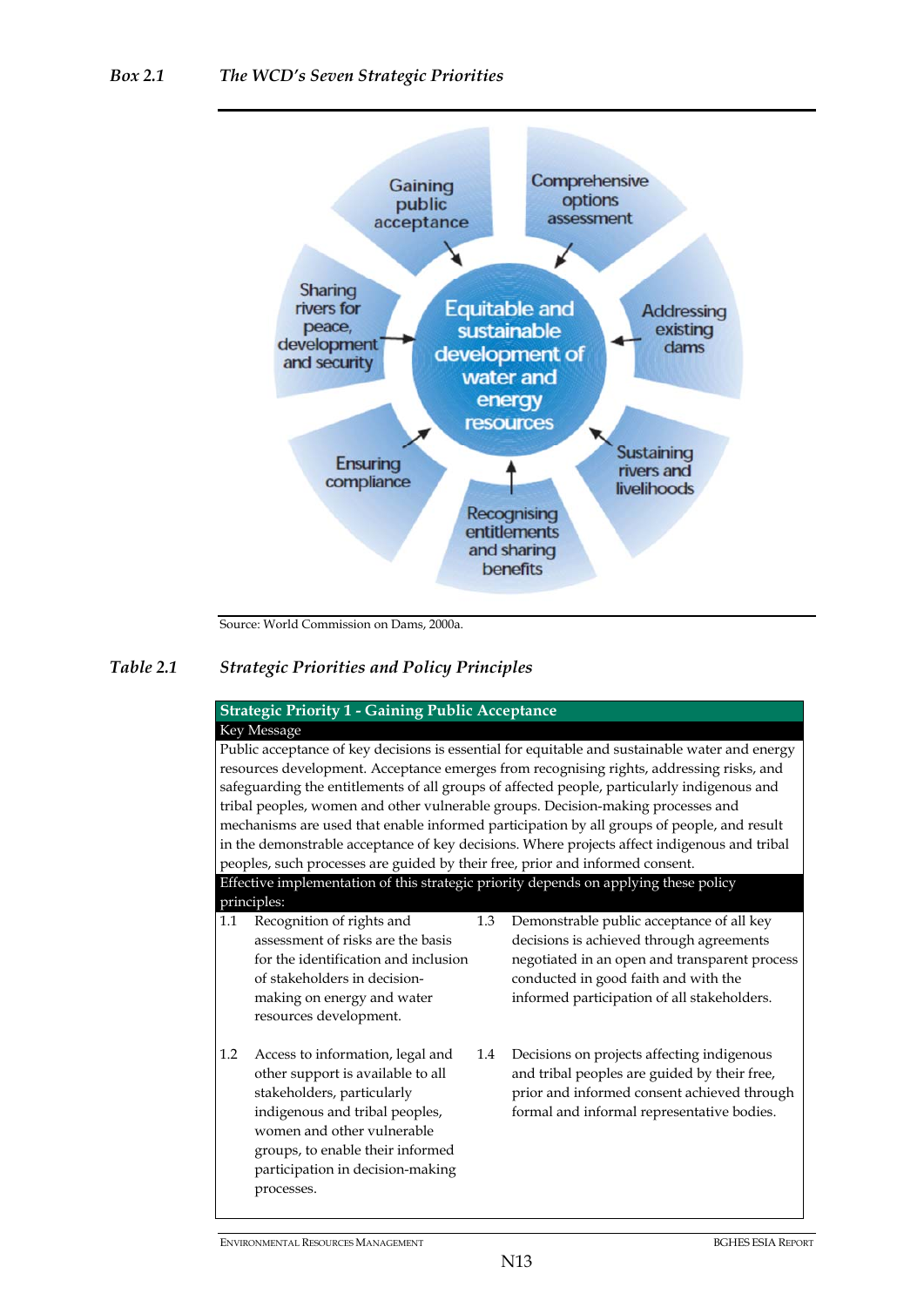#### **Strategic Priority 2 - Comprehensive Options Assessment**  Key Message

Alternatives to dams do often exist. To explore these alternatives, needs for water, food and energy are assessed and objectives clearly defined. The appropriate development response is identified from a range of possible options. The selection is based on a comprehensive and participatory assessment of the full range of policy, institutional, and technical options. In the assessment process social and environmental aspects have the same significance as economic and financial factors. The options assessment process continues through all stages of planning, project development and operations.

#### Effective implementation of this strategic priority depends on applying these policy principles:

- 2.1 Development needs and objectives are clearly formulated through an open and participatory process before the identification and assessment of options for water and energy resource development.
- 2.2 Planning approaches that take into account the full range of development objectives are used to assess all policy, institutional, management, and technical options before the decision is made to proceed with any programme or project.
- 2.3 Social and environmental aspects are given the same significance as technical, economic and financial factors in assessing options.
- 2.4 Increasing the effectiveness and sustainability of existing water, irrigation, and energy systems are given priority in the options assessment process.
- 2.5 If a dam is selected through such a comprehensive options assessment process, social and environmental principles are applied in the review and selection of options throughout the detailed planning, design, construction, and operation phases.

#### **Strategic Priority 3 - Addressing Existing Dams**  Key Message

Opportunities exist to optimise benefits from many existing dams, address outstanding social issues and strengthen environmental mitigation and restoration measures. Dams and the context in which they operate are not seen as static over time. Benefits and impacts may be transformed by changes in water use priorities, physical and land use changes in the river basin, technological developments, and changes in public policy expressed in environment, safety, economic and technical regulations. Management and operation practices must adapt continuously to changing circumstances over the project's life and must address outstanding social issues.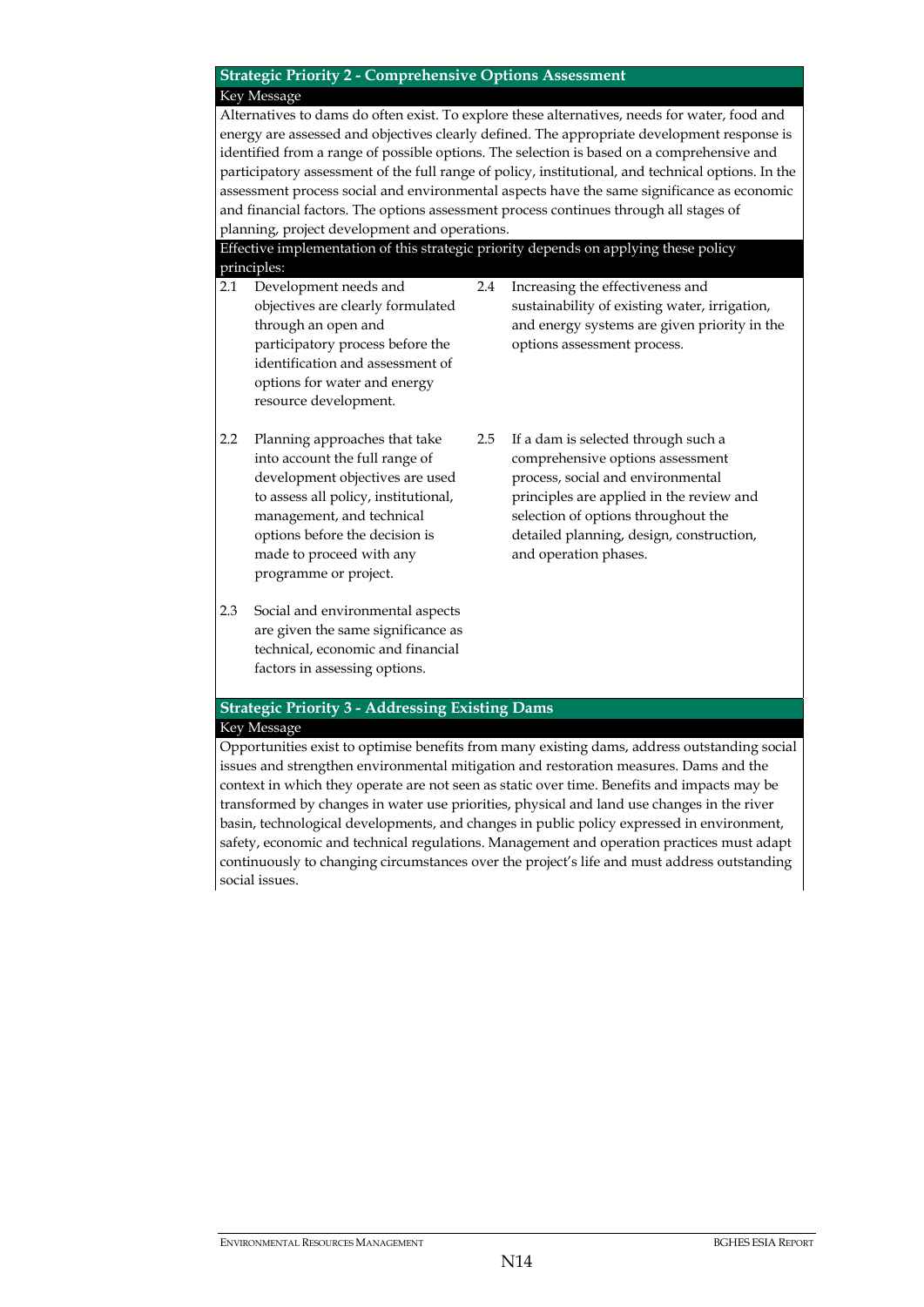#### Effective implementation of this strategic priority depends on applying these policy principles:

- 3.1 A comprehensive post-project monitoring and evaluation process, and a system of longerterm periodic reviews of the performance, benefits, and impacts for all existing large dams are introduced.
- 3.2 Programmes to restore, improve and optimise benefits from existing large dams are identified and implemented. Options to consider include rehabilitate, modernise and upgrade equipment and facilities, optimise reservoir operations and introduce non-structural measures to improve the efficiency of delivery and use of services.
- 3.3 Outstanding social issues associated with existing large dams are identified and assessed; processes and mechanisms are developed with affected communities to remedy them.
- 3.4 The effectiveness of existing environmental mitigation measures is assessed and unanticipated impacts identified; opportunities for mitigation, restoration and enhancement are recognised, identified and acted on.
- 3.5 All large dams have formalised operating agreements with time-bound licence periods; where re-planning or relicensing processes indicate that major physical changes to facilities or decommissioning, may be advantageous, a full feasibility study and environmental and social impact assessment is undertaken.

#### **Strategic Priority 4 - Sustaining Rivers and Livelihoods**  Key Message

Rivers, watersheds and aquatic ecosystems are the biological engines of the planet. They are the basis for life and the livelihoods of local communities. Dams transform landscapes and create risks of irreversible impacts. Understanding, protecting and restoring ecosystems at river basin level is essential to foster equitable human development and the welfare of all species. Options assessment and decision-making around river development prioritises the avoidance of impacts, followed by the minimisation and mitigation of harm to the health and integrity of the river system. Avoiding impacts through good site selection and project design is a priority. Releasing tailor-made environmental flows can help maintain downstream ecosystems and the communities that depend on them.

Effective implementation of this strategic priority depends on applying these policy principles:

- 4.1 A basin-wide understanding of the ecosystem's functions, values and requirements, and how community livelihoods depend on and influence them, is required before decisions on development options are made.
- 4.2 Decisions value ecosystems, social and health issues as an integral part of project and river basin development and prioritise avoidance of impacts in accordance with a precautionary approach.
- 4.4 Project options are selected that avoid significant impacts on threatened and endangered species. When impacts cannot be avoided viable compensation measures are put in place that will result in a net gain for the species within the region.
	- Large dams provide for releasing environmental flows to help maintain downstream ecosystem integrity and community livelihoods and are designed, modified and operated accordingly.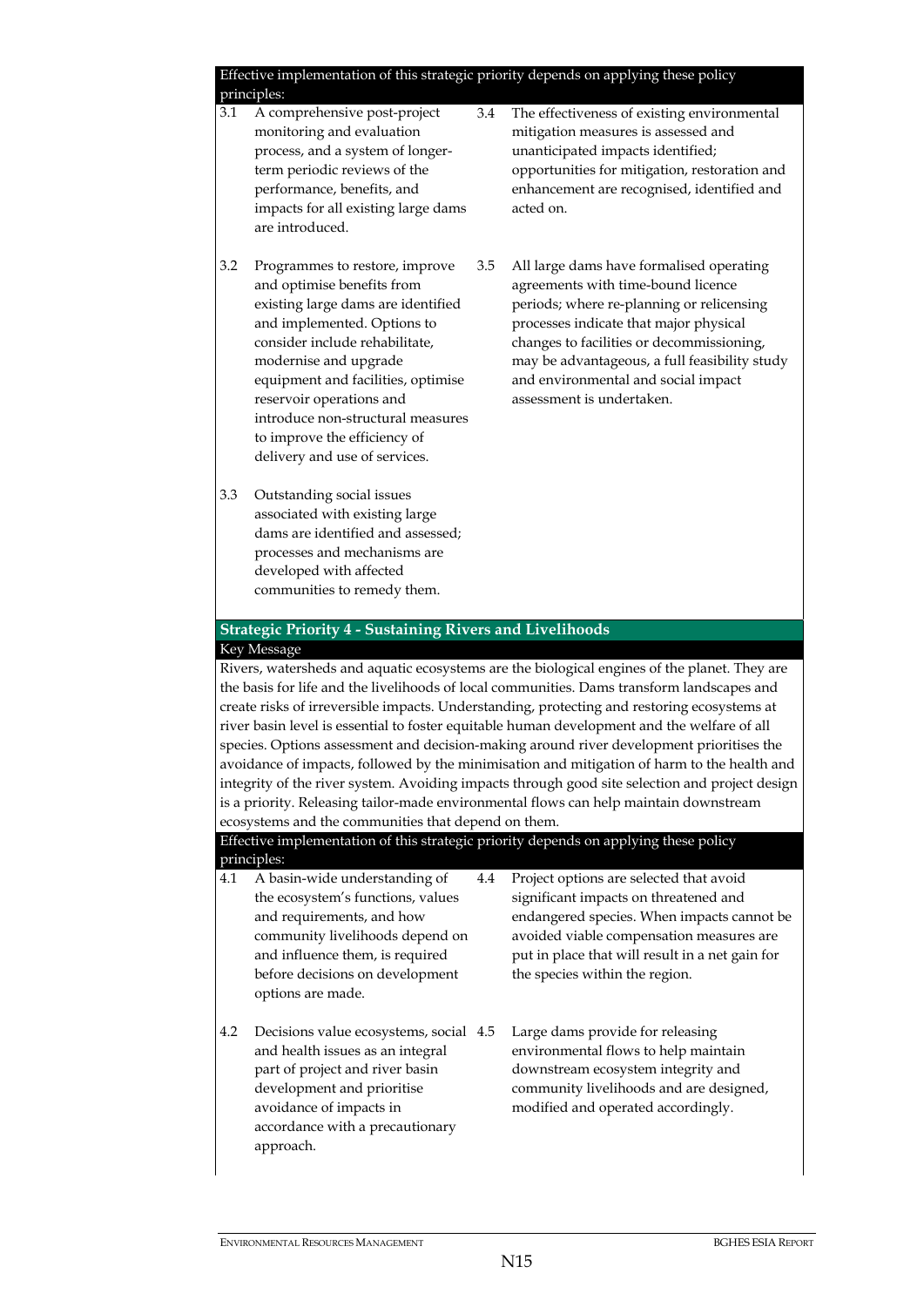4.3 A national policy is developed for maintaining selected rivers with high ecosystem functions and values in their natural state. When reviewing alternative locations for dams on undeveloped rivers, priority is given to locations on tributaries.

#### **Strategic Priority 5 - Recognising Entitlements and Sharing Benefits**  Key Message

Joint negotiations with adversely affected people result in mutually agreed and legally enforceable mitigation and development provisions. These provisions recognise entitlements that improve livelihoods and quality of life, and affected people are beneficiaries of the project. Successful mitigation, resettlement and development are fundamental commitments and responsibilities of the State and the developer. They bear the onus to satisfy all affected people that moving from their current context and resources will improve their livelihoods. Accountability of responsible parties to agreed mitigation, resettlement and development provisions is ensured through legal means, such as contracts, and through accessible legal recourse at national and international level.

#### Effective implementation of this strategic priority depends on applying these policy principles:

- 
- 5.1 Recognition of rights and assessment of risks is the basis for identification and inclusion of adversely affected stakeholders in joint negotiations on mitigation, resettlement and development related decision-making.
- 5.2 Impact assessment includes all people in the reservoir, upstream, downstream and in catchment areas whose properties, livelihoods and non-material resources are affected. It also includes those affected by dam related infrastructure such as canals, transmission lines and resettlement developments.
- 5.3 All recognised adversely affected people negotiate mutually agreed, formal and legally enforceable mitigation, resettlement and development entitlements.
- 5.4 Adversely affected people are recognised as first among the beneficiaries of the project. Mutually agreed and legally protected benefit sharing mechanisms are negotiated to ensure implementation.

# **Strategic Priority 6 - Ensuring Compliance**

#### Key Message

Ensuring public trust and confidence requires that governments, developers, regulators and operators meet all commitments made for the planning, implementation and operation of dams. Compliance with applicable regulations, criteria and guidelines, and project-specific negotiated agreements is secured at all critical stages in project planning and implementation. A set of mutually reinforcing incentives and mechanisms is required for social, environmental and technical measures. These should involve an appropriate mix of regulatory and non-regulatory measures, incorporating incentives and sanctions. Regulatory and compliance frameworks use incentives and sanctions to ensure effectiveness where flexibility is needed to accommodate changing circumstances.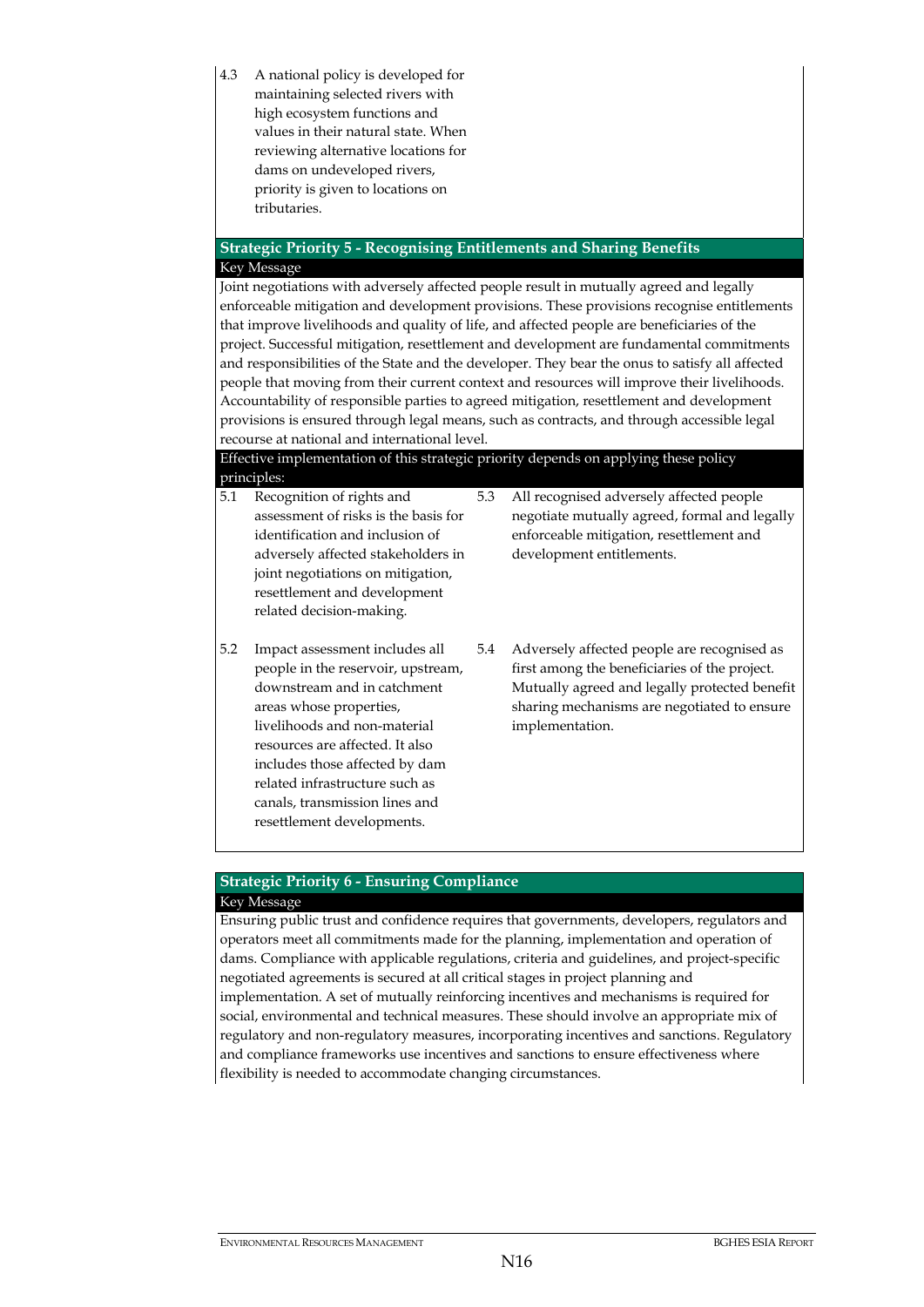| Effective implementation of this strategic priority depends on applying these policy<br>principles: |                                   |  |                                                 |  |
|-----------------------------------------------------------------------------------------------------|-----------------------------------|--|-------------------------------------------------|--|
| 6.1                                                                                                 | A clear, consistent and common    |  | 6.4 Corrupt practices are avoided through       |  |
|                                                                                                     | set of criteria and guidelines to |  | enforcement of legislation, voluntary integrity |  |
|                                                                                                     | ensure compliance is adopted by   |  | pacts, debarment and other instruments.         |  |
|                                                                                                     | sponsoring, contracting and       |  |                                                 |  |

6.2 A Compliance Plan is prepared for each project prior to commencement, spelling out how compliance will be achieved with relevant criteria and guidelines and specifying binding arrangements for project-specific technical, social and environmental commitments.

financing institutions and compliance is subject to independent and transparent

review.

- 6.3 Costs for establishing compliance mechanisms and related institutional capacity, and their effective application, are built into the project budget.
- 6.5 Incentives that reward project proponents for abiding by criteria and guidelines are developed by public and private financial institutions.

#### **Strategic Priority 7 - Sharing Rivers for Peace, Development and Security**  Key Message

Storage and diversion of water on transboundary rivers  $(1)$  has been a source of considerable tension between countries and within countries. As specific interventions for diverting water, dams require constructive co-operation. Consequently, the use and management of resources increasingly becomes the subject of agreement between States to promote mutual self-interest for regional co-operation and peaceful collaboration. This leads to a shift in focus from the narrow approach of allocating a finite resource to the sharing of rivers and their associated benefits in which States are innovative in defining the scope of issues for discussion. External financing agencies support the principles of good faith negotiations between riparian States. Effective implementation of this strategic priority depends on applying these policy

principles:

-

- 7.1 National water policies make specific provision for basin agreements in shared river basins. Agreements are negotiated on the basis of good faith among riparian States<sup>(2)</sup>. They are based on principles of *equitable and reasonable utilisation, no significant harm, prior information* and the Commission's strategic priorities.
- 7.4 For the development of projects on rivers shared between political units within countries, the necessary legislative provision is made at national and sub-national levels to embody the Commission's strategic priorities of 'gaining public acceptance', 'recognising entitlements' and 'sustaining rivers and livelihoods'.

(2) The terms 'riparian State' is used to mean any State through which a transboundary river flows or forms part of its boundary, or which includes part of the catchment area of a transboundary river.

<sup>(1) &#</sup>x27;Rivers' is used here as a general term. The strategic priority and policy principles relate equally to all types of waters which are or might be impacted by dams.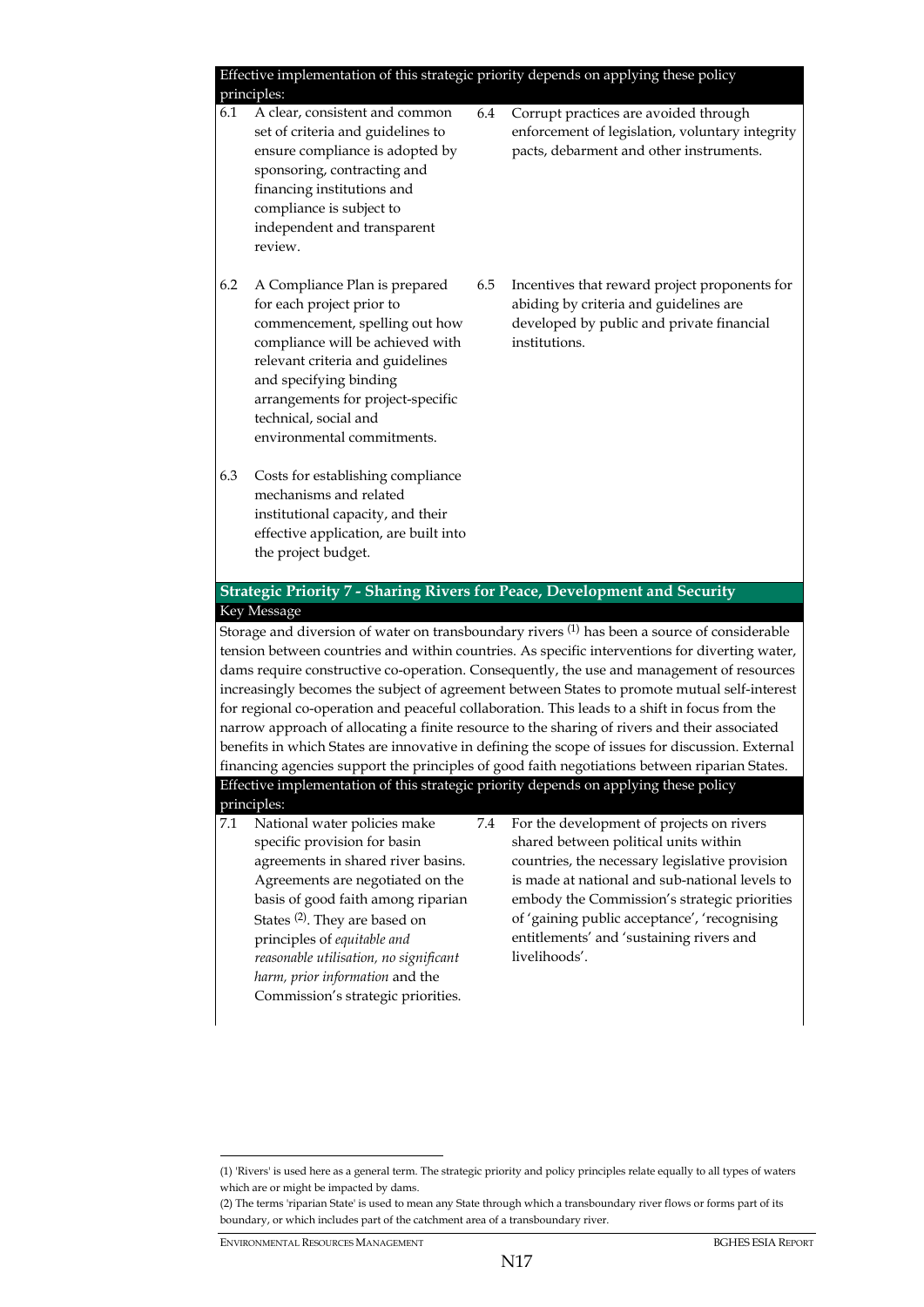- 7.2 Riparian States go beyond looking at water as a finite commodity to be divided and embrace an approach that equitably allocates not the water, but the benefits that can be derived from it. Where appropriate, negotiations include benefits outside the river basin and other sectors of mutual interest.
- 7.3 Dams on shared rivers are not built in cases where riparian States raise an objection that is upheld by an independent panel. Intractable disputes between countries are resolved through various means of dispute resolution including, in the last instance, the International Court of Justice.
- Where a government agency plans or facilitates the construction of a dam on a shared river in contravention of the principle of good faith negotiations between riparians, external financing bodies withdraw their support for projects and programmes promoted by that agency.

## *N2.3 FIVE KEY DECISION POINTS: THE WCD CRITERIA*

In order to apply the strategic priorities and their respective policy principles into planning and project cycles, the Commission identified five key stages and associated decision points that have a strong influence in the way water and energy management plans are developed and projects are designed and implemented. The first two decision points relate to water and energy planning, leading to decisions on a preferred development plan:

- 1) Needs assessment: validating the needs for water and energy services.
- 2) Selecting alternatives: identifying the preferred development plan from among the full range of options.

Where a dam emerges from this process as a preferred development alternative, three subsequent decision points occur:

- 3) Project preparation: verifying that agreements are in place before tender of the construction contract.
- 4) Project implementation: confirming compliance before commissioning.
- 5) Project operation: adapting to changing contexts.

The five decision points are supported by a set of criteria that describe the processes required for compliance. The criteria are set out in the form of checklists for each decision point that illustrates a transparent and open mechanism for determining if the Commission's recommendations have been followed and the processes can proceed to the next level of planning or implementation.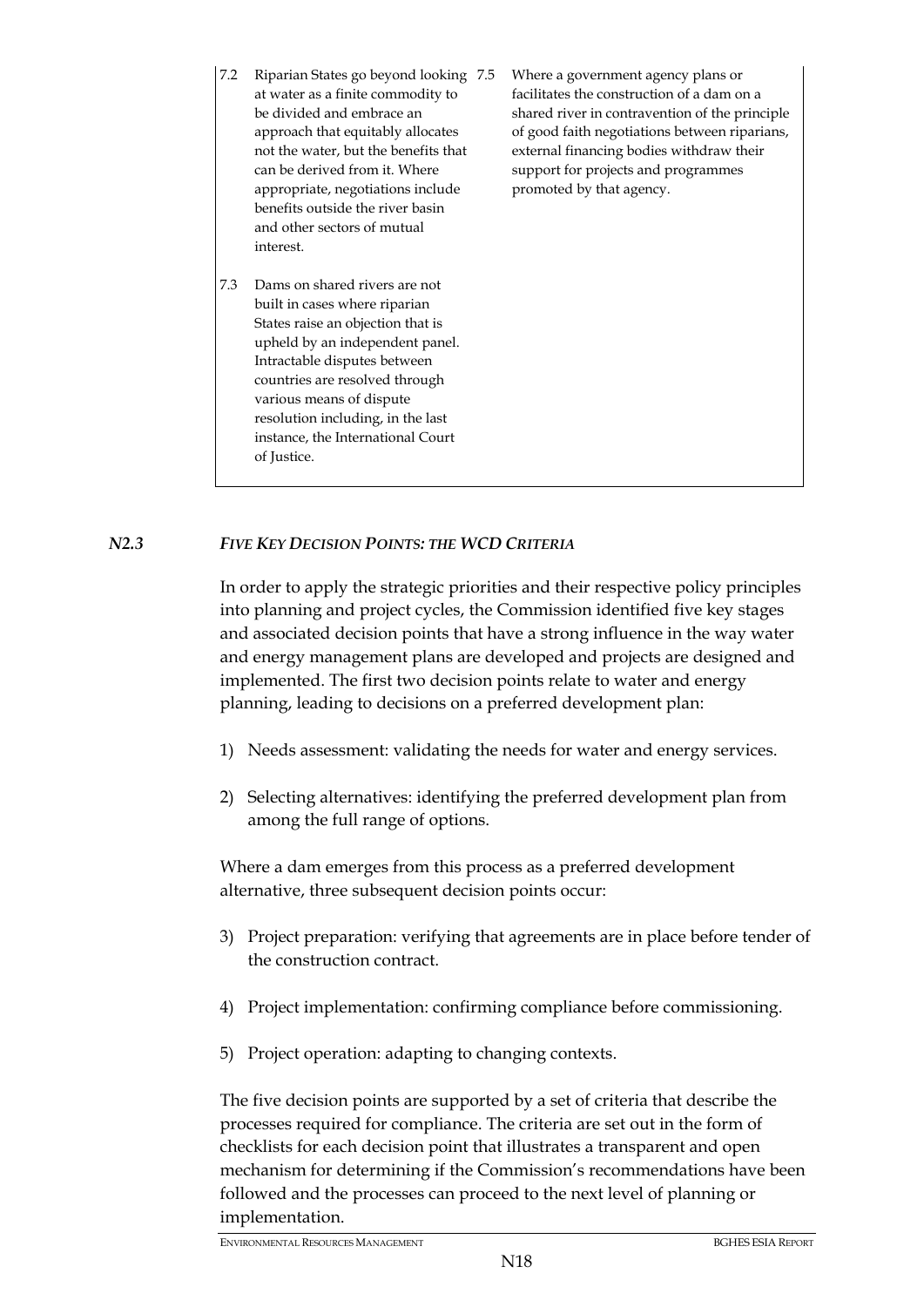The most fundamental of the decision points is the selection of the preferred development plan. This determines the path for what options will be pursued to meet needs and whether or not a dam is to be built. This decision is only made after the needs and available options to meet those needs have been fully assessed. Each of the five stages requires a commitment to agreed procedures culminating in a decision point that governs the course of future action and allocation of resources (see *Figure 2.1*). At each decision point it is essential to test compliance with preceding processes before giving authority to proceed to the next stage. These points are not exhaustive, and within each stage many other decisions are taken and agreements made. The five key stages and associated decision points are generic and must be interpreted within the overall planning context of individual countries.

- 1) *Needs assessment: validating the needs for water and energy services.* Confirmation is required that plans for water and energy development reflect local and national needs adequately. An appropriate decentralized consultation process is used to validate the needs assessment and modify it where necessary.
- 2) *Selecting alternatives: identifying the preferred development plan from among the full range of options.* The preferred development plan is selected through a participatory multi-criteria assessment that gives the same significance to social and environmental aspects as to technical, economic and financial aspects and covers the full range of policy, programme, and project options. Within this process, investigations and studies are commissioned on individual options to inform decision-making as required; for example, demand-side management studies or feasibility studies.

*Where a dam emerges as a preferred option*, the following key decision points occur for project preparation, implementation and operation.

- 3) *Project preparation: verifying agreements are in place before tender of the construction contract.* The preparation stage covers detailed planning and design. Licences issued for development of a project incorporate any conditions that emerge from the options assessment process. Tendering the construction contract is conditional upon reaching negotiated agreements for benefit sharing mechanisms and for mitigation, compensation, development and compliance measures, in addition to technical requirements.
- 4) *Project implementation: confirming compliance before commissioning.* The implementation stage covers procurement and construction. Issuing the licence to operate is contingent on implementation of specific benefit sharing and mitigation measures at various stages through the implementation period. Compliance with all relevant time-bound commitments is required before commissioning the project.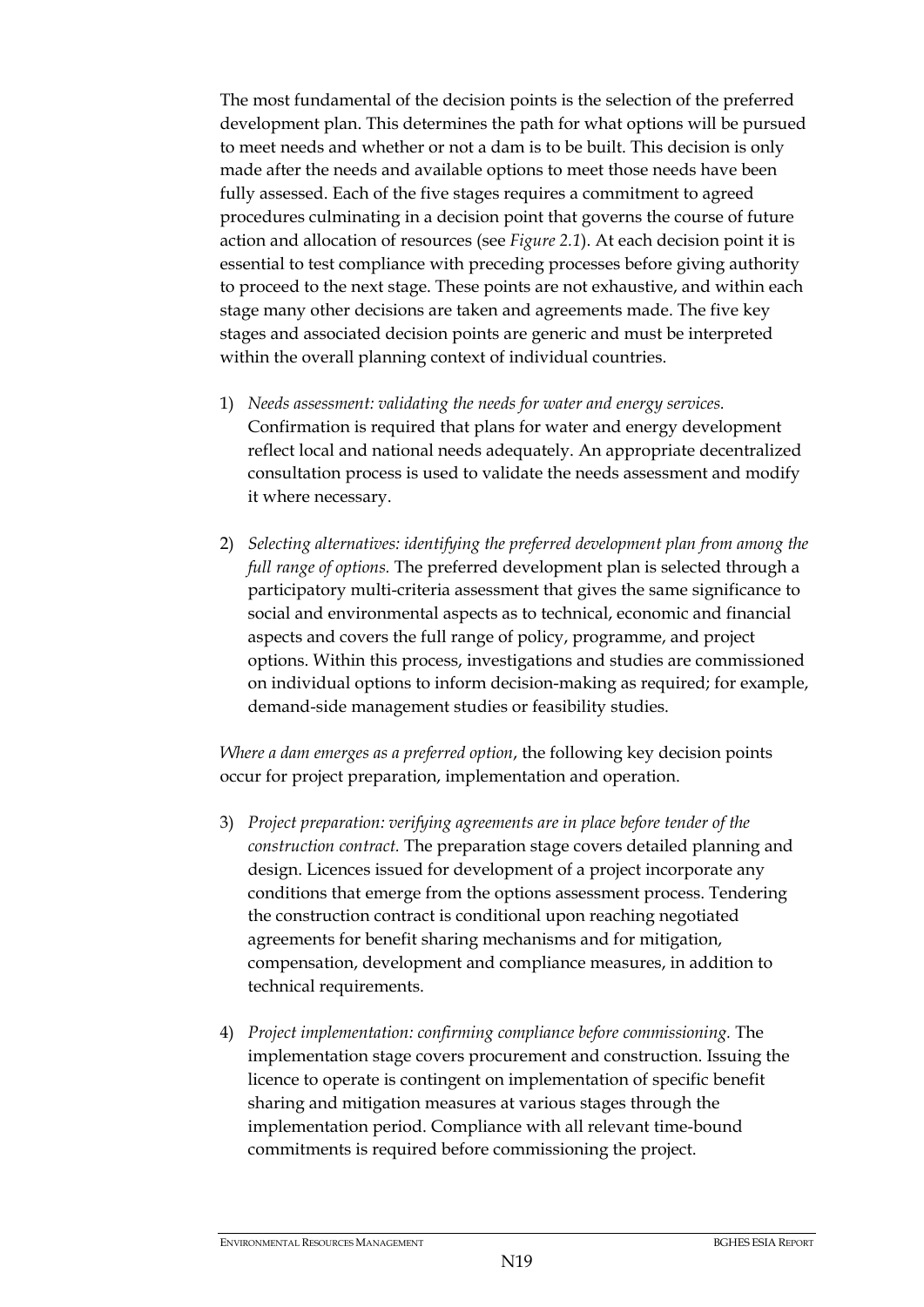5) *Project operation: adapting to changing contexts.* Any decisions to modify facilities, operating rules, and licence conditions to meet changing contexts are based on a participatory review of project performance and impacts.



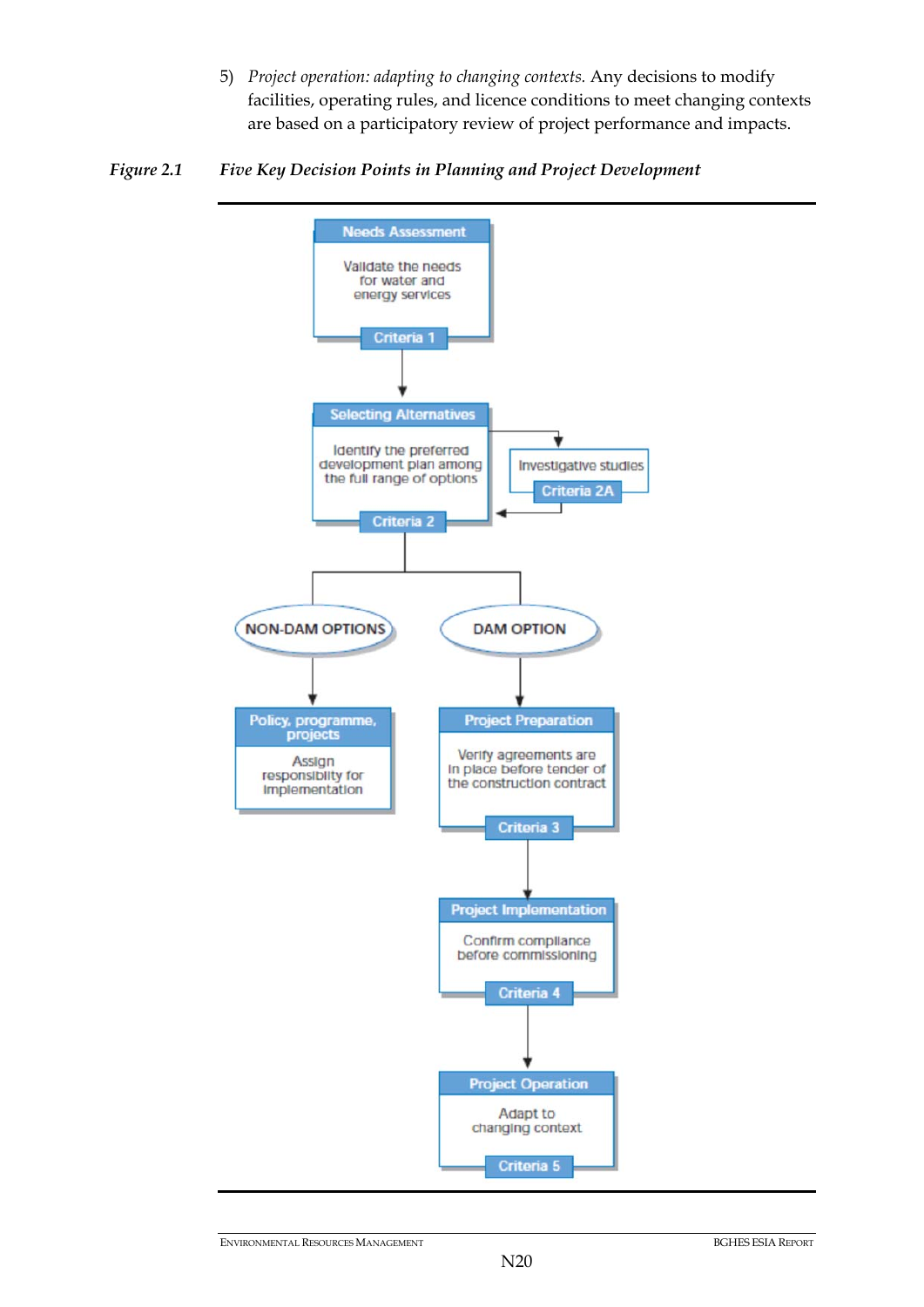The five key stages and decision points provide a framework within which decision makers and stakeholder groups can be assured of compliance with agreed procedures and commitments.

The following *Figure 2.2* provides a related list of criteria for checking compliance for each of the five key stages.

# *Figure 2.2 Criteria Checklist*

|              | <b>Stage 1 Criteria Checklist</b>                                                                             |                     |             |  |                                                                       |                                              |  |
|--------------|---------------------------------------------------------------------------------------------------------------|---------------------|-------------|--|-----------------------------------------------------------------------|----------------------------------------------|--|
| <b>Needs</b> | Selecting                                                                                                     |                     | Project     |  | Project                                                               | Project                                      |  |
|              | Assessment                                                                                                    | Alternatives        | Preparation |  | Implementation                                                        | Operation                                    |  |
|              | Needs assessments may have been conducted through a range of processes including national, regional,          |                     |             |  |                                                                       |                                              |  |
|              | sector-specific, or basin-wide plans. The verification process to be applied will need to be tailored to suit |                     |             |  |                                                                       |                                              |  |
|              | the particular circumstances.                                                                                 |                     |             |  |                                                                       |                                              |  |
|              | <b>Gaining Public Acceptance</b>                                                                              |                     |             |  | <b>Comprehensive Options Assessment</b>                               |                                              |  |
| П            | A consultation plan was developed                                                                             |                     |             |  | Legal, policy and institutional frameworks                            |                                              |  |
|              | using a stakeholder analysis to define                                                                        |                     |             |  |                                                                       | were reviewed and any bias against resource  |  |
|              | the groups involved. The plan defines                                                                         |                     |             |  | conservation, efficiency and decentralised                            |                                              |  |
|              | mechanisms for verifying needs at the                                                                         |                     |             |  |                                                                       | options, and any provisions that hindered an |  |
|              | local, sub-national and national level                                                                        |                     |             |  | open and participatory assessment of needs                            |                                              |  |
|              | (Guideline 1 - Figure 2.3).                                                                                   |                     |             |  | and options were addressed.                                           |                                              |  |
|              |                                                                                                               |                     |             |  |                                                                       |                                              |  |
| п            | Verification of the needs for water and                                                                       |                     |             |  | <b>Addressing Existing Dams</b>                                       |                                              |  |
|              | energy services was achieved through a                                                                        |                     | ٠           |  | Outstanding social and environmental                                  |                                              |  |
|              | process of public consultation and the                                                                        |                     |             |  | impacts from past projects were evaluated                             |                                              |  |
|              | results of public consultation were                                                                           |                     |             |  | and incorporated into the needs assessment                            |                                              |  |
|              | disseminated to stakeholders.                                                                                 |                     |             |  | (policy principle 3.3 - Table 2.1).                                   |                                              |  |
|              |                                                                                                               |                     |             |  | <b>Sustaining Rivers and Livelihoods</b>                              |                                              |  |
|              | Development objectives reflect a river<br>basin-wide understanding of relevant                                |                     | п           |  |                                                                       | Ecosystem baseline studies and maintenance   |  |
|              | social, economic, and environmental                                                                           |                     |             |  | needs were assessed at a strategic level                              |                                              |  |
|              | values, requirements, functions, and                                                                          |                     |             |  | (Guidelines 14, 15 - Figure 2.3).                                     |                                              |  |
|              | impacts that identifies synergies and                                                                         |                     |             |  |                                                                       |                                              |  |
|              | potential areas of conflict.                                                                                  |                     |             |  |                                                                       |                                              |  |
|              |                                                                                                               |                     |             |  |                                                                       |                                              |  |
| <b>I</b>     | An appropriate process was established                                                                        |                     |             |  |                                                                       |                                              |  |
|              | to address any disparities between the                                                                        |                     |             |  |                                                                       |                                              |  |
|              | needs expressed through the public                                                                            |                     |             |  |                                                                       |                                              |  |
|              | consultations and the stated                                                                                  |                     |             |  |                                                                       |                                              |  |
|              | development objectives.                                                                                       |                     |             |  |                                                                       |                                              |  |
|              | <b>Stage 2 Criteria Checklist</b>                                                                             |                     |             |  |                                                                       |                                              |  |
| <b>Needs</b> | Selecting                                                                                                     |                     | Project     |  | Project                                                               | Project                                      |  |
|              | Assessment                                                                                                    | <b>Alternatives</b> | Preparation |  | Implementation                                                        | Operation                                    |  |
|              | <b>Gaining Public Acceptance</b>                                                                              |                     |             |  | Approval to proceed with any project-level                            |                                              |  |
|              | Stakeholders participated in creating the                                                                     |                     |             |  | investigations was informed by a                                      |                                              |  |
|              | inventory of options, assessing options,                                                                      |                     |             |  | comprehensive assessment of options (see                              |                                              |  |
|              | and in negotiating those outcomes that                                                                        |                     |             |  | Criteria Checklist 2A).                                               |                                              |  |
|              | may affect them (Guidelines 1, 2 - Figure                                                                     |                     |             |  |                                                                       |                                              |  |
|              | $2.3$ ).                                                                                                      |                     |             |  |                                                                       | Rejection of any options was explained in an |  |
|              |                                                                                                               |                     |             |  | open and timely manner.                                               |                                              |  |
|              | An agreed dispute resolution                                                                                  |                     |             |  |                                                                       |                                              |  |
|              | mechanism for negotiated processes                                                                            |                     |             |  | <b>Addressing Existing Dams</b><br>Provisions were made for resolving |                                              |  |
|              | was established with the participation                                                                        |                     |             |  |                                                                       |                                              |  |
|              | and agreement of stakeholders<br>(Guideline 2 - Figure 2.3).                                                  |                     |             |  | outstanding social and environmental                                  |                                              |  |
|              |                                                                                                               |                     |             |  | impacts (policy principle 3.3 Table 2.1)                              |                                              |  |
|              | Indigenous and tribal peoples gave their                                                                      |                     |             |  | <b>Sustaining Rivers and Livelihoods</b>                              |                                              |  |
|              | free, prior and informed consent to the                                                                       |                     |             |  | An established policy exists to maintain                              |                                              |  |
|              |                                                                                                               |                     |             |  |                                                                       |                                              |  |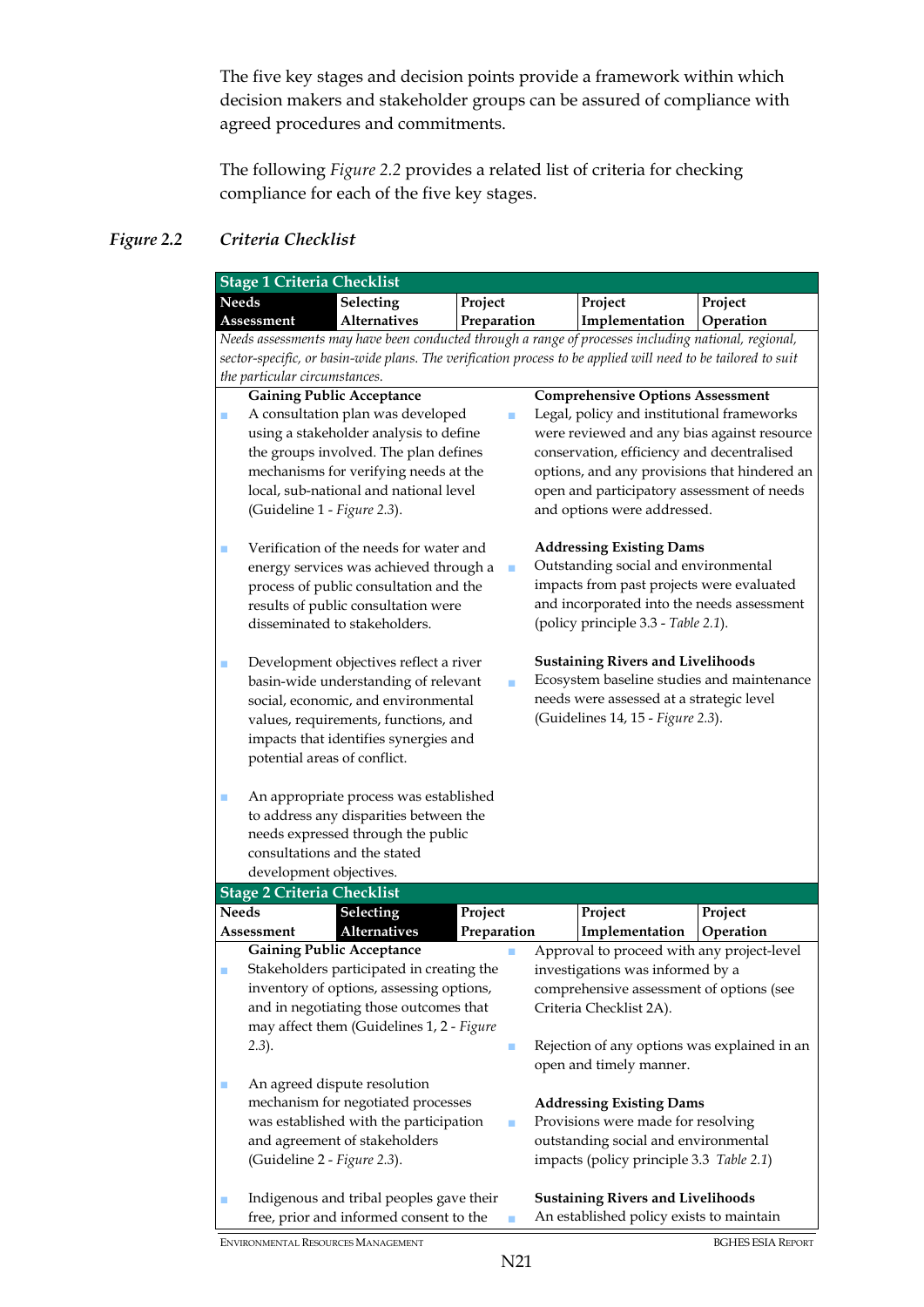inclusion in the development plan of any planned option that would potentially affect them (Guideline 3 - *Figure 2.3*).

**Comprehensive Options Assessment** 

■ Strategic impact assessments and life cycle analysis were integrated and undertaken as an initial step in the process (Guidelines 4, 7, 8, 14, 17 - *Figure 2.3*).

■ A multi-criteria assessment was used to screen and select preferred options from the full range of identified alternatives (Guideline 6 - *Figure 2.3*). ■

■ The screening of options: ■ covered all policy, programme, and project alternatives;

■ gave social and environmental aspects the same significance as technical, economic and financial factors;

■ gave demand-side options the same significance as supply options;

■ prioritised consideration of improving performance of existing systems;

■ considered river-basin-wide aspects and cumulative impacts;

■ took account of potential changes in climate; and

- reflected the precautionary approach.
- Distributional and risk analyses were conducted at an appropriate level (Guidelines 9, 11 - *Figure 2.3*) and environmental and social impacts were valued where appropriate (Guideline 10 - *Figure 2.3*).

selected rivers with high ecosystem functions and values in their natural state.

■ Consideration of options took into account: avoiding dams on the main-stem of rivers wherever possible; avoiding or minimising negative impacts on endangered species, ecosystems, livelihoods, human health and cultural resources; and respecting the provisions and guidance of relevant international treaties.

#### **Recognising Entitlements and Sharing Benefits**

For any project option, stakeholders negotiated the guiding principles and criteria for: benefit sharing, mitigation, resettlement, development and compensation measures (Guidelines 2, 18, 20 - *Figure 2.3*).

#### **Ensuring Compliance**

■ Sufficient institutional capacity exists, or will be enhanced, to monitor and enforce commitments for social and environmental components.

#### **Sharing Rivers for Peace, Development and Security**

Any objections from riparian states were resolved through good faith negotiations or independent dispute resolution procedures (Guideline 26 - *Figure 2.3*).

| <b>Stage 2A Criteria Checklist</b>                                                                      |  |  |  |  |  |
|---------------------------------------------------------------------------------------------------------|--|--|--|--|--|
| Project<br><b>Needs</b><br>Selecting<br>Project<br>Project                                              |  |  |  |  |  |
| <b>Alternatives</b><br>Preparation<br>Implementation<br>Operation<br>Assessment                         |  |  |  |  |  |
| Project-related pre-feasibility and feasibility studies need to meet the following criteria. Policy and |  |  |  |  |  |
| programme related studies may also be required, and are covered in Criteria Checklist 2.                |  |  |  |  |  |
| <b>Gaining Public Acceptance</b><br>Impacts on fish have been assessed and                              |  |  |  |  |  |
| Stakeholders participated in baseline,<br>measures to avoid or minimise impacts were                    |  |  |  |  |  |
| impact and investigative studies and the<br>considered, including an effective fish pass                |  |  |  |  |  |
| negotiation of outcomes that potentially<br>where feasible (Guideline 16 - Figure 2.3).                 |  |  |  |  |  |
| affect them (Guidelines 1, 2, 14, 17 -                                                                  |  |  |  |  |  |
| Figure 2.3).<br><b>Recognising Entitlements and Sharing</b>                                             |  |  |  |  |  |
| <b>Benefits</b>                                                                                         |  |  |  |  |  |
| Stakeholders negotiated agreements for<br>The studies and impact assessments                            |  |  |  |  |  |
| compensation, mitigation, resettlement,<br>were open and independent, and were                          |  |  |  |  |  |
| development and monitoring measures<br>preceded by a participatory scoping                              |  |  |  |  |  |
| affecting them, including draft contracts<br>phase (Guideline 5 - Figure 2.3).                          |  |  |  |  |  |
| where necessary (Guideline 19 - Figure 2.3).                                                            |  |  |  |  |  |
| <b>Comprehensive Options Assessment</b>                                                                 |  |  |  |  |  |
| Effective benefit-sharing strategies were<br>The investigations were analysed on a                      |  |  |  |  |  |

■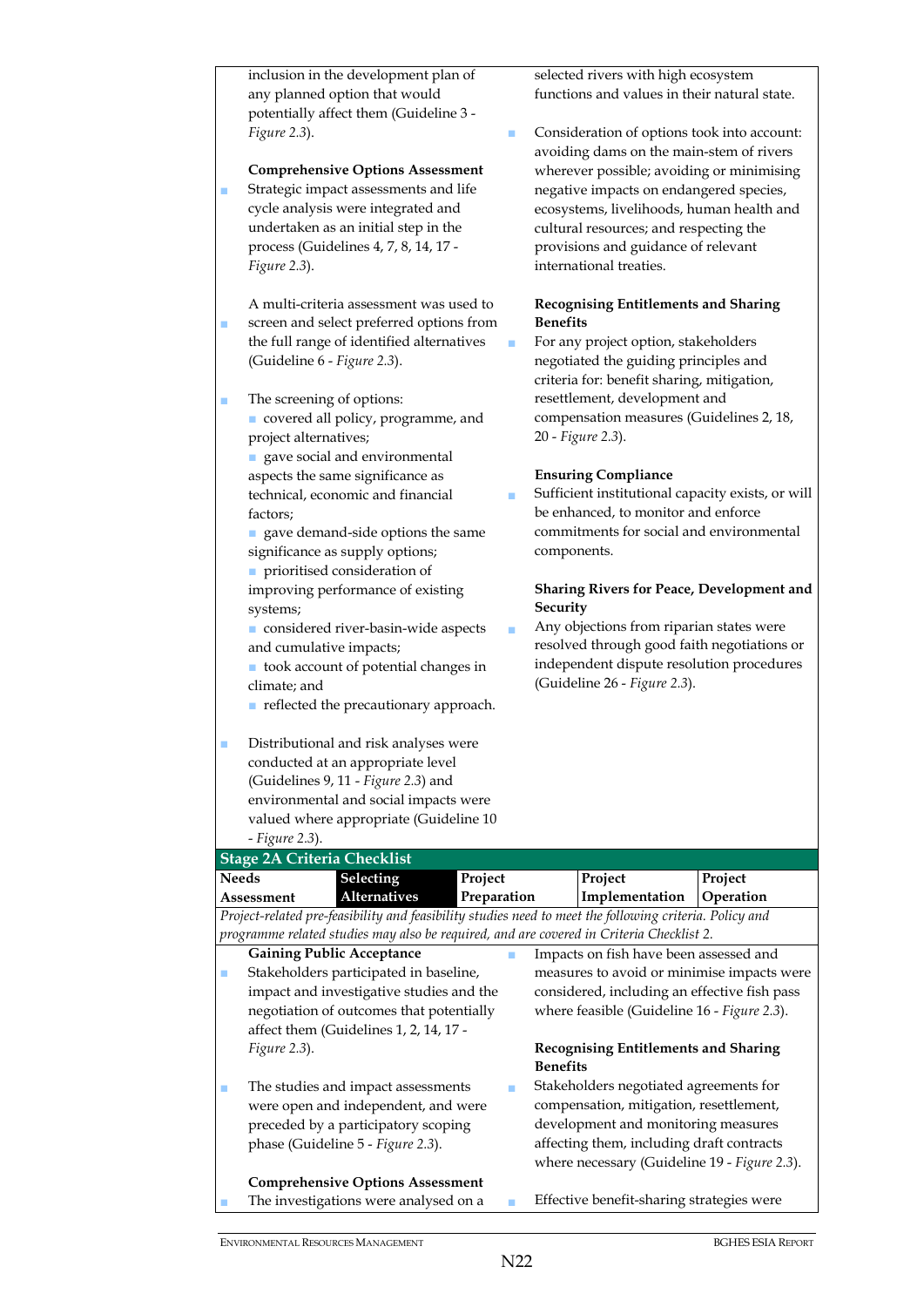river basin-wide understanding of social, economic, and environmental values, requirements, functions, and impacts including cumulative impacts, and the precautionary approach was applied. (Guideline 5 - *Figure 2.3*).

- The recommendations of studies undertaken on resource conservation measures, demand-side management, local supply-side options and improvement of existing systems were reflected in the demand forecast for the sector.
- Within-project alternatives were assessed using a multi-criteria approach (Guideline 6 - *Figure 2.3*).

#### **Addressing Existing Dams**

■ Studies examined possible synergies from interactive operation of related water resource infrastructure in the basin.

#### **Sustaining Rivers and Livelihoods**

■ An environmental flow requirement to maintain downstream species, ecosystems and livelihoods was defined (Guideline 15 - *Figure 2.3*).

identified and agreed with people adversely affected by the project (Guideline 20 - *Figure 2.3*).

#### **Ensuring Compliance**

- Institutional capacity to monitor and enforce commitments for social and environmental components of the project was analysed and measures to strengthen capacity identified.
- An independent panel reviewed the assessment of impacts and the planning of social and environmental mitigation plans (Guideline 22 - *Figure 2.3*).

#### **Sharing Rivers for Peace Development and Security**

Riparian states were notified of options affecting them and agreed procedures for impact assessments. Objections were addressed through good faith negotiations and agreed dispute resolution procedures (Guideline 26 - *Figure 2.3*).

| $\cdots$     |                                   |                                            |             |            |                                               |                                              |
|--------------|-----------------------------------|--------------------------------------------|-------------|------------|-----------------------------------------------|----------------------------------------------|
|              | <b>Stage 3 Criteria Checklist</b> |                                            |             |            |                                               |                                              |
| <b>Needs</b> |                                   | Selecting                                  | Project     |            | Project                                       | Project                                      |
|              | Assessment                        | <b>Alternatives</b>                        | Preparation |            | Implementation                                | Operation                                    |
|              | <b>Gaining Public Acceptance</b>  |                                            |             |            | Detailed benefit sharing mechanisms, and      |                                              |
|              |                                   | Stakeholders participated in the project   |             |            |                                               | the means to deliver them, have been agreed  |
|              |                                   | design and the negotiation of outcomes     |             |            | and set in place with affected groups         |                                              |
|              |                                   | that affect them (Guidelines 1, 2 - Figure |             |            | (Guideline 20 - Figure 2.3).                  |                                              |
|              | $2.3$ ).                          |                                            |             |            |                                               |                                              |
|              |                                   |                                            |             |            | <b>Ensuring Compliance</b>                    |                                              |
|              |                                   | Indigenous and tribal peoples gave their   |             |            | Independent panels reviewed and endorsed      |                                              |
|              |                                   | free, prior, and informed consent to the   |             |            | mitigation plans (Guideline 22- Figure 2.3).  |                                              |
|              |                                   | project as designed (Guideline 3 - Figure  |             |            |                                               |                                              |
|              | $2.3$ ).                          |                                            | п           |            |                                               | Provisional sums for mitigation are included |
|              |                                   |                                            |             |            | in the tender, and their financing has been   |                                              |
|              |                                   | <b>Comprehensive Options Assessment</b>    |             | confirmed. |                                               |                                              |
|              |                                   | The stakeholder forum participated in      |             |            |                                               |                                              |
|              |                                   | assessing alternatives for the detailed    |             |            |                                               | A Compliance Plan was prepared, presented    |
|              |                                   | layout of the dam, associated              |             |            | to the stakeholder forum and formalised.      |                                              |
|              |                                   | infrastructure, and its operation.         |             |            | Individual compliance measures include        |                                              |
|              |                                   |                                            |             |            | mechanisms for dispute resolution             |                                              |
|              | <b>Addressing Existing Dams</b>   |                                            |             |            | (Guideline 21 - Figure 2.3).                  |                                              |
|              |                                   | Cumulative and interactive impacts of      |             |            |                                               |                                              |
|              |                                   | existing infrastructure were addressed     |             |            | The developer has allocated funds for an      |                                              |
|              |                                   | in the design of the dam and agreements    |             |            | effective monitoring and evaluation system    |                                              |
|              |                                   | reached with stakeholders and operators    |             |            | covering project performance, safety and      |                                              |
|              |                                   | to modify operating rules of existing      |             |            | impacts. Institutional capacity exists to     |                                              |
|              | dams where needed.                |                                            |             |            | monitor and enforce agreements effectively.   |                                              |
|              |                                   |                                            |             |            |                                               |                                              |
|              |                                   | <b>Sustaining Rivers and Livelihoods</b>   |             |            | A transparent process for short-listing       |                                              |
|              |                                   | Acceptable rules were developed for        |             |            | contractors and selecting tenders is in place |                                              |
|              |                                   | reservoir filling, commissioning and       |             |            |                                               |                                              |

■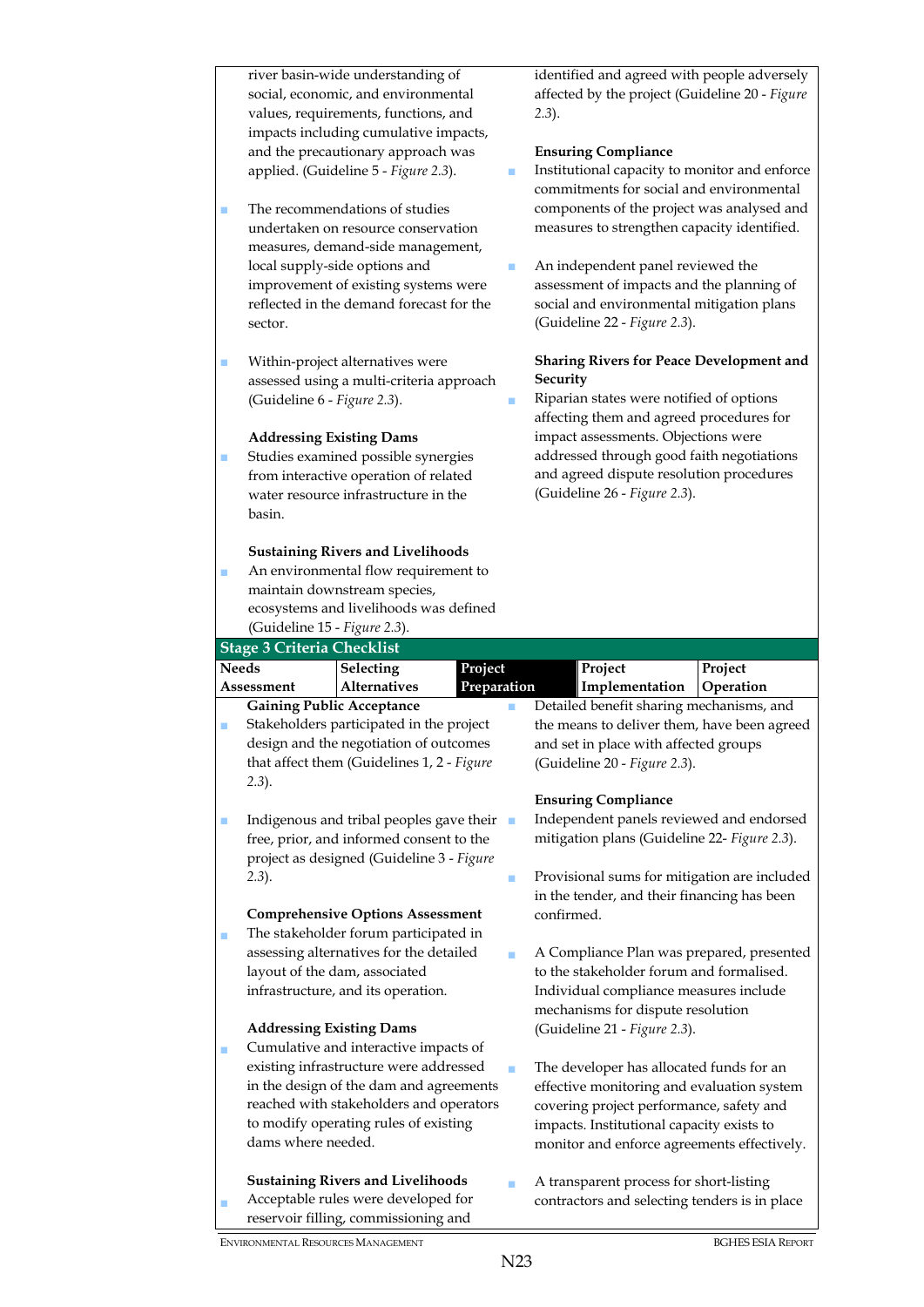#### operation.

The final design includes provisions for emergency drawdown and

■ decommissioning and is sufficiently flexible to accommodate changing future needs and values, including ecosystem needs and ecosystem restoration (Guideline 12 - *Figure 2.3*).

An environmental management plan

■ incorporating environmental flows and other mitigation and enhancement measures was agreed with stakeholders and defines monitoring and evaluation programmes.

The developer provided sufficient

■ evidence to demonstrate that proposed mitigation and development measures will be effective in meeting their objectives.

#### **Recognising Entitlements and Sharing Benefits**

Mitigation, resettlement, monitoring, and development plans were agreed

■

with affected groups, and relevant contracts signed (Guideline 19 - *Figure 2.3*).

and contractors with a record of underperformance or corruption on past projects were identified and debarred where appropriate.

- Relevant performance bonds have been secured, trust funds established and integrity pacts signed (Guidelines 23, 24, 25 - *Figure 2.3*).
- The licence for project development defines the responsibility and mechanisms for financing decommissioning costs.

#### **Sharing Rivers for Peace Development and Security**

■ Resolution was achieved where affected riparian states had outstanding objections (Guideline 26 - *Figure 2.3*).

|              | <b>Stage 4 Criteria Checklist</b> |                                            |             |                                               |           |
|--------------|-----------------------------------|--------------------------------------------|-------------|-----------------------------------------------|-----------|
| <b>Needs</b> |                                   | Selecting                                  | Project     | Project                                       | Project   |
|              | Assessment                        | <b>Alternatives</b>                        | Preparation | Implementation                                | Operation |
|              | <b>Gaining Public Acceptance</b>  |                                            |             | <b>Recognising Entitlements and Sharing</b>   |           |
|              |                                   | Stakeholders participated in monitoring    |             | <b>Benefits</b>                               |           |
|              |                                   | mitigation measures and in negotiating     |             | The mitigation, resettlement and              |           |
|              |                                   | outcomes that affect them (Guidelines 1,   |             | development action plan has been              |           |
|              | 2 - Figure 2.3).                  |                                            |             | implemented and disputes resolved             |           |
|              |                                   |                                            |             | (Guideline 19 - Figure 2.3).                  |           |
| ш            |                                   | Consultation mechanisms were agreed        |             | <b>Ensuring Compliance</b>                    |           |
|              |                                   | in advance with stakeholders for any       |             | An independent panel reviewed and             |           |
|              |                                   | technical, social, environmental, or other |             | endorsed implementation of social,            |           |
|              |                                   | problems that may be encountered           |             | environmental, health and cultural heritage   |           |
|              | during reservoir filling and      |                                            |             | mitigation measures (Guideline 22 - Figure    |           |
|              | commissioning.                    |                                            |             | $2.3$ ).                                      |           |
|              |                                   |                                            |             |                                               |           |
|              |                                   | Contingency plans for emergency            |             | Preparations have been made to implement      |           |
|              |                                   | drawdown of the reservoir were agreed      |             | licence conditions for operations, implement  |           |
|              |                                   | with stakeholders before commissioning     |             | continuing mitigation measures, undertake     |           |
|              |                                   | and were widely disseminated.              |             | monitoring and regular evaluation, and        |           |
|              |                                   |                                            |             | disseminate information.                      |           |
|              |                                   | <b>Comprehensive Options Assessment</b>    |             |                                               |           |
| П            |                                   | Affected stakeholders have reviewed        |             | Monitoring of social, environmental and       |           |
|              |                                   | any changes proposed to the tender         |             | technical aspects includes an intensive phase |           |
|              |                                   | design that substantially affect impacts,  |             | to cover the rapid changes that occur in the  |           |
|              |                                   | mitigation measures, benefit sharing,      |             | impoundment and commissioning period.         |           |
|              |                                   | operational practices, or the monitoring   |             |                                               |           |
|              | programme.                        |                                            | п           | The developer has complied with pre-          |           |
|              |                                   |                                            |             | commissioning commitments as defined in       |           |
|              | <b>Addressing Existing Dams</b>   |                                            |             | the Compliance Plan (Guideline 21 - Figure    |           |
|              |                                   | Institutional co-ordination mechanisms     |             |                                               |           |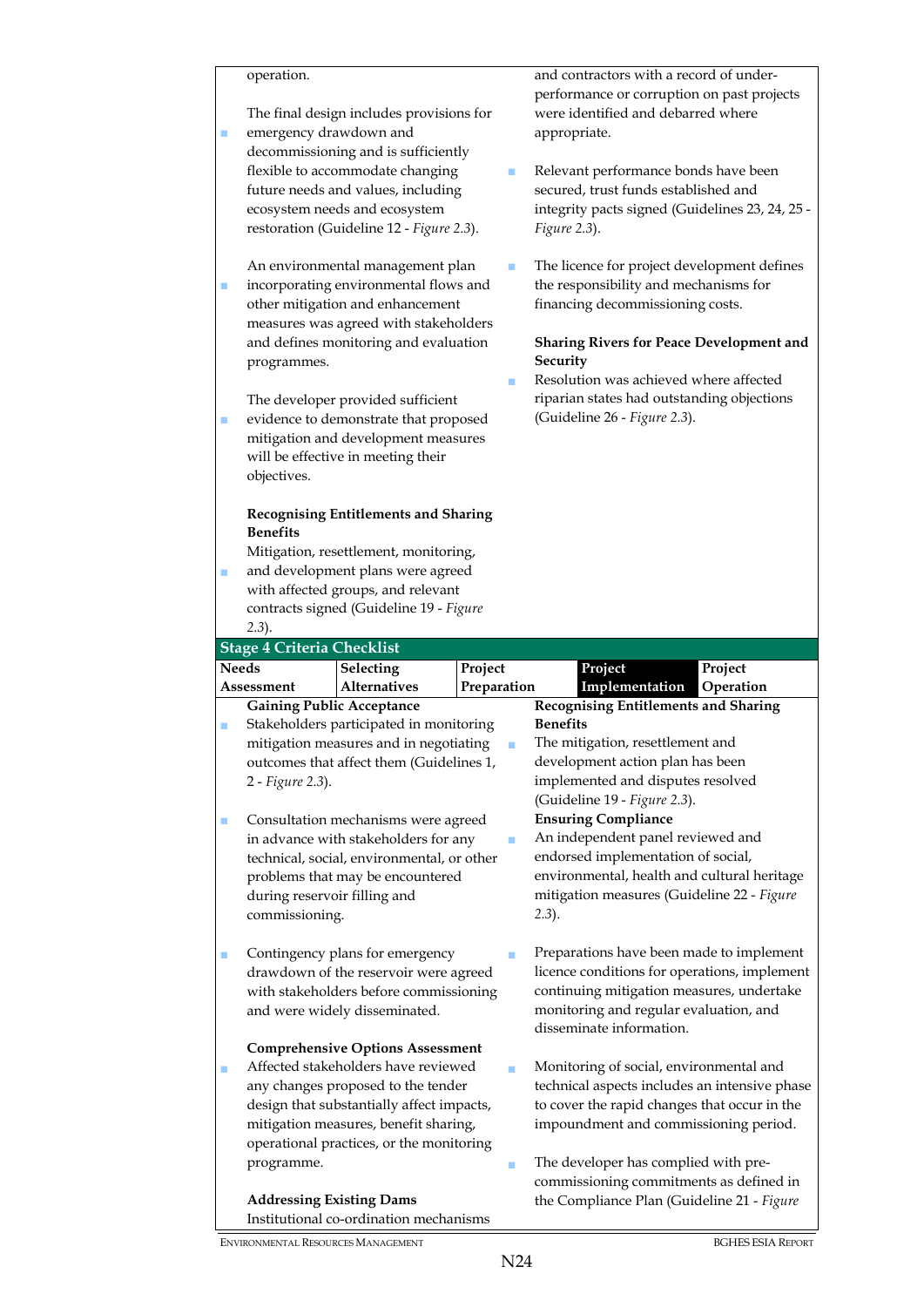|          |                                   | that recognise interactive effects and   |             | $2.3$ ).                                                                                                  |
|----------|-----------------------------------|------------------------------------------|-------------|-----------------------------------------------------------------------------------------------------------|
|          |                                   | cumulative impacts are in place to       |             |                                                                                                           |
|          |                                   | adjust operation of existing dams.       |             | <b>Sharing Rivers for Peace Development and</b><br>Security                                               |
|          |                                   | <b>Sustaining Rivers and Livelihoods</b> |             | Mechanisms were initiated for sharing                                                                     |
|          |                                   | Required environmental mitigation        |             | monitoring information with riparian                                                                      |
|          |                                   | measures were implemented.               |             | provinces or States (Guideline 26 - Figure<br>$2.3$ ).                                                    |
|          | <b>Stage 5 Criteria Checklist</b> |                                          |             |                                                                                                           |
|          | <b>Needs</b>                      | Selecting                                | Project     | Project<br>Project                                                                                        |
|          | Assessment                        | <b>Alternatives</b>                      | Preparation | Operation<br>Implementation                                                                               |
|          | future dams.                      |                                          |             | These criteria are relevant to both existing dams (Strategic Priority No.3) and the operational stages of |
|          |                                   | <b>Gaining Public Acceptance</b>         |             | <b>Recognising Entitlements and Sharing</b>                                                               |
| п        |                                   | Stakeholders are identified for          |             | <b>Benefits</b>                                                                                           |
|          |                                   | consideration of operational issues and  |             | Detailed benefit-sharing mechanisms are                                                                   |
|          |                                   | any proposed changes that impact on      |             | modified as necessary with the agreement of                                                               |
|          |                                   | them or the environment (Guideline 1 -   |             | affected groups (Guideline 20).                                                                           |
|          | Figure 2.3).                      |                                          |             | <b>Ensuring Compliance</b>                                                                                |
|          |                                   | <b>Comprehensive Options Assessment</b>  |             | Adverse social and environmental impacts                                                                  |
| <b>I</b> |                                   | Periodic evaluations of all aspects of   |             | and reparations issues are referred to the                                                                |
|          |                                   | project operation and performance are    |             | appropriate recourse body (Guideline 19).                                                                 |
|          |                                   | undertaken with the involvement of the   |             |                                                                                                           |
|          |                                   | stakeholder forum every 5 to 10 years    |             | Annual reports of project monitoring                                                                      |
|          |                                   | and agreements renegotiated as           |             | programmes, including social and                                                                          |
|          | necessary.                        |                                          |             | environmental aspects, are issued promptly                                                                |
|          |                                   |                                          |             | and corrective measures are initiated to                                                                  |
|          |                                   | Modernisation programmes and             |             | address issues raised in the reports.                                                                     |
|          |                                   | alternative operational regimes are      |             |                                                                                                           |
|          |                                   | considered as part of periodic reviews,  |             | The requirements of remaining performance                                                                 |
|          |                                   | replanning, or relicensing exercises     |             | bonds or trust funds outlined in the                                                                      |
|          |                                   | through a participatory multi-criteria   |             | Compliance Plan are periodically reviewed,                                                                |
|          |                                   | approach (Guideline 13 - Figure 2.3).    |             | and financial guarantees are released on                                                                  |
|          |                                   | Monitoring and evaluation programmes     |             | satisfactory compliance with agreed<br>milestones (Guideline 23).                                         |
|          |                                   | should explicitly consider the influence |             |                                                                                                           |
|          |                                   | of climate change (namely increasing     |             | Dam safety and inspection programmes are                                                                  |
|          |                                   | and decreasing rainfall and flows) on    |             | implemented.                                                                                              |
|          | benefits and dam safety.          |                                          |             |                                                                                                           |
|          |                                   |                                          |             | <b>Sharing Rivers for Peace Development and</b>                                                           |
|          |                                   | A full feasibility study, including      |             | Security                                                                                                  |
|          |                                   | analysis of alternatives and impact      |             | Mechanisms exist to share monitoring                                                                      |
|          |                                   | assessment, is undertaken for any        |             | information and resolve issues as they arise.                                                             |
|          |                                   | proposal for any major physical change,  |             |                                                                                                           |
|          |                                   | including decommissioning.               |             |                                                                                                           |
|          |                                   | <b>Sustaining Rivers and Livelihoods</b> |             |                                                                                                           |
|          | Operations take account of        |                                          |             |                                                                                                           |
|          |                                   | environmental flow requirements          |             |                                                                                                           |
|          |                                   | (quantity and quality) and ecosystem     |             |                                                                                                           |
|          |                                   | and social impacts are monitored         |             |                                                                                                           |
|          | (Guideline 15 - Figure 2.3).      |                                          |             |                                                                                                           |

# *N2.4 GUIDELINES*

The guidelines outlined below in *Figure 2.3* provide an overview of how to assess options and plan and implement dam projects to meet the Commission's criteria. The guidelines serve as advisory tools which assist in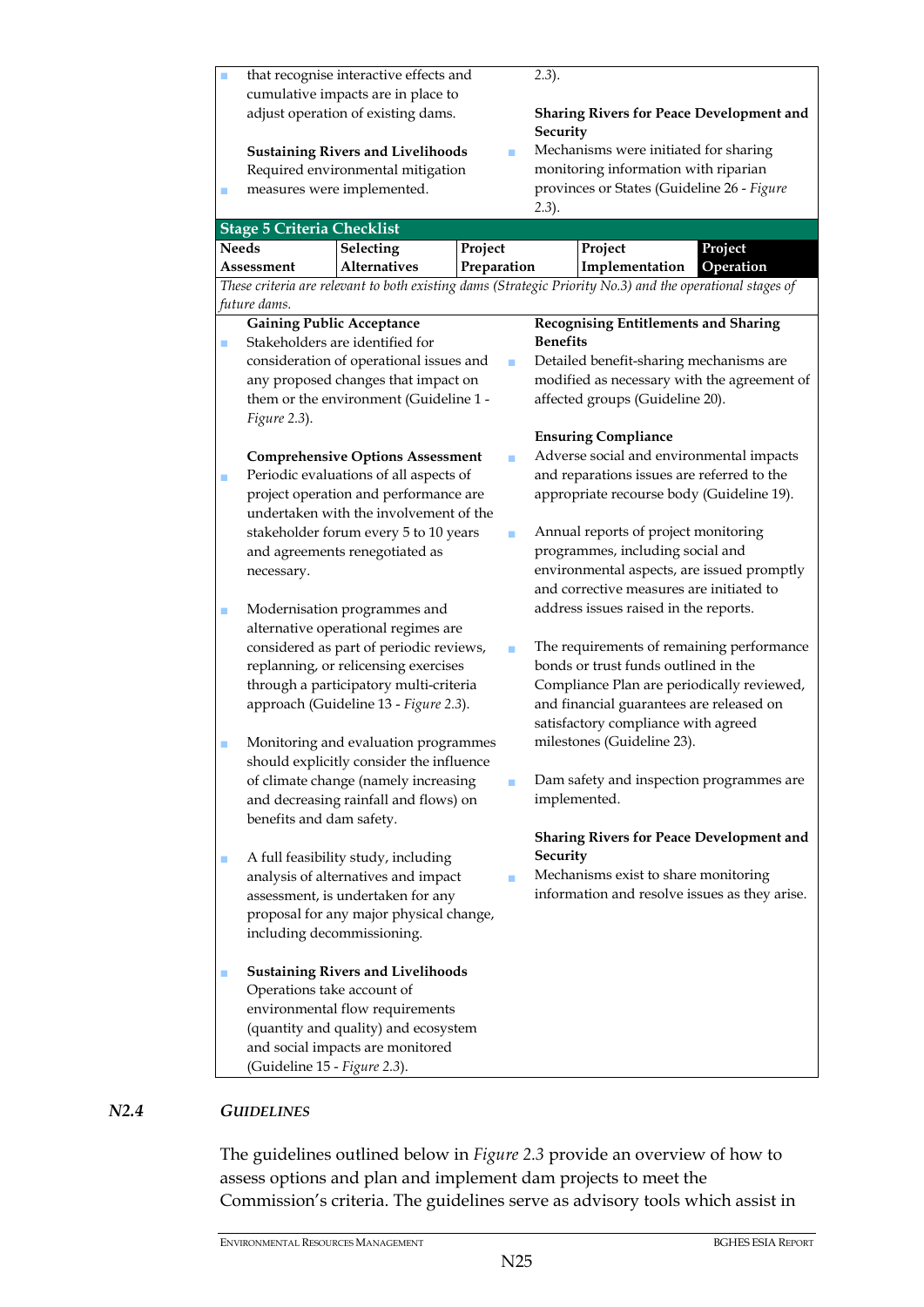decision making and need to be considered within the framework of existing international guidance and current good practice. The guidelines are presented under the same sub-headings as the Commission's seven strategic priorities. There are apparent linkages between individual guidelines and cross references to them are given in the criteria checklists for the key decision points of the planning and project cycles in *Figure 2.2*.

## *Figure 2.3 Guidelines for Good Practice*

|                | <b>Strategic Priority 1: Gaining Public</b>    |    | <b>Strategic Priority 4: Sustaining Rivers</b>  |
|----------------|------------------------------------------------|----|-------------------------------------------------|
|                | Acceptance                                     |    | and Livelihoods                                 |
| $\mathbf{1}$   | Stakeholder Analysis                           | 14 | <b>Baseline Ecosystem Surveys</b>               |
| 2              | <b>Negotiated Decision-Making Processes</b>    | 15 | <b>Environmental Flow Assessment</b>            |
| 3              | Free, Prior and Informed Consent               | 16 | Maintaining Productive Fisheries                |
|                | <b>Strategic Priority 2: Comprehensive</b>     |    | <b>Strategic Priority 5: Recognising</b>        |
|                | <b>Options Assessment</b>                      |    | <b>Entitlements and Sharing Benefits</b>        |
| $\overline{4}$ | Strategic Impact Assessment for                | 17 | <b>Baseline Social Conditions</b>               |
|                | Environmental, Social, Health and              | 18 | Impoverishment Risk Analysis                    |
|                | <b>Cultural Heritage Issues</b>                | 19 | Implementation of the Mitigation,               |
| 5              | Project-Level Impact Assessment for            |    | Resettlement and Development Action             |
|                | Environmental, Social, Health and              |    | Plan                                            |
|                | <b>Cultural Heritage Issues</b>                | 20 | Project Benefit-Sharing Mechanisms              |
| 6              | Multi-Criteria Analysis                        |    |                                                 |
| 7              | Life Cycle Assessment                          |    | <b>Strategic Priority 6: Ensuring</b>           |
| 8              | <b>Greenhouse Gas Emissions</b>                |    | Compliance                                      |
| 9              | Distributional Analysis of Projects            | 21 | Compliance Plans                                |
| 10             | Valuation of Social and Environmental          | 22 | Independent Review Panels for Social            |
|                | Impacts                                        |    | and Environmental Matters                       |
| 11             | <b>Improving Economic Risk Assessment</b>      | 23 | Performance Bonds                               |
|                |                                                | 24 | <b>Trust Funds</b>                              |
|                | <b>Strategic Priority 3: Addressing</b>        | 25 | <b>Integrity Pacts</b>                          |
|                | <b>Existing Dams</b>                           |    |                                                 |
| 12             | <b>Ensuring Operating Rules Reflect Social</b> |    | <b>Strategic Priority 7: Sharing Rivers for</b> |
|                | and Environmental Concerns                     |    | Peace, Development, and Security                |
| 13             | <b>Improving Reservoir Operations</b>          | 26 | <b>Procedures for Shared Rivers</b>             |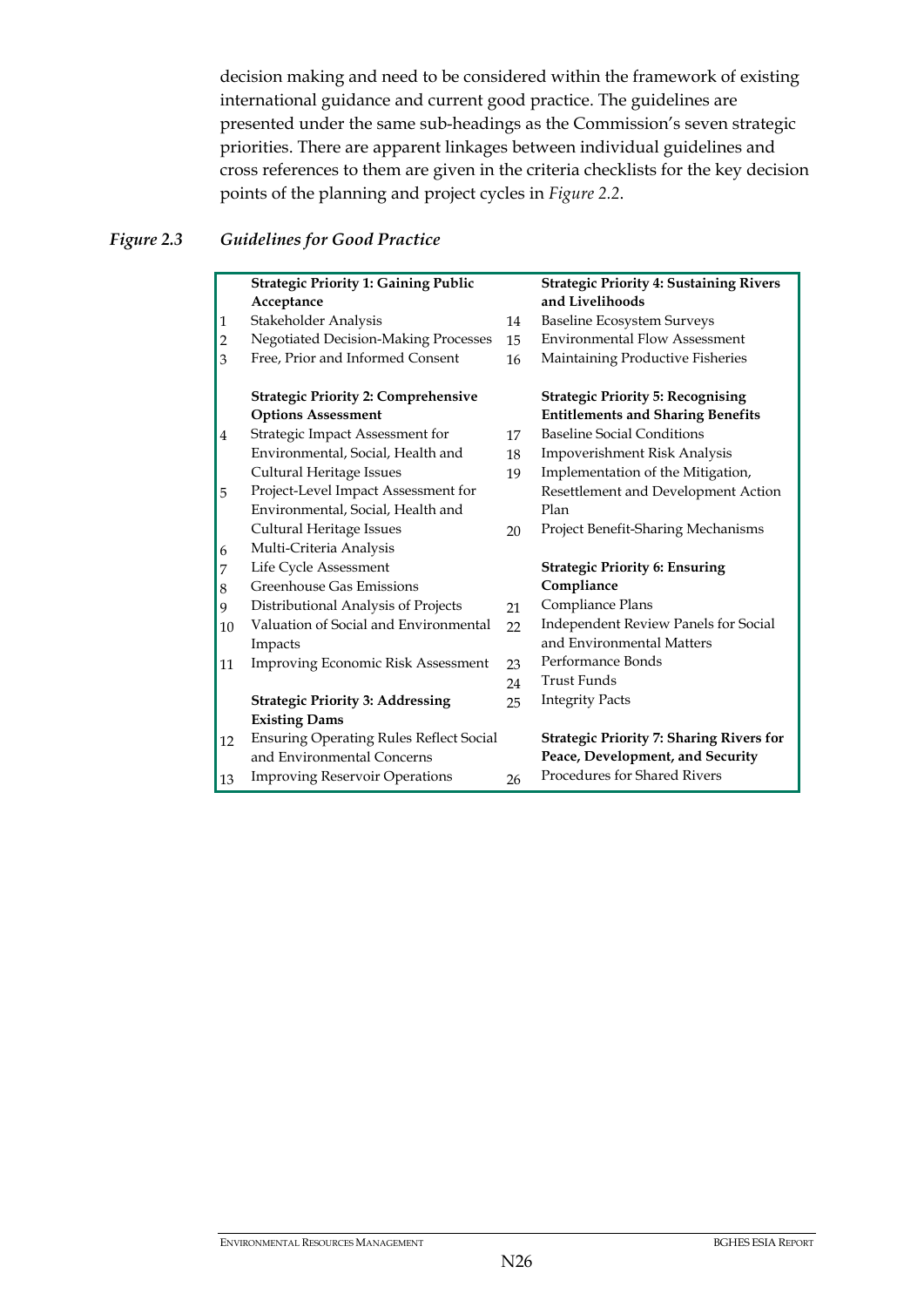## *N3 INTERNATIONAL HYDROPOWER ASSOCIATION (IHA) SUSTAINABILITY GUIDELINES AND HYDROPOWER SUSTAINABILITY ASSESSMENT PROTOCOL*

*Please note that the text on the IHA Sustainability Guidelines and Assessment Protocol contained within this Annex was compiled from two key sources: IHA Sustainability Guideline, February (2004); and IHA Hydropower Sustainability Assessment Protocol, November 2010.* 

## *N3.1 IHA SUSTAINABILITY GUIDELINES*

#### *N3.1.1 Purpose of the Guidelines*

The IHA published the Sustainability Guidelines (SGs) in order to promote greater consideration of environment, social, and economic sustainability in the assessment of:

- new energy projects;
- new hydro projects; and
- the management and operation of existing hydropower facilities.

The principles encompassed in the SGs, which are directly applicable to the Baynes Project include the following elements:

- The role of governments;
- Decision making processes;
- Hydropower environmental aspects of sustainability;
- Hydropower social aspects of sustainability; and
- Hydropower economic aspects of sustainability.

The principles have been drafted by the IHA to assist hydropower developers and operators with the evaluation and management of often competing environmental, social and economic issues that arise in the assessment, operation and management of hydropower projects.

#### *N3.1.2 The Role of Governments*

The social, environmental and economic trade-offs required to establish national and regional development plans are the responsibility of governments. IHA encourages countries to have in place national and/or regional energy policies. These should:

- Clearly set out energy development strategies.
- Include a Strategic Assessment (SA) process that involves an assessment of cumulative impacts, determination of land use and environmental priorities, as well as goals for poverty alleviation and economic growth.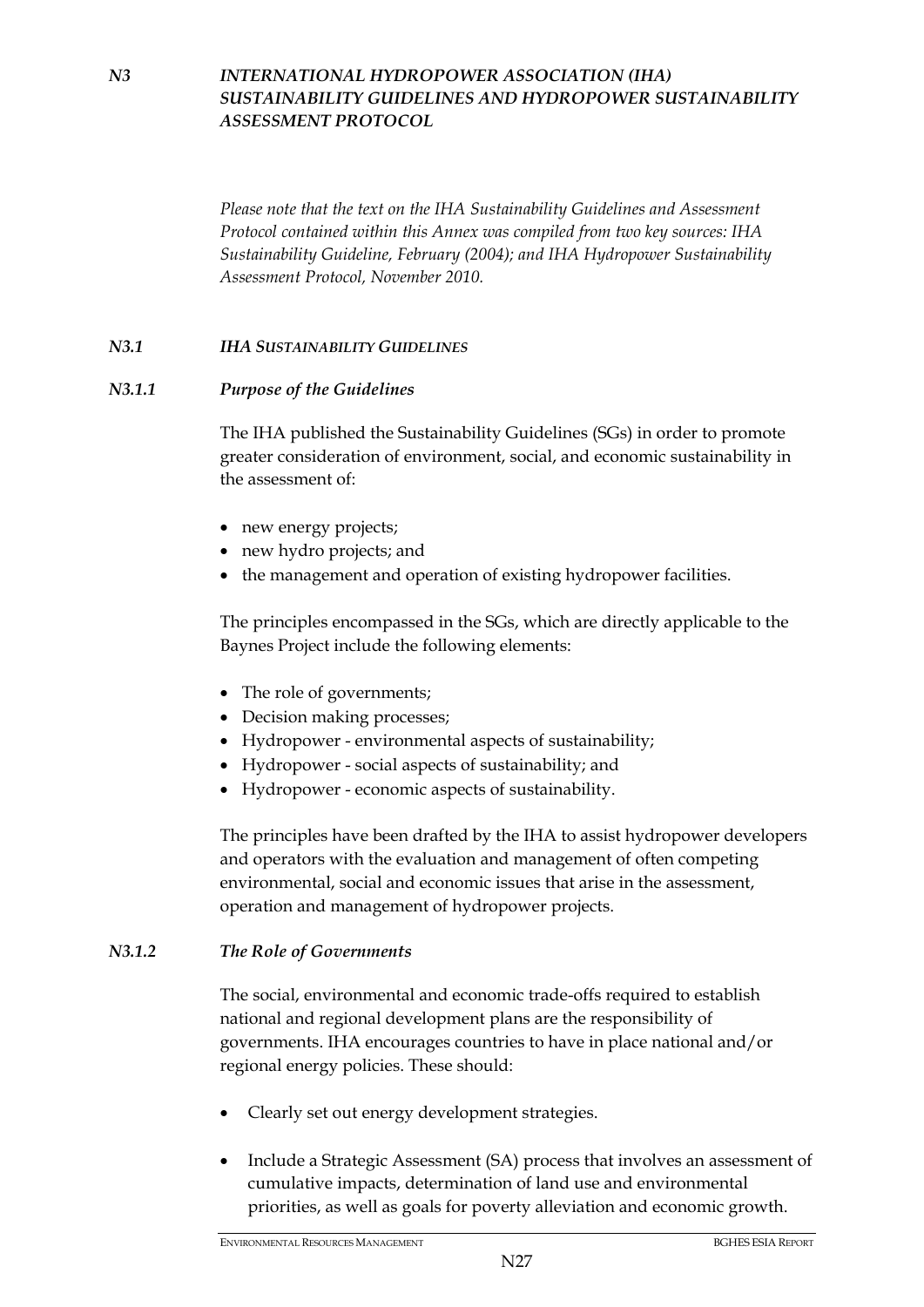- Be framed in the context of the global need to reduce greenhouse emissions.
- Incorporate the three elements of sustainability -- economic, social and environmental -- in energy planning.
- Be a participatory, streamlined process, focused on major issues, using common sense and readily available information, and with short and definite time limits for its completion.

#### *N3.1.3 Decision Making Processes*

#### *Alternatives Hydropower Options*

According to the IHA, sustainability criteria should be utilised in order to provide an effective comparison of hydropower project alternatives. Such criteria are required in order to eliminate unsustainable hydropower projects early in the project planning phase. *Table 3.1* below focuses on hydro-electric alternatives and their prioritisation based on sustainability criteria.

## *Table 3.1 Key Criteria that should be used in Comparing Hydro-electric Project Alternatives*

|    | <b>Key Criteria</b>                                                                                                                             | <b>Discussion</b>                                                                                                                                                                                                                                                              |
|----|-------------------------------------------------------------------------------------------------------------------------------------------------|--------------------------------------------------------------------------------------------------------------------------------------------------------------------------------------------------------------------------------------------------------------------------------|
| 1. | Prioritise upgrading<br>of existing facilities.                                                                                                 | Refurbishment and modification of operational regimes,<br>$\bullet$<br>particularly of older power stations, can often result                                                                                                                                                  |
| 2. | Prioritise alternatives<br>that have multiple-<br>use benefits.                                                                                 | Hydro-electric projects normally have a variety of other uses<br>$\bullet$<br>and benefits. These can include:<br>Irrigation,<br>O<br>water supply,<br>O<br>fishing,<br>$\circ$<br>flood mitigation,<br>O<br>water-based transport,<br>O<br>tourism and recreation.<br>$\circ$ |
| 3. | Prioritise alternatives<br>on already<br>developed river<br>basins.                                                                             | While consideration of cumulative and other environmental<br>impacts is necessary it is often preferable to develop new<br>hydro-electric projects on already regulated river systems.                                                                                         |
| 4. | Prioritise alternatives<br>that minimise the<br>area flooded per unit<br>of energy (GWh)<br>produced.                                           | The selected site and project design should tend towards<br>$\bullet$<br>minimising the flooded area per unit of energy produced<br>(square kilometres per gigawatt hour)                                                                                                      |
| 5. | Prioritise alternatives<br>that maximise<br>opportunities for,<br>and do not pose<br>significant<br>unsolvable threats to,<br>vulnerable social | Where vulnerable social groups will be affected, projects should<br>$\bullet$<br>include comprehensive social and cultural enhancement<br>programs.                                                                                                                            |

ENVIRONMENTAL RESOURCES MANAGEMENT BGHES ESIA REPORT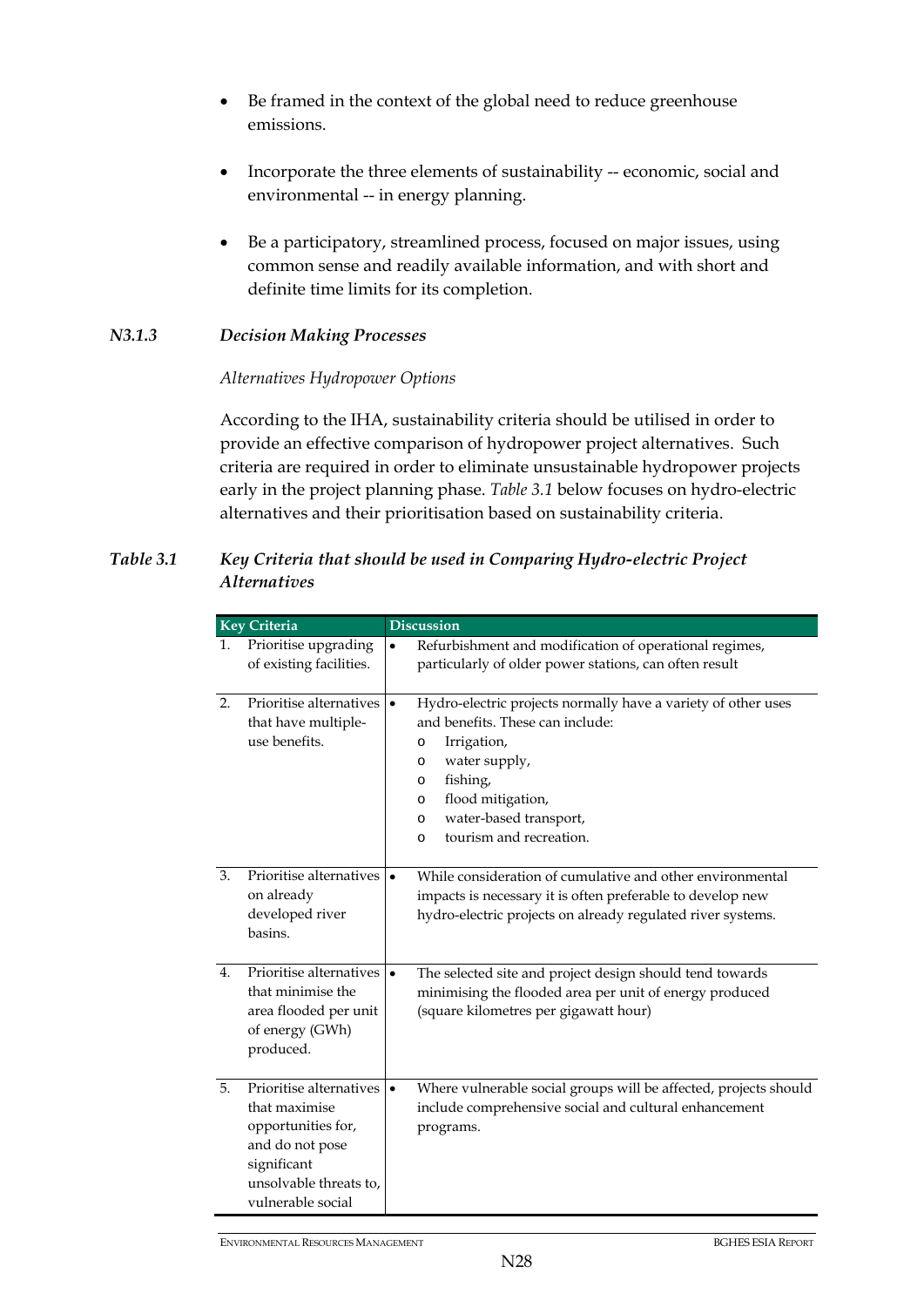|    | <b>Key Criteria</b>                                                                                                                                                                | <b>Discussion</b>                                                                                                                                                                                                                                                                                                                                                                                                                                                                                                                           |
|----|------------------------------------------------------------------------------------------------------------------------------------------------------------------------------------|---------------------------------------------------------------------------------------------------------------------------------------------------------------------------------------------------------------------------------------------------------------------------------------------------------------------------------------------------------------------------------------------------------------------------------------------------------------------------------------------------------------------------------------------|
|    | groups.                                                                                                                                                                            |                                                                                                                                                                                                                                                                                                                                                                                                                                                                                                                                             |
| 6. | Prioritise alternatives<br>that enhance public<br>health and / or<br>minimise public<br>health risks.                                                                              | Hydropower developments can often provide significant new<br>public health benefits to poorly developed areas.<br>Projects can also pose risks, such as increases in waterborne<br>$\bullet$<br>diseases and a temporary rise of mercury levels in fish.                                                                                                                                                                                                                                                                                    |
| 7. | Prioritise alternatives<br>that minimise<br>population<br>displacement.                                                                                                            | Where population displacement is necessary, comprehensive<br>$\bullet$<br>resettlement and rehabilitation plans need to be developed and<br>implemented in consultation with the affected population.                                                                                                                                                                                                                                                                                                                                       |
| 8. | Prioritise alternatives<br>that avoid<br>exceptional natural<br>and human heritage<br>sites.                                                                                       | Developers should make every effort to avoid, or reduce to a<br>minimum, alterations to sites of exceptional national and<br>international value.                                                                                                                                                                                                                                                                                                                                                                                           |
| 9. | Prioritise alternatives<br>that have lower<br>impacts on rare,<br>vulnerable or<br>threatened species,<br>maximise habitat<br>restoration and<br>protect high quality<br>habitats. | $\bullet$<br>Potential impacts on rare, vulnerable or threatened species<br>should be carefully assessed as part of the decision-making<br>process.<br>Consideration of the creation of alternative habitats or the<br>$\bullet$<br>protection of adjacent areas should be considered as part of any<br>mitigation program.<br>Significant damage to areas of high conservation value<br>$\bullet$<br>(including critical habitat for endangered species) should be<br>avoided when adequate mitigation or compensation is not<br>feasible. |
|    | 10. Prioritise alternatives $\cdot$<br>that can achieve or<br>complement<br>community-<br>supported objectives<br>in downstream areas.                                             | Regulation of a river, or its diversion, creates environmental<br>change in the downstream reaches. Environmental flow<br>regimes should be developed on the basis of community-<br>supported objectives.                                                                                                                                                                                                                                                                                                                                   |
|    | 11. Prioritise alternatives<br>that have associated<br>catchment<br>management benefits<br>and lower<br>sedimentation and<br>erosion risks.                                        | $\bullet$<br>Sites and options should be assessed for sedimentation and<br>erosion risks, both within the reservoir and downstream.<br>Catchment management strategies can reduce sediment load<br>$\bullet$<br>entering reservoirs. Developers need to assess the need for the<br>creation of catchment reserves or other management strategies<br>to reduce erosion and sediment transport.<br>Construction programs should be geared to ensuring minimum<br>$\bullet$<br>disturbance and appropriate rehabilitation of disturbed sites.  |

Source: IHA, Sustainability Guidelines, 2004

*Environmental Impact Assessment Principles* 

IHA's policy position is that Environmental Assessments (EAs) should be applied at the project level. These EAs should:

 take account of higher-level national and/or regional policies and strategic assessments, including assessments already completed for the relevant river basin(s).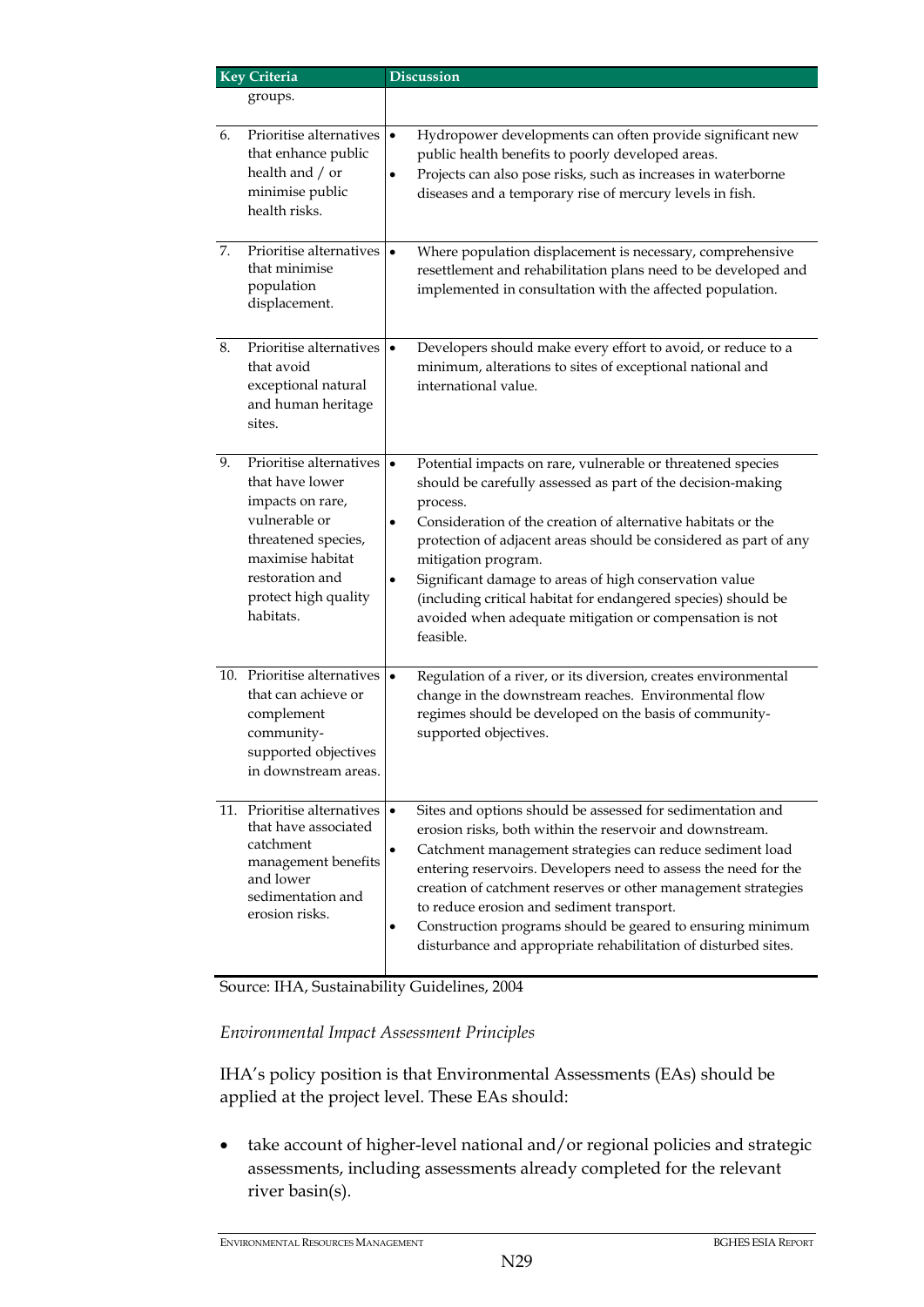- conduct initial screening to determine if a project is likely to have significant effects on the environment by virtue of its nature, size or location.
- be conducted for all hydro-electric projects that have the potential for significant impacts on the environment.
- be based on good science and factual information.
- be relevant to the scale and nature of the project in question and factor in existing information.
- apply appropriate procedures or codes of practice regarding stakeholder participation and environmental protection.

IHA acknowledges that an EA for a large infrastructure project, such as a hydro-electric power scheme, takes place in a broad political, social and economic context. It is one step in a wider decision making process, and should thus generally be written to provide authorities with the following information:

- A full description of the project;
- A statement of objectives, including clear targets and proposed indicators of success;
- A description of the existing environment in the area where the project is to be developed;
- Project justification, including evaluation of project alternatives;
- Economic, social and environmental considerations, including the consequences of not undertaking the project;
- Any mitigation measures that will be implemented to minimise environmental harm and / or enhance the environment; and
- A description of the stakeholder communication / consultation process.

In addition, the IHA recommends post-construction auditing to measure performance against objectives, targets and proposed indicators of success detailed in the project EA.

## *Safety*

According to the IHA guidelines, the first priority for dam designers, builders, owners and operators is dam safety and the protection of life, property and the environment from the consequences of dam failure. Potential dam and reservoir sites thus need to be thoroughly assessed from a safety perspective.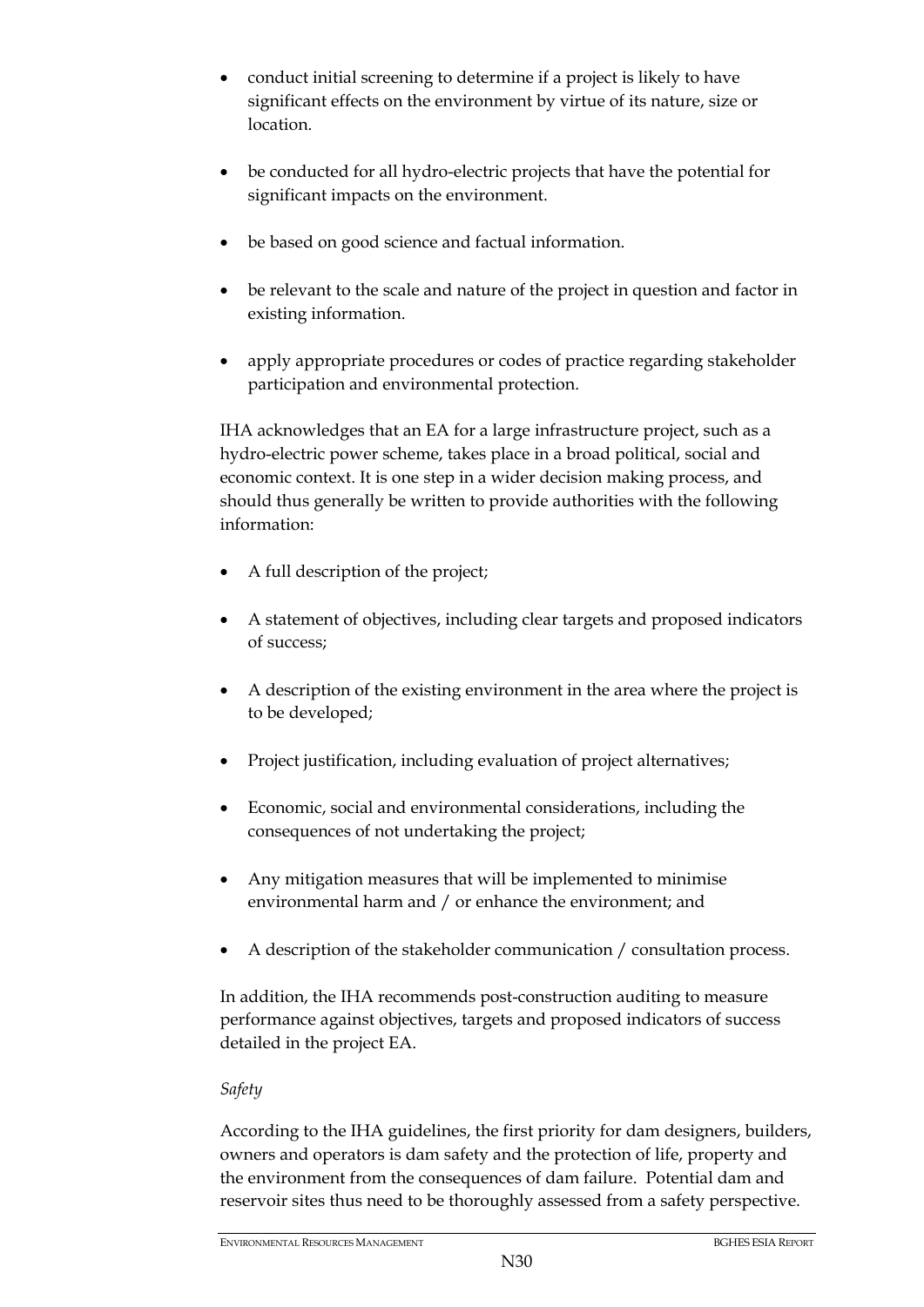IHA stipulates that comprehensive dam safety risk assessments should be completed for selected sites in any proposed schemes. Design and construction practices should ensure that defined safety requirements, as identified in the risk assessment and agreed with appropriate regulatory authorities, are met.

The guidelines stipulate that, all operating dams should have a dam safety management plan. This should define the scale, frequency and nature of monitoring requirements, including types of instrumentation required and levels of expertise needed to implement the plan. In addition dam safety programs need to include emergency response plans. These should be developed in conjunction with relevant regulatory authorities and stakeholders – particularly downstream residents. They should clearly specify responsibilities for action and be supported by appropriate awareness and training programs.

#### *Managing Existing Hydropower Schemes*

IHA encourages appropriate management of environmental and social issues throughout the life of the project.

### *Legal and Institutional Arrangements*

Operators of hydro-electric schemes should ensure that they have processes in place to ensure compliance with all relevant laws, policies, permits, agreements and codes of practice for the jurisdictions in which they operate.

These may include, but are not limited to:

- Electricity supply industry legislation;
- Water management legislation and policies, including licences, water management plans and water quality standards;
- Environment protection legislation and associated regulatory standards and permits;
- Conservation and threatened species legislation;
- Cultural heritage and indigenous rights legislation;
- Resettlement and compensation regulations and/or agreements;
- Occupational health and safety legislation;
- National, regional and local government policies;
- International agreements and protocols;
- Corporate law requiring financial and environmental reporting;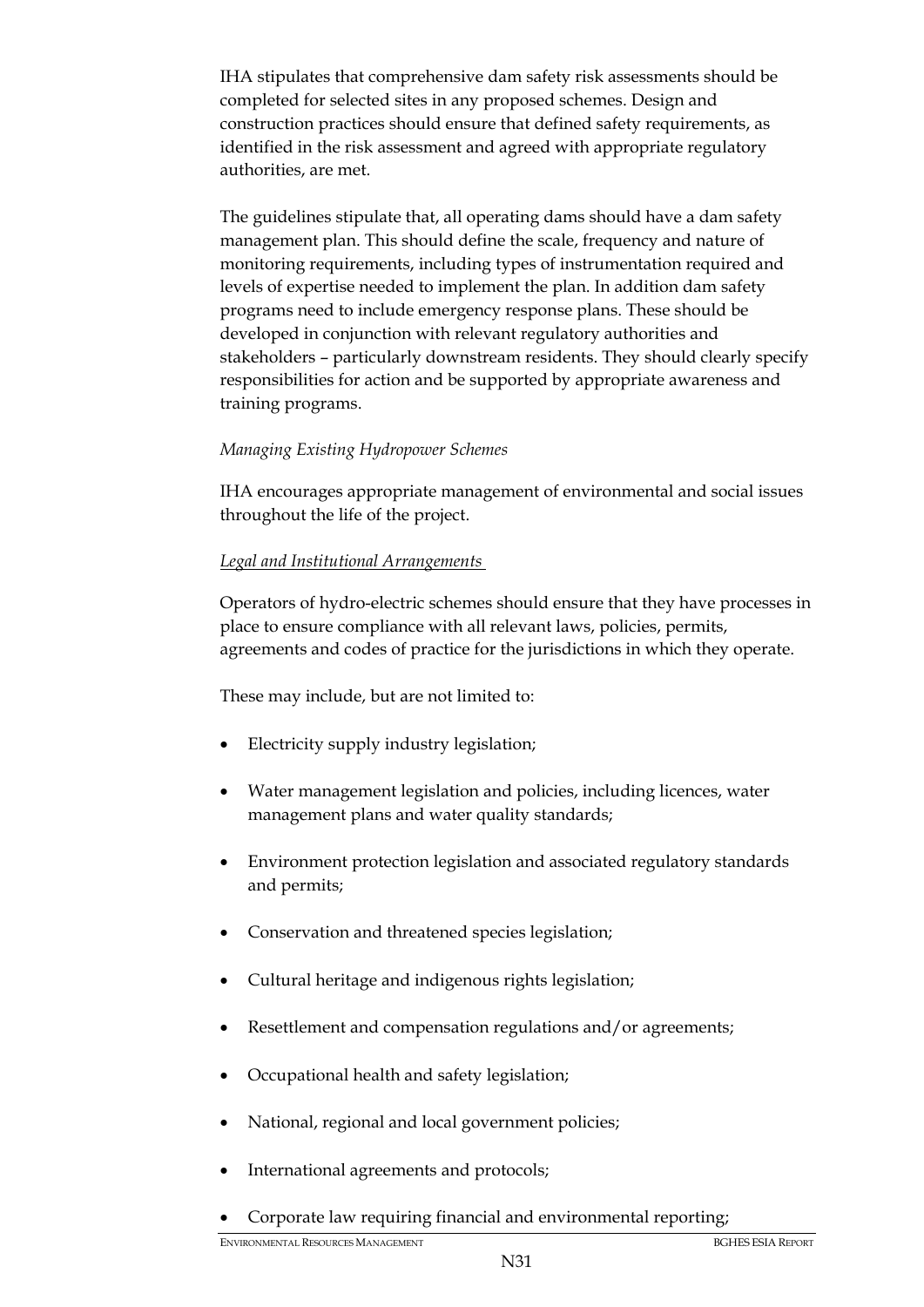- Relevant international laws, conventions and protocols; and
- Voluntary commitments and signed agreements.

#### *Environmental Management Systems*

IHA believes hydro-power operators should adopt internationally recognised environmental management systems (such as ISO 14001). According to the SGs, the components of an environmental management system should include the following:

- Management Commitment;
- Environmental Policy;
- Environmental Aspects and Impacts;
- Objectives and Targets;
- Roles and Responsibilities;
- Planning and Programs;
- Regulatory Compliance;
- Document Control;
- Operational and Emergency Procedures;
- Training;
- Monitoring and Measuring; and
- Review (including environmental audits) and Improvement.

#### *N3.1.4 Hydropower – Environmental Aspects of Sustainability*

*Optimising Environmental Outcomes for hydropower schemes* 

In line with improvements in the understanding of the impacts of dams on riverine environments, the management of environmental issues arising from hydropower is undergoing rapid improvement. Targeted studies and monitoring programs have identified viable mitigation options and provided long-term assessments of their effectiveness. Strategies suggested by the SGs to maximise positive outcomes and reduce the severity or avoidance of negative impacts is outlined in *Table 3.2*, below*.* 

## *Table 3.2 Optimising Environmental Outcomes for Hydropower Schemes*

| <b>Issue for Management Consideration</b>        | <b>Mitigation Options/Strategies</b>             |
|--------------------------------------------------|--------------------------------------------------|
| 1. Water quality                                 | Adequate data collection and an EIA<br>$\bullet$ |
|                                                  | process that identifies potential problems       |
| Changes in water quality are likely to occur     | prior to dam design are critical.                |
| within and downstream of the development as      | Design and operational systems that<br>$\bullet$ |
| a result of impoundment. The residence time      | minimise as much as possible the negative        |
| of water within a reservoir is a major influence | impacts within the storage and                   |
| on the scale of these changes, along with        | downstream; examples include multilevel          |
| bathymetry, climate and catchment activities.    | off-takes, air injection facilities, aerating    |
|                                                  | turbines, and destratification capability.       |
| Major issues include                             | While removal of vegetation from                 |
| reduced oxygenation,<br>$\Omega$                 | proposed impoundments is expensive, the          |
| temperature,<br>$\Omega$                         | potential benefits for water quality means       |
| stratification potential,<br>$\Omega$            | that at least some removal should be             |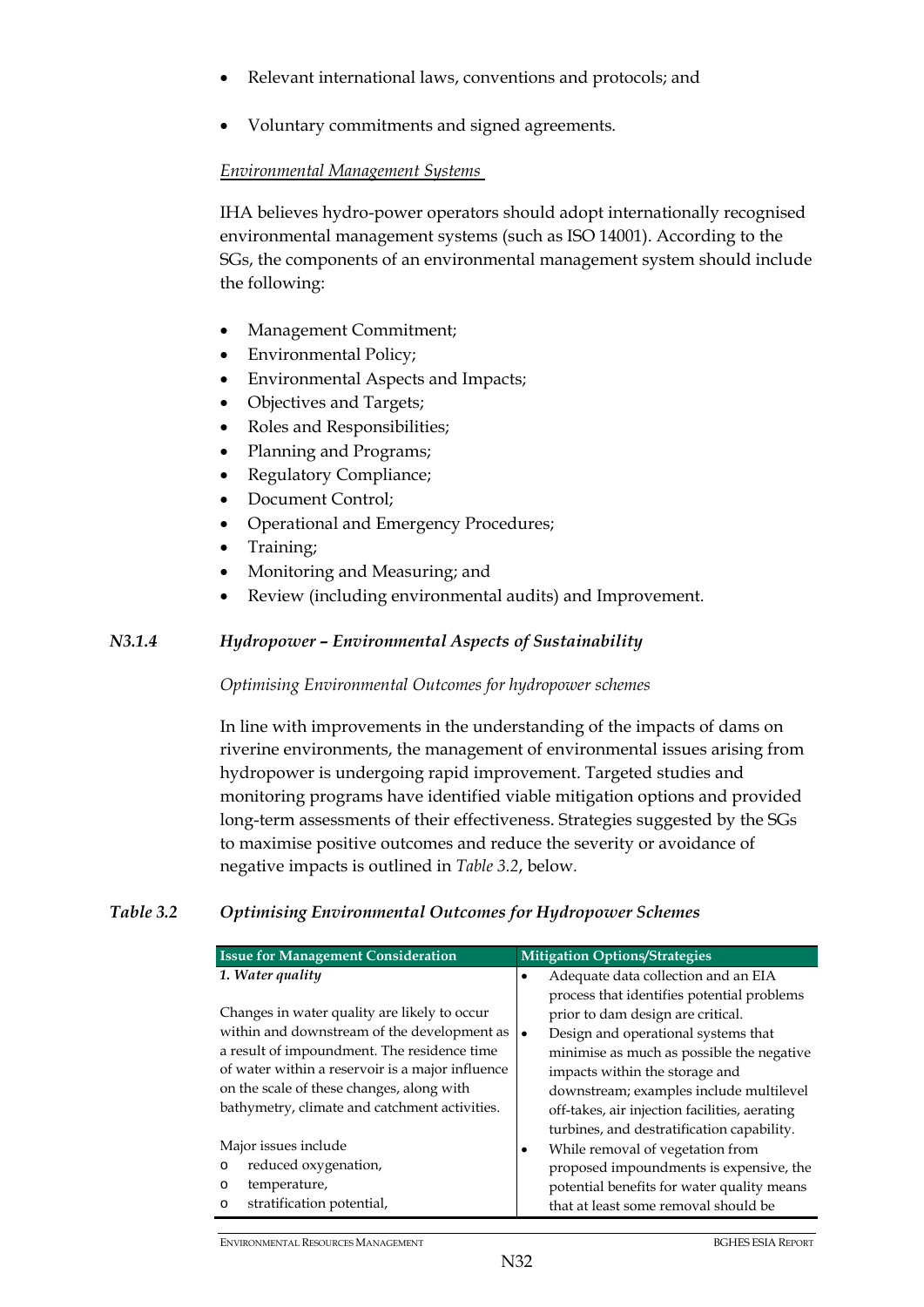| <b>Issue for Management Consideration</b>                                                                                                                                                                                                                                                                                                                                                                                                                                                                                                               | <b>Mitigation Options/Strategies</b>                                                                                                                                                                                                                                                                                                                                                                                                                                                                                                                                                                                                                                                                                                                                                                                                                                        |
|---------------------------------------------------------------------------------------------------------------------------------------------------------------------------------------------------------------------------------------------------------------------------------------------------------------------------------------------------------------------------------------------------------------------------------------------------------------------------------------------------------------------------------------------------------|-----------------------------------------------------------------------------------------------------------------------------------------------------------------------------------------------------------------------------------------------------------------------------------------------------------------------------------------------------------------------------------------------------------------------------------------------------------------------------------------------------------------------------------------------------------------------------------------------------------------------------------------------------------------------------------------------------------------------------------------------------------------------------------------------------------------------------------------------------------------------------|
| pollutant inflow,<br>O<br>propensity for disease proliferation,<br>O<br>nutrient capture,<br>O<br>algal bloom potential; and<br>O<br>the release of toxicants from inundated<br>O<br>sediments.<br>Many water quality problems relate to<br>activities within the catchment beyond the<br>control of the proponent.                                                                                                                                                                                                                                     | considered.<br>Working with local communities and<br>$\bullet$<br>regulatory authorities in improving<br>catchment management practices can have<br>significant water quality benefits for<br>hydro reservoirs.                                                                                                                                                                                                                                                                                                                                                                                                                                                                                                                                                                                                                                                             |
| 2. Sediment transport and erosion<br>The creation of a reservoir changes the<br>hydraulic and sediment transport<br>characteristics of the river, causing increased<br>potential sedimentation within the storage and<br>depriving the river downstream of material.<br>Sedimentation is an important sustainability<br>issue for some reservoirs and may reduce the<br>long-term viability of developments.<br>Reduction in the sediment load to the river<br>downstream can change geomorphic processes<br>(eg. erosion and river form modification). | Development proposals need to be<br>٠<br>considered within the context of existing<br>catchment activities, especially those<br>contributing to sediment inflow to the<br>storage.<br>Reducing reservoir sedimentation through<br>$\bullet$<br>cooperation with local communities and<br>regulatory authorities in improving<br>catchment management practices is an<br>option. Specific actions, such as terracing<br>or reforestation, may need to be<br>considered.<br>In some cases sediment by-passes,<br>٠<br>flushing systems or dredging should be<br>investigated.<br>Operational or physical mitigation<br>measures to reduce erosion of<br>downstream should be considered for<br>both proposed and existing developments                                                                                                                                        |
| 3. Downstream hydrology and<br>environmental flows<br>Changes to downstream hydrology impact on<br>river hydraulics, instream and streamside<br>habitat, and can affect local biodiversity.<br>Operating rules should not only consider the<br>requirements for power supply, but also be<br>formulated, where necessary and practicable,<br>to reduce downstream impacts on aquatic<br>species and human activities.                                                                                                                                   | and appropriate objectives set.<br>Operating schedules should, where<br>٠<br>necessary and practicable, incorporate<br>environmental water release patterns<br>(including environmental flows) within<br>the operational framework for the supply<br>of power.<br>Downstream regulating ponds and other<br>$\bullet$<br>engineering solutions may provide cost-<br>effective alternatives to environmental<br>flow releases directly from power stations.<br>It is important that the environmental<br>٠<br>objectives of any flow release are<br>identified in a clear and transparent<br>manner. These releases need to be<br>developed within the context of<br>environmental sustainability and also take<br>into account local and regional socio-<br>economic factors. It is desirable that the<br>environmental flow objectives be agreed<br>with local communities. |
| 4. Rare and endangered species<br>The loss of rare and threatened species may be<br>a significant issue arising from dam<br>construction. This can be caused by the loss or<br>changes to habitat during construction                                                                                                                                                                                                                                                                                                                                   | Plans to manage this issue need to be<br>٠<br>developed prior to construction and<br>options for mitigation identified and<br>assessed.<br>$\bullet$<br>Habitats of critical importance should be<br>identified (within a wider regional                                                                                                                                                                                                                                                                                                                                                                                                                                                                                                                                                                                                                                    |

**ENVIRONMENTAL RESOURCES MANAGEMENT** BGHES ESIA REPORT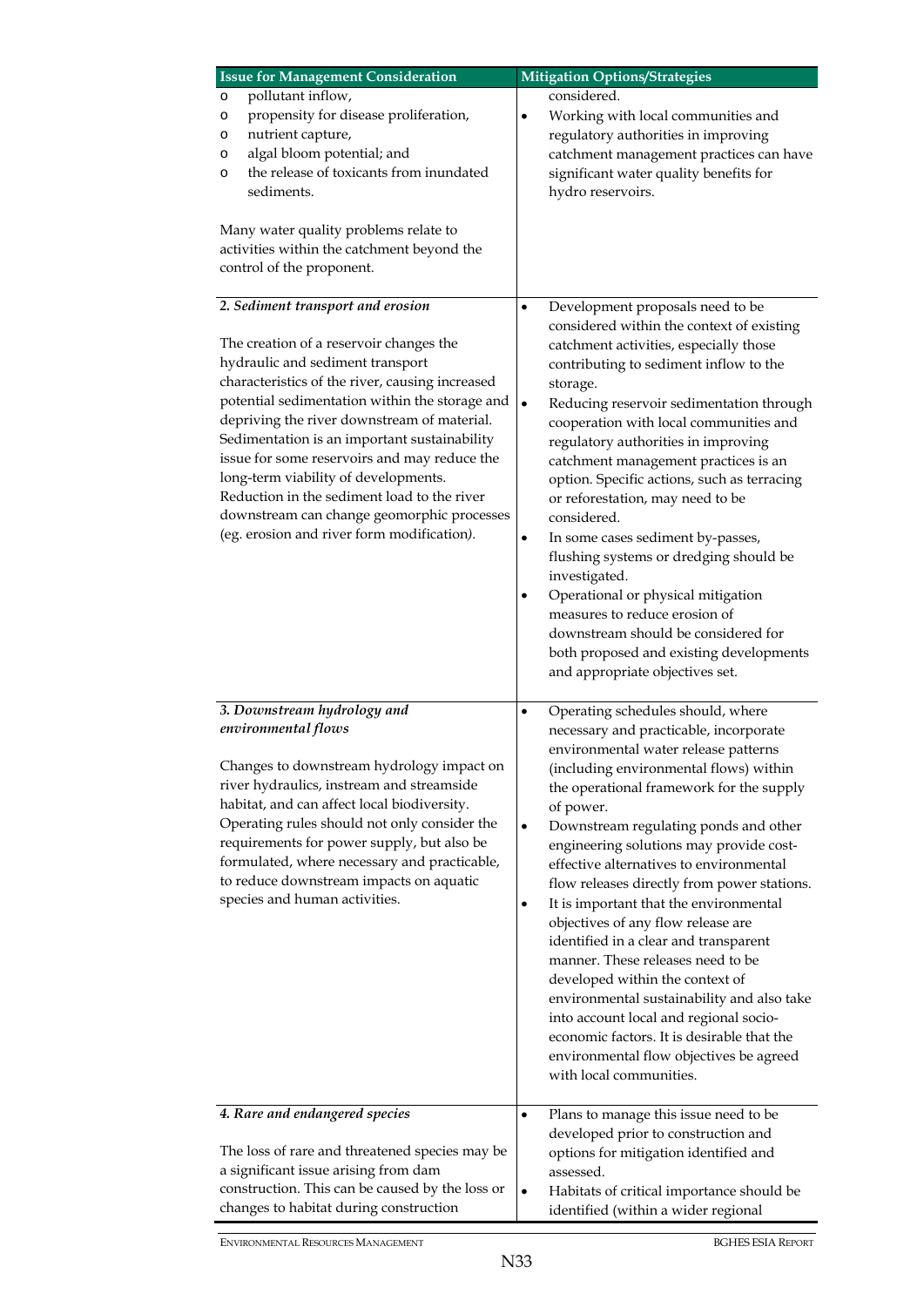| <b>Issue for Management Consideration</b>                                                                                                                                                                                                                                                                                                                                                                                                                                                                                                                                                                                                                                                                    | <b>Mitigation Options/Strategies</b>                                                                                                                                                                                                                                                                                                                                                                                                                                                                                                                                      |
|--------------------------------------------------------------------------------------------------------------------------------------------------------------------------------------------------------------------------------------------------------------------------------------------------------------------------------------------------------------------------------------------------------------------------------------------------------------------------------------------------------------------------------------------------------------------------------------------------------------------------------------------------------------------------------------------------------------|---------------------------------------------------------------------------------------------------------------------------------------------------------------------------------------------------------------------------------------------------------------------------------------------------------------------------------------------------------------------------------------------------------------------------------------------------------------------------------------------------------------------------------------------------------------------------|
| disturbance, or from reservoir creation, altered<br>downstream flow patterns, or the mixing of<br>aquatic faunas in inter-basin water transfers.<br>Hydropower developments modify existing<br>terrestrial and aquatic habitats, and when<br>significant changes cannot be avoided,<br>mechanisms to protect remaining habitats at<br>the local and regional scale should be<br>considered in a compensatory manner.<br>5. Passage of fish species                                                                                                                                                                                                                                                           | context) and impacts to these avoided or<br>minimised as much as possible during the<br>design phase.<br>Targeted management plans need to be<br>developed for species of conservation<br>significance. Translocations or habitat<br>rehabilitation may be options, along with<br>identification of suitable habitat for<br>'reserve' management.<br>The passage of fish is an issue that must be                                                                                                                                                                         |
| Many fish species require passage along the<br>length of rivers during at least short periods of<br>their life-cycle. In many places the migration<br>of fish is an annual event and dams and other<br>instream structures constitute major barriers to<br>their movement. In some cases the long-term<br>sustainability of fish populations depend on<br>this migration and in developing countries<br>local economies can be heavily reliant on this<br>as a source of income.                                                                                                                                                                                                                             | considered during the design and<br>٠<br>planning stage of proposed developments<br>(dam site selection) and adequate<br>consideration should be given to<br>appropriate mechanisms for their transfer<br>(eg. fish ladders, mechanical elevators,<br>guidance devices and translocation<br>programs).<br>Large-scale downstream migration of<br>٠<br>some species may require mitigation<br>measures to reduce mortality by passage<br>through turbines.<br>Appropriate and feasible options for<br>facilitating passage are also an issue for<br>existing developments. |
| 6. Pest species within the reservoir (flora $\mathcal S$<br>fauna)<br>In some regions a significant long-term issue<br>with reservoirs, irrespective of their use, is the<br>introduction of exotic or native pest species.<br>The change in environment caused by storage<br>creation often results in advantageous<br>colonisation by species that are suited to the<br>new conditions, and these are likely to result in<br>additional biological impacts. In some<br>instances, proliferation may interfere with<br>power generation (eg. clogging of intake<br>structures) or downstream water use through<br>changes in the quality of discharge water (eg<br>algal bloom toxins, deoxygenated water). | Identifying the risk of infestation prior to<br>٠<br>development should also help identify<br>potential options for future management<br>or mitigation. Shorter residence time of<br>water is one viable mechanism for<br>reducing risk.<br>Downstream water uses must also be<br>$\bullet$<br>considered when examining potential<br>options for control.                                                                                                                                                                                                                |
| 7. Health issues<br>The changes brought about by hydropower<br>developments have the capacity to affect<br>human health. Issues relating to the<br>transmission of disease, human health risks<br>associated with flow regulation downstream<br>and the consumption of contaminated food<br>sources (eg, raised mercury levels in fish) need<br>to be considered. The potential health benefits<br>of the development should also be identified.                                                                                                                                                                                                                                                             | Public health and emergency response<br>$\bullet$<br>plans should be developed in conjunction<br>with local authorities. These plans, and<br>their associated monitoring programs,<br>should be relevant to the levels of risk and<br>uncertainty.<br>The health benefits due to improved water<br>٠<br>supply, economic improvements and<br>flood control should be recognised. Proper<br>reservoir management can be highly<br>effective in eliminating mosquito-borne<br>illnesses such as malaria.                                                                    |
| 8. Construction activities                                                                                                                                                                                                                                                                                                                                                                                                                                                                                                                                                                                                                                                                                   | These issues should be adequately<br>٠<br>addressed during the EA stage and plans                                                                                                                                                                                                                                                                                                                                                                                                                                                                                         |

**ENVIRONMENTAL RESOURCES MANAGEMENT** BGHES ESIA REPORT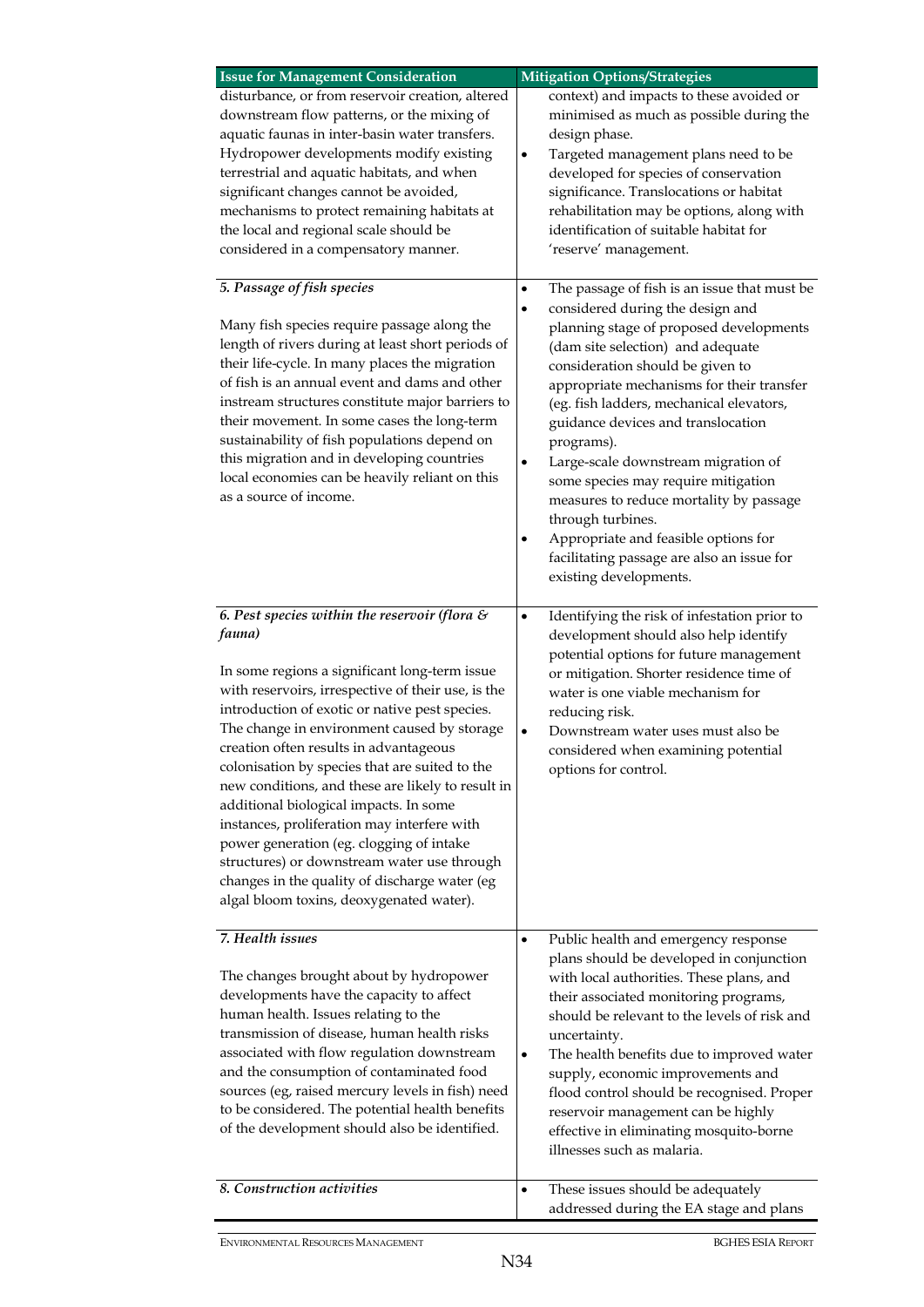| <b>Issue for Management Consideration</b>         | <b>Mitigation Options/Strategies</b>        |
|---------------------------------------------------|---------------------------------------------|
| Construction needs to be carried out so as to     | developed to manage these issues. Plans     |
| minimise impacts on the terrestrial and aquatic   | to manage specific issues may be required;  |
| environment. Where a new development is           | e.g., rehabilitation of borrow pits,        |
| planned, there are a range of activities that can | management of construction site drainage,   |
| result in environmental impacts, both             | storage and handling of chemicals. Similar  |
| terrestrial and aquatic. Noise and dust may       | plans to manage disturbance to terrestrial  |
| also be issues where the development is close     | and aquatic fauna may also be required.     |
| to human habitation.                              |                                             |
|                                                   |                                             |
| 9. Environmental management systems               | An environmental management system<br>٠     |
|                                                   | should allow for effective management of    |
| It is recommended that all hydropower             | the range of environmental issues           |
| schemes implement an independently audited        | associated with the on-going operation of   |
| environmental management system.                  | the hydropower scheme.                      |
|                                                   | The associated monitoring programs and<br>٠ |
|                                                   | environmental plans should ensure a<br>٠    |
|                                                   | program                                     |
|                                                   | of continuous improvement in<br>٠           |
|                                                   | environmental management over the life      |
|                                                   | of the project.                             |

#### *N3.1.5 Hydropower Social - Aspects of Sustainability*

#### *Managing Social Impacts*

There are various issues that require management to ensure that change affecting communities and individuals is effectively managed during the planning, construction and operation of hydropower facilities. The IHA SGs have identified possible social impacts/issues that would require consideration and have set outcome aims and strategies to achieve this. These are detailed in *Table 3.3*.

## *Table 3.3 Optimising Social Outcomes for Hydropower Schemes*

| <b>Issue for Management</b><br>Consideration                                                                                                            | <b>Outcome Aims</b>                                                           | <b>Strategies to achieve</b><br>proposed outcomes                                                                                                                                                                                                                                                                                                                                                                                                                           |  |  |
|---------------------------------------------------------------------------------------------------------------------------------------------------------|-------------------------------------------------------------------------------|-----------------------------------------------------------------------------------------------------------------------------------------------------------------------------------------------------------------------------------------------------------------------------------------------------------------------------------------------------------------------------------------------------------------------------------------------------------------------------|--|--|
| Changes to resource use<br>6.<br>and biodiversity in the<br>area of the proposed<br>project and the impacts<br>this may have on the local<br>community. | Providing affected<br>٠<br>communities with<br>improved living<br>conditions. | The project proponent should<br>ensure that:<br>the community and<br>environmental resources<br>are managed in a<br>sustainable way, and on-<br>going monitoring and<br>liaison with local<br>community groups<br>continues through the life<br>of the project.<br>the proposed project is the<br>best alternative, following<br>the consideration of<br>relevant stakeholders<br>concerns;<br>adequate consultation is<br>undertaken, with relevant<br>local, regional and |  |  |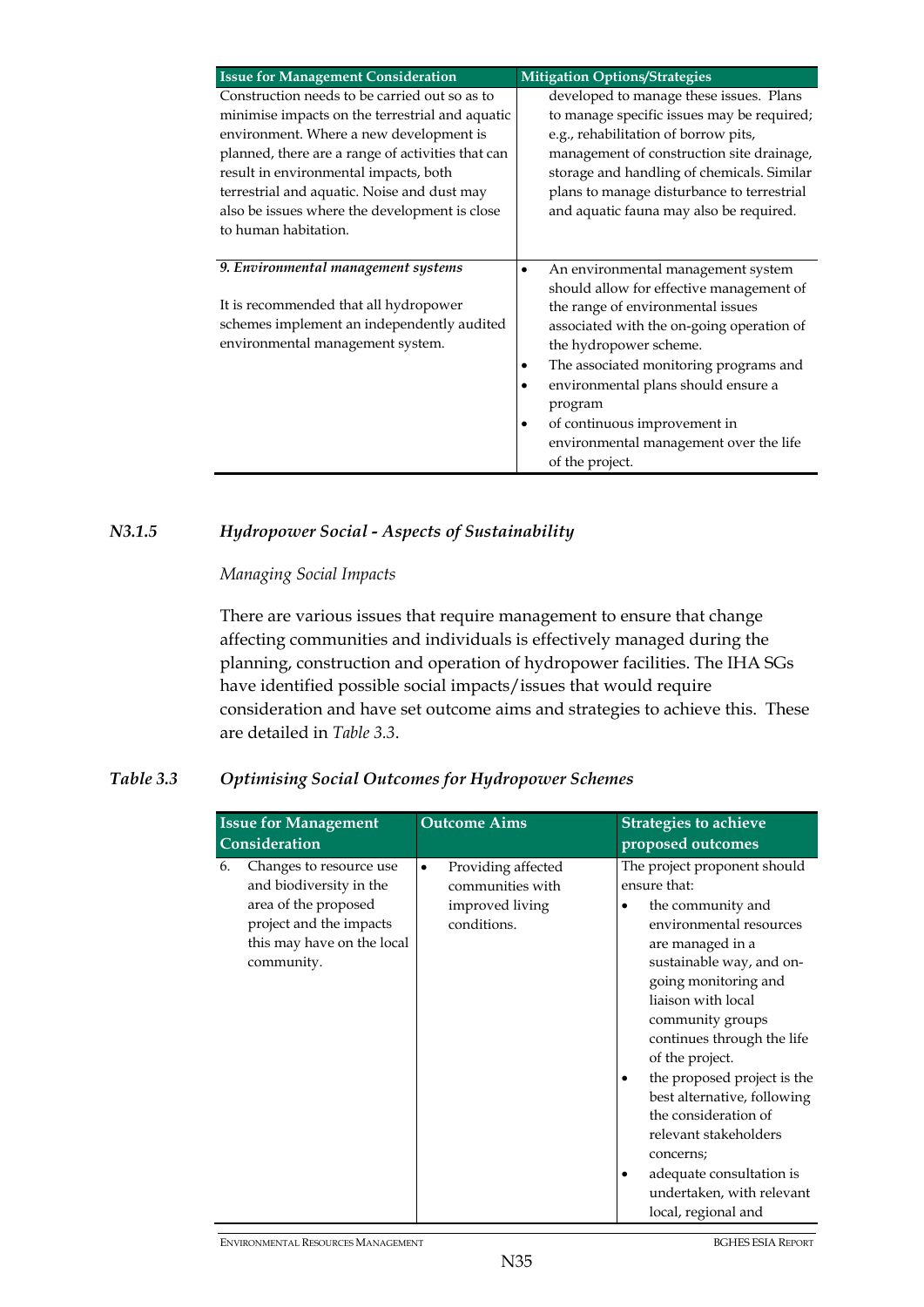|    | <b>Issue for Management</b>                                                                                                                                                                                                                                                                                                            | <b>Outcome Aims</b>                                                                                                                                                                                                                                                                                                                                                                                                                                                   | <b>Strategies to achieve</b>                                                                                                                                                                                                                                                                                                                                                                                                                                   |  |  |
|----|----------------------------------------------------------------------------------------------------------------------------------------------------------------------------------------------------------------------------------------------------------------------------------------------------------------------------------------|-----------------------------------------------------------------------------------------------------------------------------------------------------------------------------------------------------------------------------------------------------------------------------------------------------------------------------------------------------------------------------------------------------------------------------------------------------------------------|----------------------------------------------------------------------------------------------------------------------------------------------------------------------------------------------------------------------------------------------------------------------------------------------------------------------------------------------------------------------------------------------------------------------------------------------------------------|--|--|
|    | Consideration                                                                                                                                                                                                                                                                                                                          |                                                                                                                                                                                                                                                                                                                                                                                                                                                                       | proposed outcomes                                                                                                                                                                                                                                                                                                                                                                                                                                              |  |  |
|    |                                                                                                                                                                                                                                                                                                                                        |                                                                                                                                                                                                                                                                                                                                                                                                                                                                       | national agencies<br>consulted, and any<br>legislation, regulations,<br>codes of practice or<br>guidelines of government<br>agencies complied with;<br>and<br>impacts on the<br>$\bullet$<br>community, stakeholders<br>and the environment are<br>identified and that<br>stakeholders are informed<br>about the project and the<br>implications for them, as<br>well as being regularly<br>consulted throughout the<br>planning and<br>implementation phases. |  |  |
| 7. | Distribution of benefits<br>among affected parties.                                                                                                                                                                                                                                                                                    | Ensuring equitable<br>$\bullet$<br>distribution of the benefits<br>of the project, particularly<br>to affected and vulnerable<br>communities, through<br>processes such as revenue<br>sharing, training<br>programmes and<br>educational outreach.<br>Supporting additional<br>$\bullet$<br>community infrastructure<br>associated with the<br>project, particularly water<br>and electricity connection,<br>where positive benefits to<br>the community will result. | The project proponent should<br>ensure that:<br>stakeholders who may be<br>$\bullet$<br>affected by the project are<br>provided with the<br>opportunity to be<br>represented during the<br>different phases of project<br>development.                                                                                                                                                                                                                         |  |  |
| 8. | Effectiveness and on-<br>going performance of<br>compensatory and<br>benefits programmes.                                                                                                                                                                                                                                              | Ensuring that the local<br>$\bullet$<br>knowledge of<br>communities and<br>stakeholders is utilised in<br>project planning.                                                                                                                                                                                                                                                                                                                                           | The project proponent should<br>ensure that:<br>$\bullet$<br>those communities or<br>individuals affected by<br>the project are<br>compensated for impacts<br>caused by the project.                                                                                                                                                                                                                                                                           |  |  |
| 9. | Public health issues that<br>can result from the<br>modification of<br>hydrological systems,<br>especially in tropical and<br>sub-tropical areas, where<br>water-borne diseases can<br>be a significant issue. In<br>some reservoirs, a further<br>concern is the<br>management of the<br>temporary rise of mercury<br>levels in fish. | Improving public health<br>$\bullet$<br>conditions for impacted<br>communities.                                                                                                                                                                                                                                                                                                                                                                                       | The project proponent should<br>ensure that:<br>the community and<br>$\bullet$<br>environmental resources<br>are managed in a<br>sustainable way, and on-<br>going monitoring and<br>liaison with local<br>community groups<br>continues through the life<br>of the project.                                                                                                                                                                                   |  |  |

**ENVIRONMENTAL RESOURCES MANAGEMENT** BGHES ESIA REPORT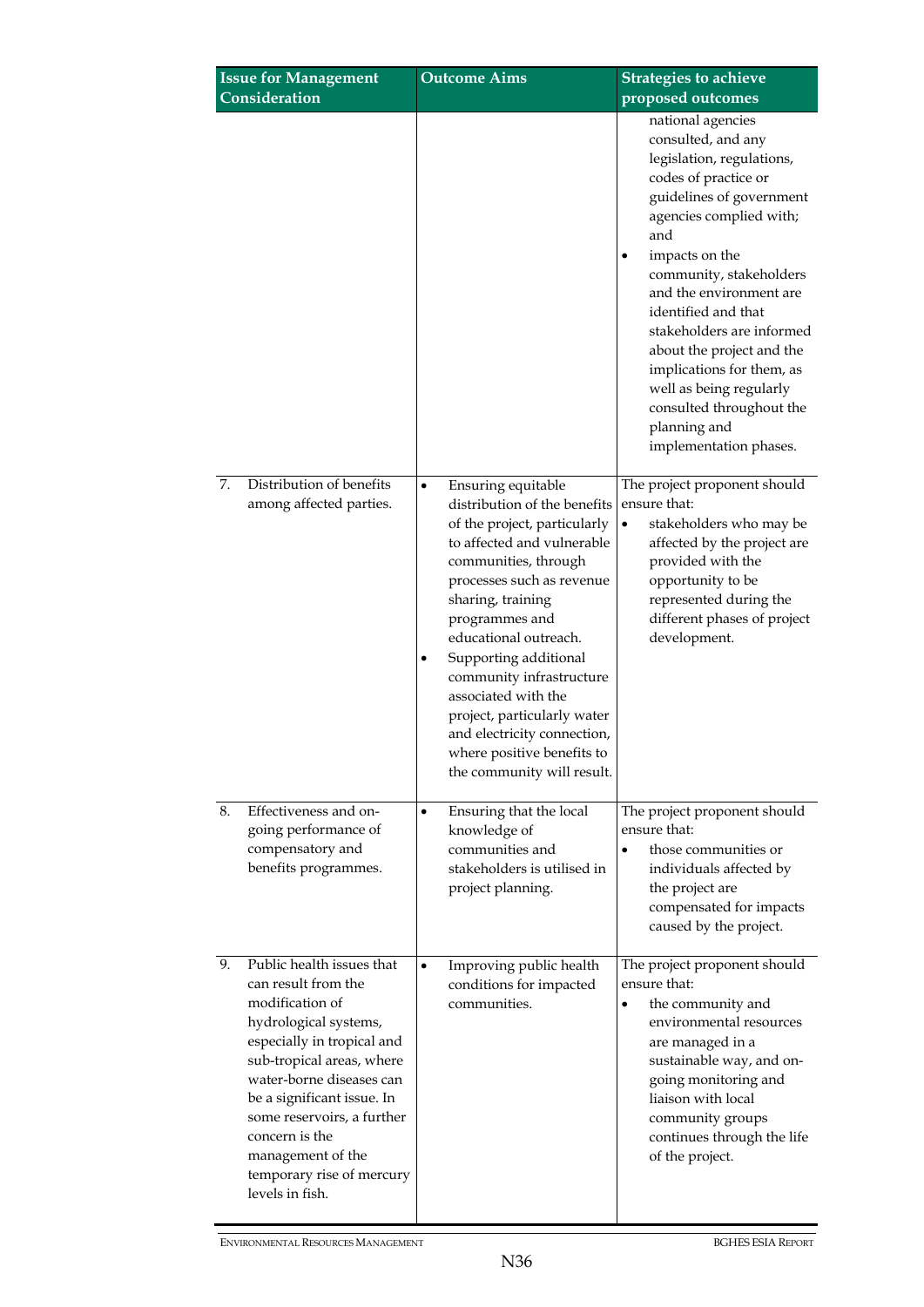| <b>Issue for Management</b> |                                          | <b>Outcome Aims</b> |                                                           | <b>Strategies to achieve</b>                 |  |  |
|-----------------------------|------------------------------------------|---------------------|-----------------------------------------------------------|----------------------------------------------|--|--|
|                             | Consideration                            |                     |                                                           | proposed outcomes                            |  |  |
|                             | 10. The impacts of<br>displacement on    |                     | Ensuring that displacement is<br>dealt with in a fair and | The project proponent should<br>ensure that: |  |  |
|                             | individuals and                          |                     | equitable manner. The broad                               | a negotiated and agreed<br>$\bullet$         |  |  |
|                             | communities. These                       |                     | guidelines required to address                            | outcome is achieved                          |  |  |
|                             | impacts may include:                     |                     | displacement are:                                         | wherever possible.                           |  |  |
| O                           | the physical loss of homes<br>and lands; | $\circ$             | to investigate all possible<br>project alternatives to    |                                              |  |  |
| O                           | the transition to                        |                     | ensure that displacement                                  |                                              |  |  |
|                             | alternative means of                     |                     | is avoided or minimised                                   |                                              |  |  |
|                             | earning a livelihood,                    |                     | where feasible;                                           |                                              |  |  |
|                             | particularly for                         | $\circ$             | to plan the resettlement                                  |                                              |  |  |
|                             | populations that rely                    |                     | thoroughly, where                                         |                                              |  |  |
|                             | heavily on local land and                |                     | displacement is necessary,                                |                                              |  |  |
|                             | resources for their way of               |                     | ensuring that adequate                                    |                                              |  |  |
|                             | life or that have a                      |                     | resources are available to                                |                                              |  |  |
|                             | traditional existence;                   |                     | enable the displaced                                      |                                              |  |  |
| O                           | disruption of established                |                     | groups to share in the                                    |                                              |  |  |
|                             | community networks and                   |                     | benefits of the project;                                  |                                              |  |  |
|                             | loss of cultural identity.               | $\circ$             | to ensure adequate and                                    |                                              |  |  |
|                             |                                          |                     | on-going consultation                                     |                                              |  |  |
|                             |                                          |                     | with those groups or                                      |                                              |  |  |
|                             |                                          |                     | individuals that will be                                  |                                              |  |  |
|                             |                                          |                     | displaced, so that they                                   |                                              |  |  |
|                             |                                          |                     | have input into both the                                  |                                              |  |  |
|                             |                                          |                     | planning and the                                          |                                              |  |  |
|                             |                                          |                     | implementation of the                                     |                                              |  |  |
|                             |                                          |                     | resettlement program;                                     |                                              |  |  |
|                             |                                          | $\circ$             | to provide displaced                                      |                                              |  |  |
|                             |                                          |                     | groups with sufficient                                    |                                              |  |  |
|                             |                                          |                     | assistance to ensure that                                 |                                              |  |  |
|                             |                                          |                     | their livelihoods are                                     |                                              |  |  |
|                             |                                          |                     | improved or, as a                                         |                                              |  |  |
|                             |                                          |                     | minimum, to ensure that                                   |                                              |  |  |
|                             |                                          |                     | they are re-established at                                |                                              |  |  |
|                             |                                          |                     | no disadvantage; and                                      |                                              |  |  |
|                             |                                          | $\circ$             | to improve standards of                                   |                                              |  |  |
|                             |                                          |                     | living for both the                                       |                                              |  |  |
|                             |                                          |                     | displaced communities as                                  |                                              |  |  |
|                             |                                          |                     | well as the host                                          |                                              |  |  |
|                             |                                          |                     | community, where                                          |                                              |  |  |
|                             |                                          |                     | applicable.                                               |                                              |  |  |
|                             |                                          |                     |                                                           |                                              |  |  |

Community acceptance of a project, particularly in its early phases, will greatly assist in the successful implementation of that project. To achieve community acceptance, the IHA has developed a list of recommendations (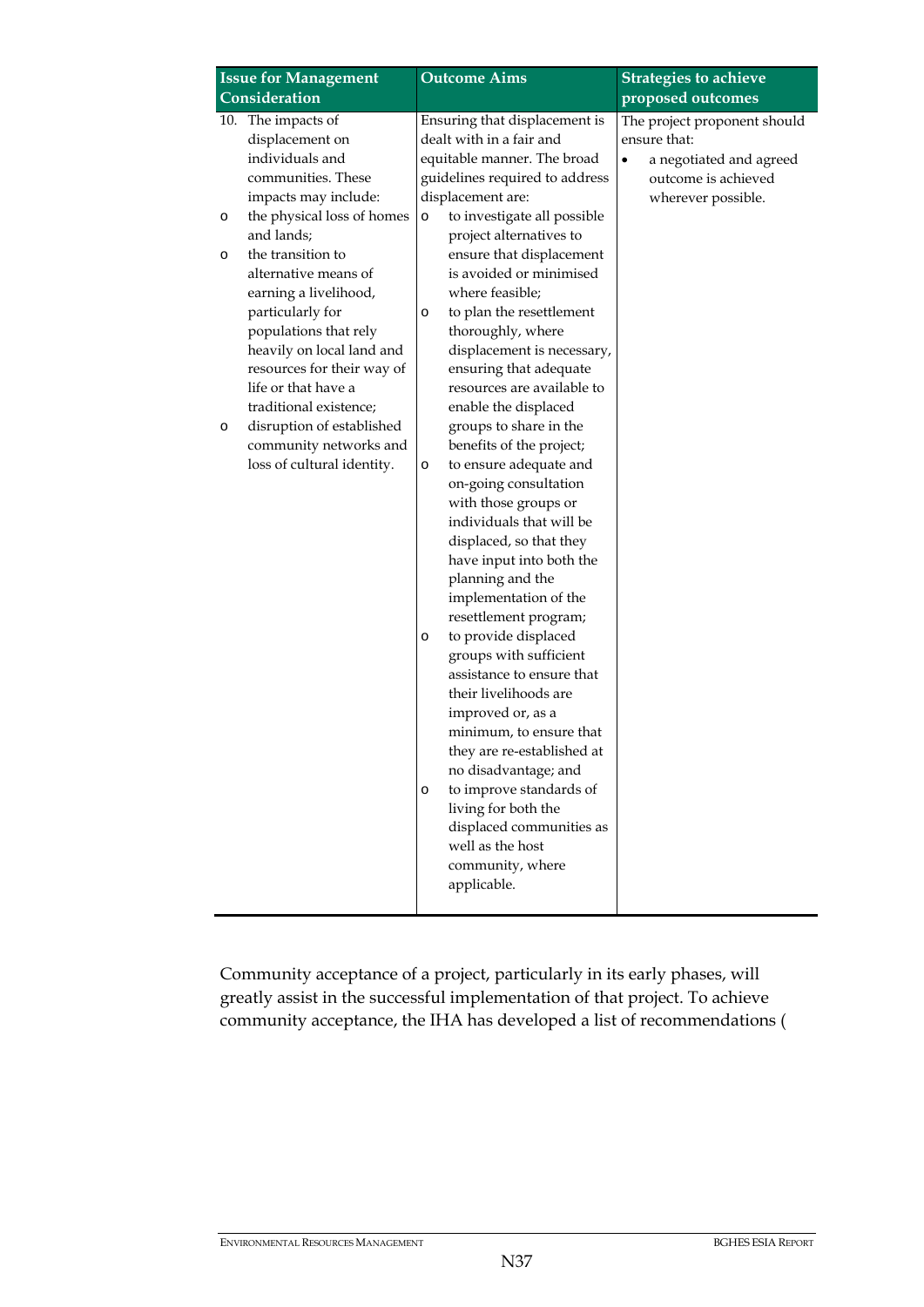*Box* 3.1) and suggests that these recommendations be undertaken by the proponent and /or regulatory authorities.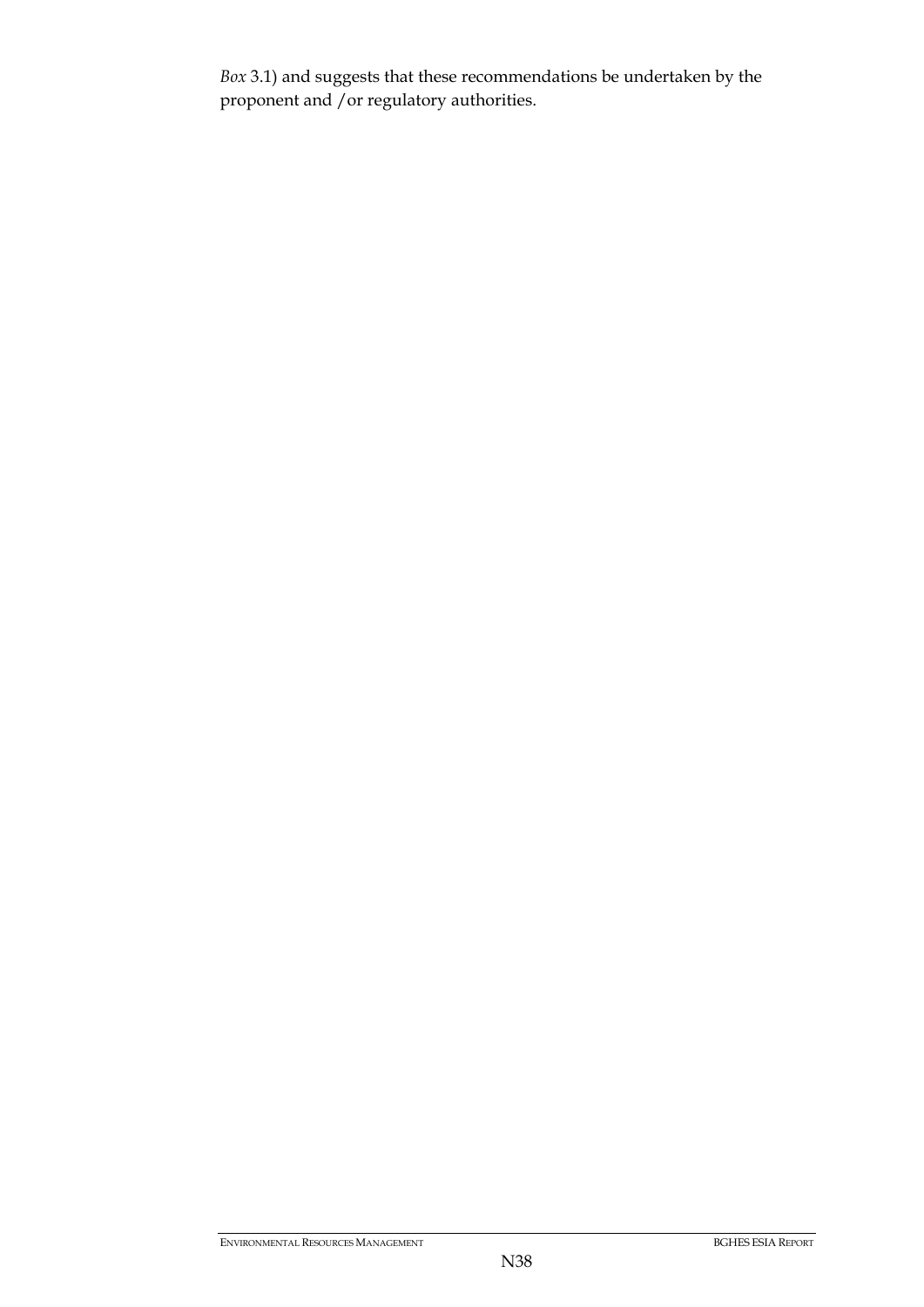## *Box 3.1 Strategies to Achieve Proposed Outcomes*

- 1. Ensure that benefits and costs of the project, including environmental, social and economic, are clearly identified, documented and disseminated to stakeholders.
- 2. Identify stakeholders and impacted communities and provide them with the opportunity to have informed input into the decision making process. The community must view the process as being open, fair and inclusive.
- 3. Affected stakeholders should participate in the development and implementation of mitigation measures, including the formulation of a Resettlement Plan or Policy.
- 4. A process for addressing future concerns or risks from the project needs to be outlined to stakeholders at the start of the project.
- 5. Specifically identify any minority and / or vulnerable groups and ensure that they are adequately represented in any consultation process and are not adversely impacted by the project.
- 6. Communities and / or groups that are impacted by a project should be the first to benefit. These groups should also participate in the identification, planning and distribution of benefits.
- 7. Communities that will be affected should be compensated for their loss. This will include those persons or groups displaced by associated infrastructure developments, such as roads, those communities both upstream and downstream who experience loss of livelihood, and those who depend on common resources such as forests and agricultural land that might be altered by the project.
- 8. Where compensation is to be paid, this is undertaken in a timely manner to ensure that the displaced persons are not disadvantaged.
- 9. Where involuntary displacement is necessary, following consideration of all other alternatives, the same compensation and support standards should apply to all groups whether they have agreed to relocation arrangements or not.
- 10. All displaced persons should be informed about their rights and options in relation to resettlement.
- 11. Local and regional resources (particularly labour) should be utilised in the development and operation of the project. Local communities will then more readily see the benefits of the scheme to their community.
- 12. Social compensation projects (such as new roads) should undergo appropriate environmental assessment.

# *N3.1.6 Hydropower – Economic Aspects of Sustainability*

## *Institutional Framework*

Governments need to establish a suitable investment climate and communicate this widely, in the process making known their project priorities. In particular, governments should ensure that:

- 1. The legislative framework for decision making is one in which an investor can have confidence in terms of clarity, the impartiality of the legal process, and the ability to resolve disputes without undue costs or delay.
- 2. An efficient institutional framework is in place to ensure that all parties concerned with the development of any project are fully aware of the factors of interest to themselves and that, as far as possible, unnecessary delay and conflict of interest are avoided.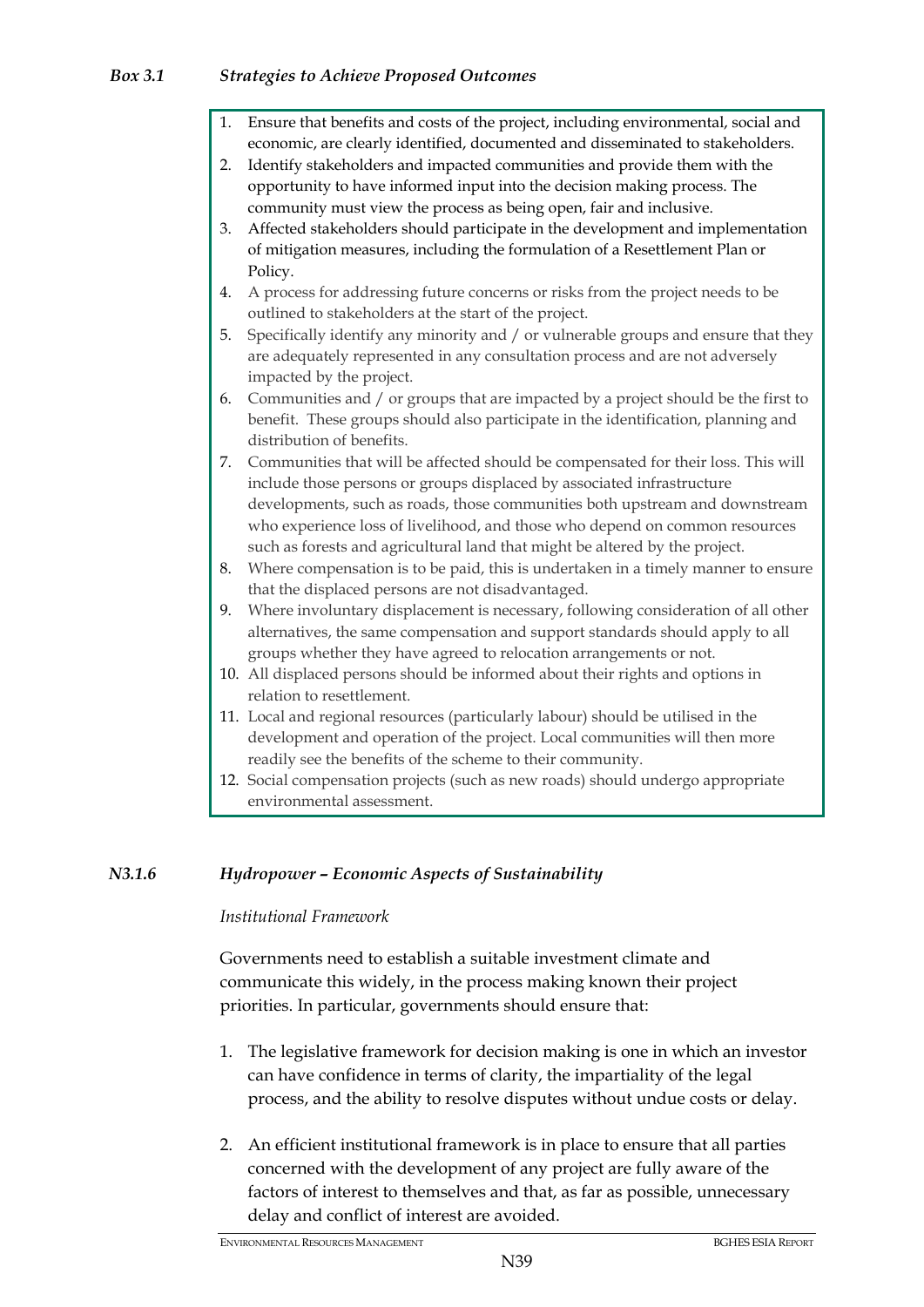- 3. In determining project priorities, the long-term interests of the state should be taken into account, in terms of the selection of the preferred project and the finalisation of its ultimate configuration.
- 4. Economic and financial analysis should take account of the effects of assumed interest rates, and some allowance taken of the needs for price escalation.
- 5. Wherever possible mechanisms should be implemented to reconcile the gap between short-term price competitiveness and long term wealth creation. Multilateral development banks should be encouraged to play their full part in this process.

# *Identifying Costs and Benefits*

Economic sustainability decisions should be based on a comprehensive evaluation of resources affected and project costs and benefits, some of which will be difficult to quantify in precise terms. As far as possible the following elements should be taken into account:

# *Costs*

- 1. Construction, operations and maintenance costs should be fully detailed, recognising the split between foreign and local currency, financing options and the anticipated exposure that these might give in terms of exchange rate variation.
- 2. Land acquisition costs should be evaluated in terms of actual economic value of land, as opposed to arbitrary valuations based on little substance.
- 3. The full capital and recurrent costs of environmental and social mitigation plans should be included.
- 4. Allowance should be made for the replacement of the main items of equipment after a defined period, and for the rehabilitation of civil works where this becomes necessary.

# *Benefits*

- 1. Allowance should be made of the accrued benefits at a national or regional level, including any additional taxes, industrial development and improved infrastructure or multiple use benefits that could be attributed to the project.
- 2. Recognition of savings on greenhouse gas emissions, and improved local air quality, to the extent that this can be quantified.
- 3. Where feasible, allowance should be made for benefits that accrue to local communities including job creation, local industry, recreation, training, improved health care and sanitation, or environmental benefits.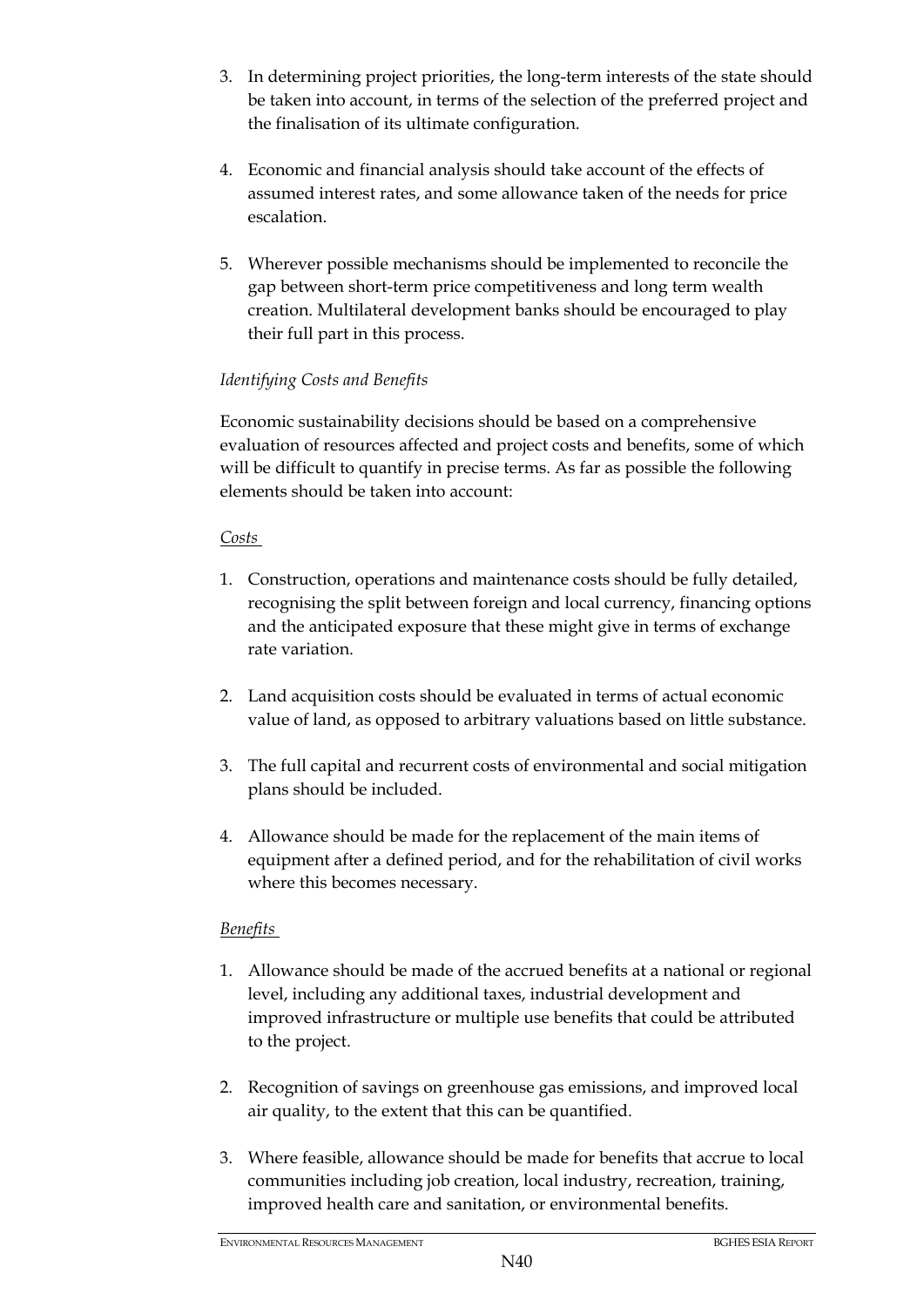- 4. Full quantification of the energy and power benefits (generally measured in terms of the displaced alternative) and ancillary benefits such as spinning reserve, system regulation and improved thermal efficiency.
- 5. Multi-purpose / multiple use benefits to downstream users and other riparian interests, including irrigation, water supply, flood mitigation, water-based transport, and the improved regulation of other hydropower stations downstream.

# *Allocation of Benefits*

In most countries water resources belong to the State, and this is generally also the case for the land on which the project is built. A hydro project, particularly one with reservoir storage, can affect a large number of people, some of whom are remote from the site itself. These facts raise some important issues regarding the sharing of benefits arising from a project. The most fundamental point is that some of the benefit must accrue, either directly or indirectly, to the State.

For internal projects supplying domestic electricity demand, this might take the form of stable energy prices and other benefits to the utility in the form of ancillary services; but for an export project where power is being used in another country, a more explicit system of payment is needed.

The principal stakeholders in any project are the developer, the electricity user/supplier (if different), governments, financing agencies, communities and individuals directly affected by the scheme (for example, traditional resource users). These stakeholders should be identified early in the planning and development approval process and their legitimate interests acknowledged and taken into account in the financial and economic evaluation processes.

The above objectives imply the need for the following:

- Balanced commercial agreements in the case of privately funded projects;
- Reasonable returns on equity, consistent with the risk profile and international norms;
- Transparency in procurement processes;
- Directly negotiated contracts to be subject to independent audit; and
- Ongoing auditing/monitoring of economic performance against projected benefits.

To support the Sustainability Guidelines the IHA has also developed the Hydropower Sustainability Assessment Protocol to assist in assessing performance against criteria described in the IHA Sustainability Guidelines.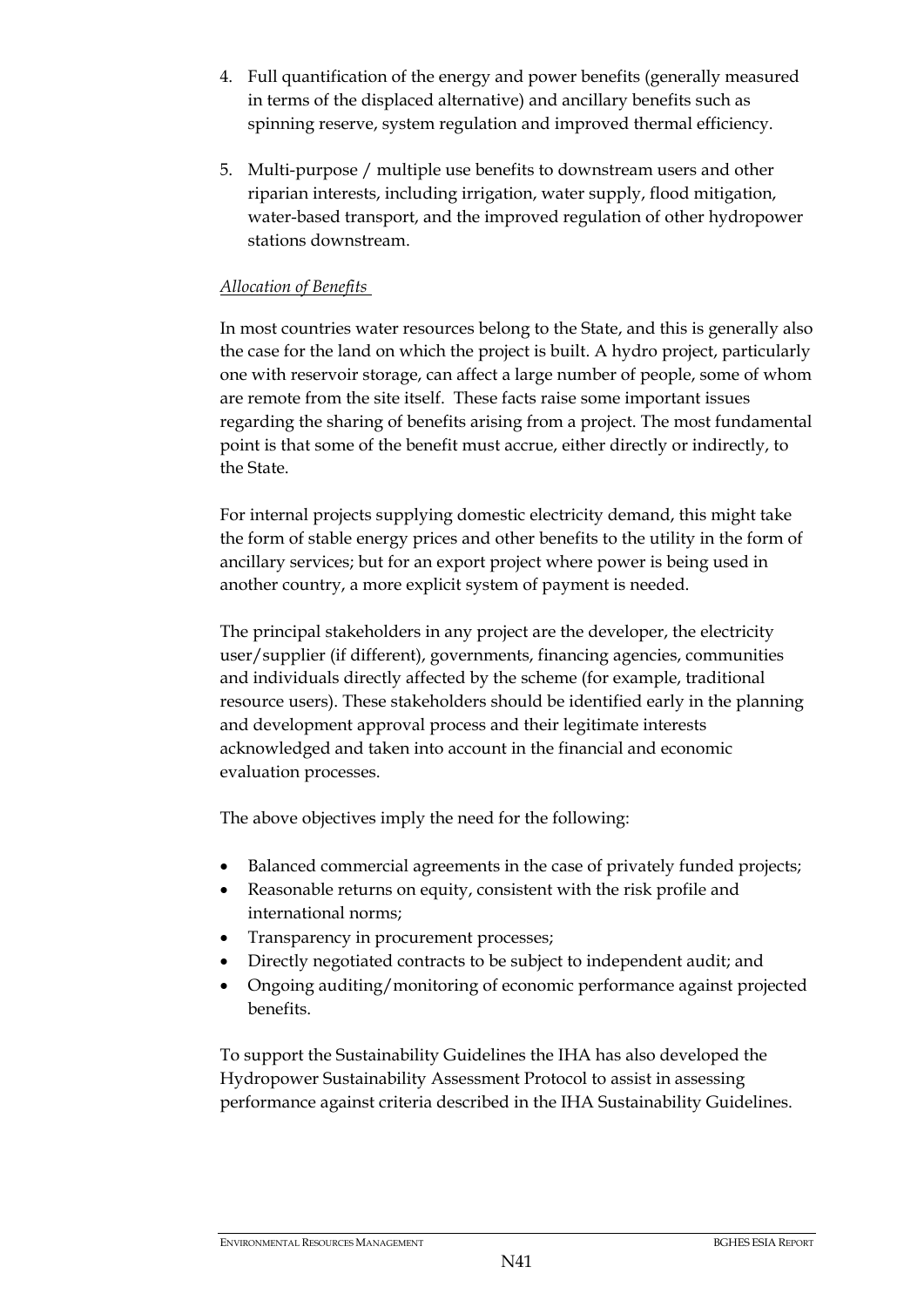# *N3.2 INTERNATIONAL HYDROPOWER ASSOCIATION (IHA) - HYDROPOWER SUSTAINABILITY ASSESSMENT PROTOCOL*

## *N3.2.1 The Hydropower Sustainability Assessment Forum*

The IHA in close collaboration with a range of partners launched the Hydropower Sustainability Assessment Forum (HSAF) in March 2008. The HSAF comprised representatives of organisations from a diversity of sectors, with differing views and policies on sustainability issues related to hydropower development and operation. The aim of the HSAF's was to develop an enhanced sustainability assessment tool to measure and guide performance in the hydropower sector and to provide more consistency in the approach to assessment of hydropower project sustainability. The HSAF built on the IHA"s Sustainability Assessment Protocol 2006 and in November 2010, released a revised, updated and expanded Protocol.

## *N3.2.2 Purpose and Target Users*

The Hydropower Sustainability Assessment Protocol (the Protocol) is a sustainability assessment framework for hydropower development and operation. It enables the production of a sustainability profile for a project through the assessment of performance within important sustainability topics.

To reflect the different stages of hydropower development, the Protocol includes four sections, which have been designed to be used as standalone documents. Through an evaluation of basic and advanced expectations, the Early Stage tool may be used for risk assessment and for dialogue prior to advancing into detailed planning. The remaining three documents, Preparation, Implementation and Operation, set out a graded spectrum of practice calibrated against statements of basic good practice and proven best practice.

Assessments rely on objective evidence to support a score for each topic, which is factual, reproducible, objective and verifiable. Assessment results may be used to inform decisions, to prioritize future work and/or to assist in external dialogue.

The development and evaluation of a hydropower project will involve many actors with different roles and responsibilities. It is recognized that both development and operation may involve public entities, private companies or combined partnerships, and responsibilities may change as the project progresses through its life cycle. It is intended that the organisation with the primary responsibility for a project at its particular life-cycle stage will have a central role in any Protocol assessment.

## *N3.2.3 Principles Underpinning the Protocol*

The principles underlying the Protocol stipulate that: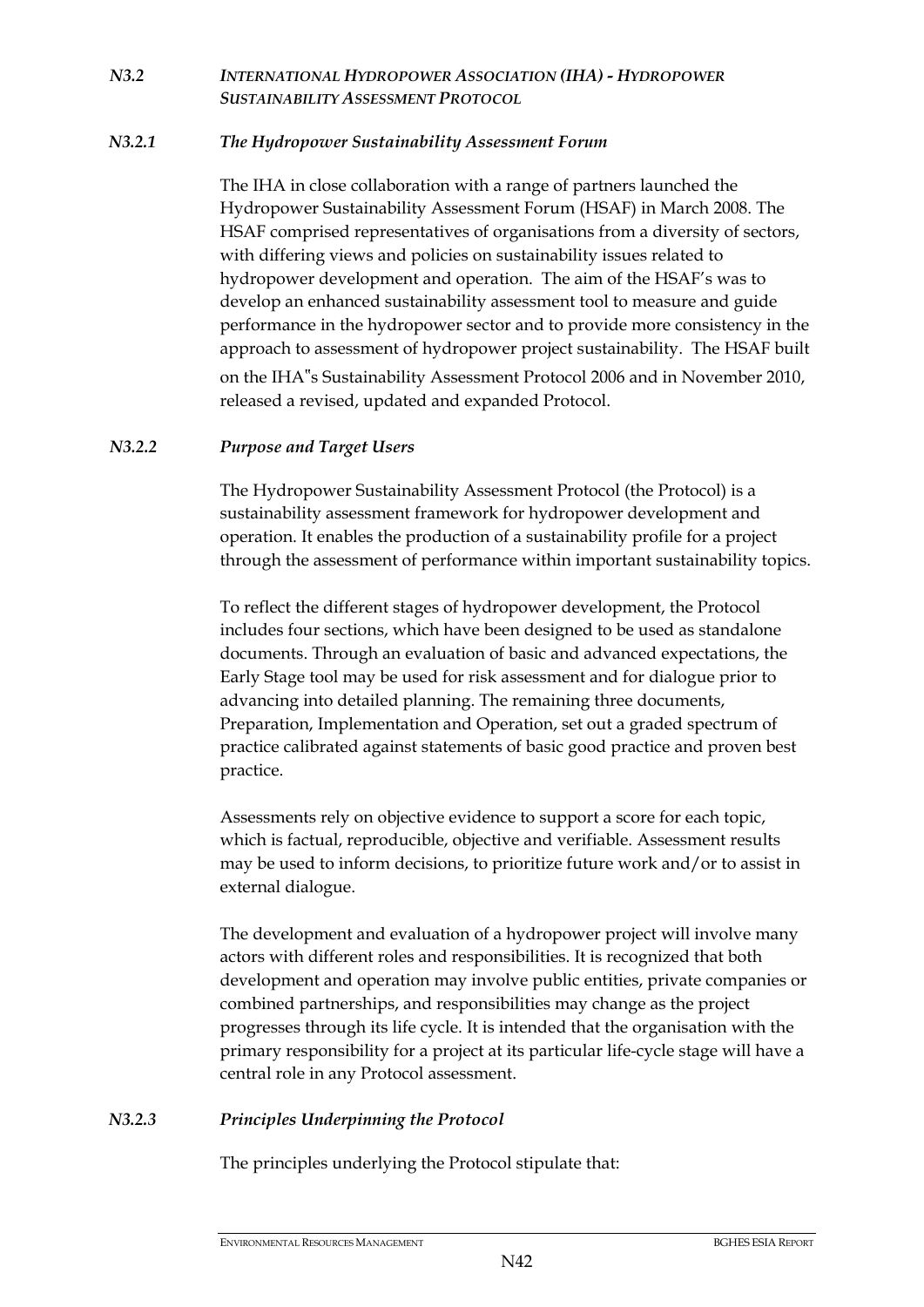- Sustainable development is development that meets the needs of the present without compromising the ability of future generations to meet their own needs.
- Sustainable development embodies reducing poverty, respecting human rights, changing unsustainable patterns of production and consumption, long-term economic viability, protecting and managing the natural resource base, and responsible environmental management.
- Sustainable development calls for considering synergies and trade-offs amongst economic, social and environmental values. This balance should be achieved and ensured in a transparent and accountable manner, taking advantage of expanding knowledge, multiple perspectives, and innovation.
- Social responsibility, transparency, and accountability are core sustainability principles.
- Hydropower, developed and managed sustainably, can provide national, regional, and local benefits, and has the potential to play an important role in enabling communities to meet sustainable development objectives.

# *N3.2.4 Protocol Structure*

#### *Assessment Tools*

The Protocol comprises four assessment tools for the different stages of the project life cycle, as shown in *Figure 3.1*.

## *Figure 3.1 Protocol Assessment Tools and Major Decision Points*



The four Protocol assessment tools – Early Stage, Preparation, Implementation, and Operation – are designed to be stand-alone assessments applied at particular stages of the project life cycle. An assessment with one tool does not depend on earlier stage assessments to have been undertaken.

ENVIRONMENTAL RESOURCES MANAGEMENT BGHES ESIA REPORT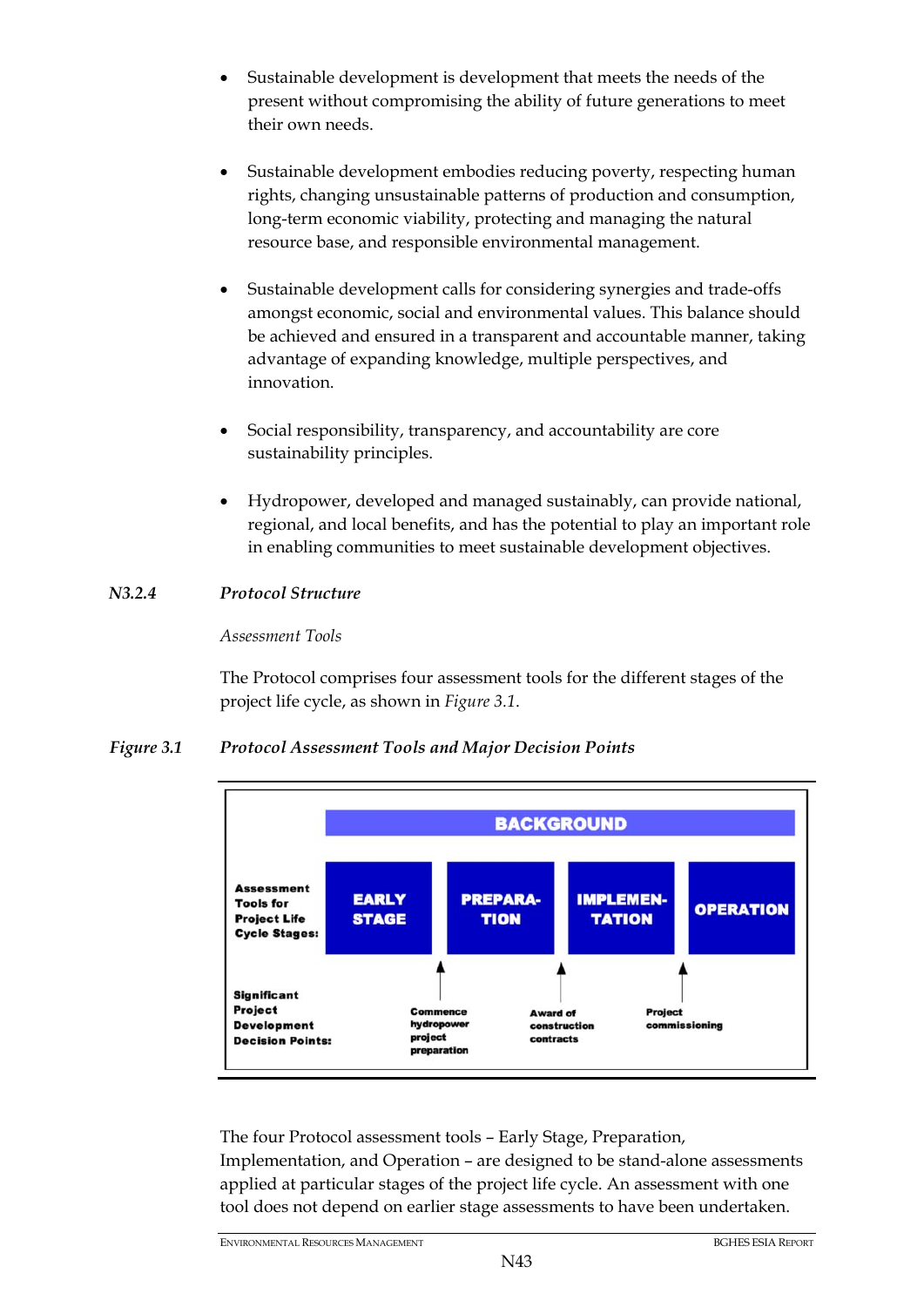The **Early Stage** assessment tool is a preliminary screening tool to assess the strategic environment from which proposals for hydropower projects emerge. It identifies project risks and opportunities at an early stage, in order to identify the challenges and management responses to proceed with a more detailed project investigation. The Early Stage assessment tool differs from the other three assessment tools in that it is an assessment guide but not a scoring protocol. This is because there is not a clearly formulated project at this stage, nor a strong basis of information from which to derive sustainability scores. In addition, project specifics at this stage may be of a confidential nature. As soon as detailed technical, environmental, social and financial feasibility studies are undertaken, often under a strict governmental process, the use of the Preparation assessment tool will be appropriate.

The **Preparation** assessment tool assesses the preparation stage of a hydropower project, during which investigations, planning and design are undertaken for all aspects of the project. This project stage is normally subject to national regulatory processes regarding project-specific Environmental and Social Impact Assessment (ESIA) requirements as well as project management processes. Following project preparation, there is a critical decision point in the decision to award the construction contracts. An assessment conducted at this point in time would assess whether all preparatory requirements have been met, management plans are in place, and commitments are appropriate and binding. This Protocol assessment tool can be used prior to, and to inform, the decision to move forward with project implementation. This decision is governed by national regulatory processes to obtaining a construction permit and an operating license based on the ESIA and project specific governmental requirements. Following this point, construction commences along with relevant elements of environmental and social management plans.

The **Implementation** assessment tool assesses the implementation stage of a hydropower project, during which construction, resettlement, environmental and other management plans and commitments are implemented.

The **Operation** assessment tool assesses the operation of a hydropower facility. This Protocol assessment tool can be used to inform the view that the facility is operating on a sustainable basis with active measures in place towards monitoring, compliance and continuous improvement.

#### *Protocol Topics*

Within each Protocol assessment tool is a set of topics important to forming a view on the overall sustainability of that project at that point in its life cycle. Topics, when taken together, provide the list of issues that must be considered to confidently form a view on the overall sustainability of a hydropower project at a particular point in its life cycle.

*Table 3.4* provides a list of topics for each assessment tool. Not every topic will be relevant to every project, and so at the front of the Preparation, Implementation and Operation documents is a Topic Relevance Guide to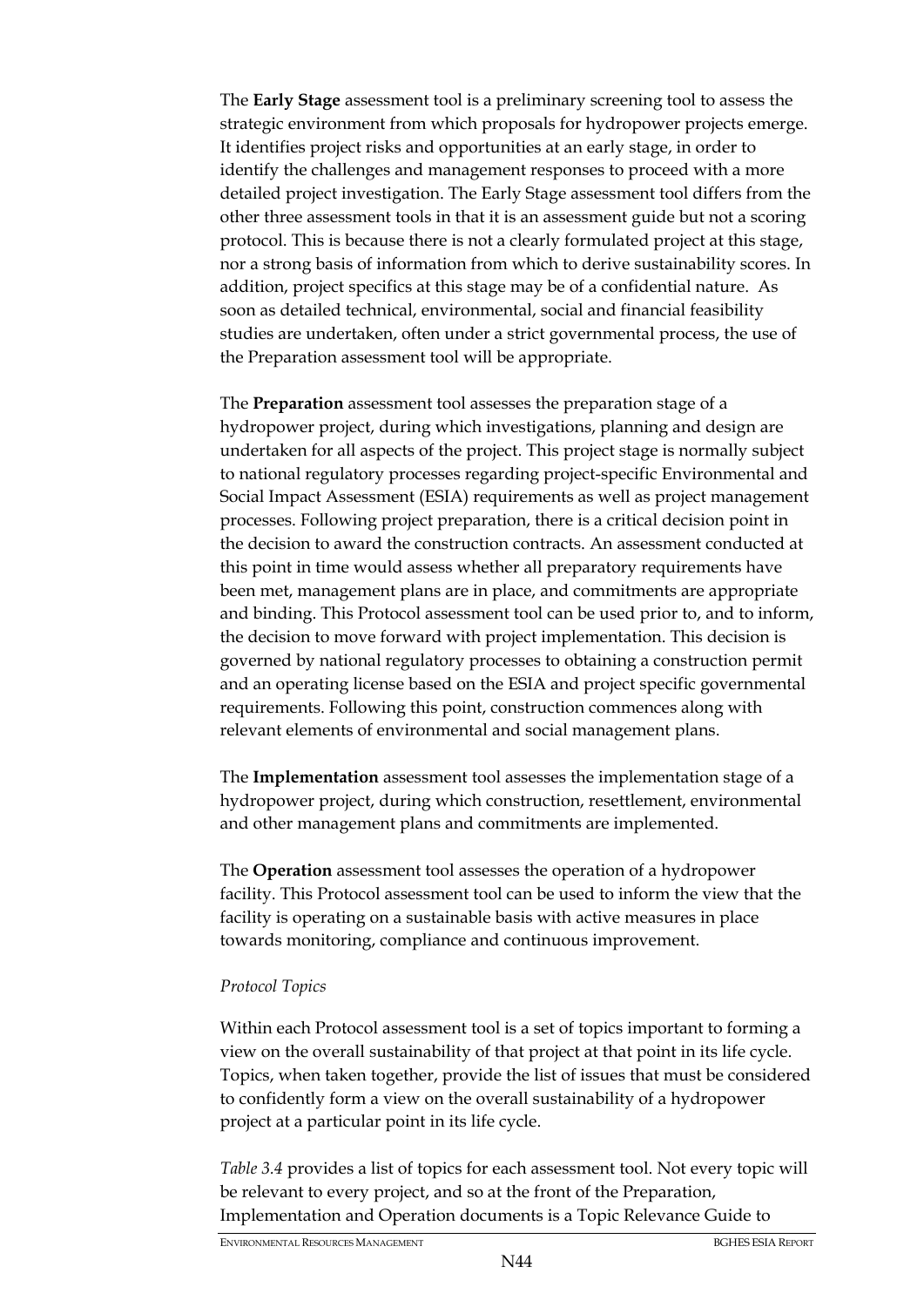assist in determining relevant topics. For example, if there is no Resettlement the Resettlement topic does not need to be assessed.

#### *Assessment Criteria*

There are six criteria that may be utilised for the scoring statements on each topic – Assessment, Management, Stakeholder Engagement, Stakeholder Support, Conformance/Compliance, and Outcomes. These provide an ability to assess both the processes in place to ensure sustainability of the project or operation, and the performance of that project or operation on that particular sustainability topic.

## *Table 3.4 Hydropower Sustainability Assessment Protocol Topics by Section*

| <b>ES - Early Stage</b>                               | P - Preparation                                           | I - Implementation                                     | O - Operation                                        |
|-------------------------------------------------------|-----------------------------------------------------------|--------------------------------------------------------|------------------------------------------------------|
| ES-1 Demonstrated<br>Need                             | P-1 Communications<br>& Consultation                      | I-1 Communications &<br>Consultation                   | O-1 Communications<br>& Consultation                 |
| ES-2 Options<br>Assessment                            | P-2 Governance                                            | I-2 Governance                                         | O-2 Governance                                       |
| ES-3 Policies & Plans                                 | P-3 Demonstrated<br>Need & Strategic Fit                  |                                                        |                                                      |
| <b>ES-4 Political Risks</b>                           | P-4 Siting & Design                                       |                                                        |                                                      |
| ES-5 Institutional<br>Capacity                        | P-5 Environmental &<br>Social Impact<br>Assessment & Mgmt | I-3 Environmental &<br>Social Issues Mgmt              | O-3 Environmental &<br>Social Issues Mgmt            |
| <b>ES-6 Technical Issues</b><br>& Risks               | P-6 Integrated Project<br>Management                      | I-4 Integrated Project<br>Management                   | <b>ES-6 Technical Issues</b><br>& Risks              |
| ES-7 Social Issues $&$<br><b>Risks</b>                | P-7 Hydrological<br>Resource                              | O-4 Hydrological<br>Resource                           | ES-7 Social Issues &<br>Risks                        |
| ES-8 Environmental<br>Issues & Risks                  | O-5 Asset                                                 | <b>ES-8 Environmental</b><br><b>Issues &amp; Risks</b> | O-5 Asset<br>Reliability &<br>Efficiency             |
| ES-9 Economic &<br>Financial Issues &<br><b>Risks</b> | P-8 Infrastructure<br>Safety                              | I-5 Infrastructure<br>Safety                           | O-6 Infrastructure<br>Safety                         |
| P-9 Financial Viability                               | I-6 Financial Viability                                   | O-7 Financial Viability                                | P-9 Financial Viability                              |
| P-10 Project Benefits                                 | I-7 Project Benefits                                      | O-8 Project Benefits                                   | P-10 Project Benefits                                |
|                                                       | P-11 Economic<br>Viability                                |                                                        |                                                      |
|                                                       | P-12 Procurement                                          | I-8 Procurement                                        |                                                      |
|                                                       | P-13 Project Affected<br>Communities &<br>Livelihoods     | I-9 Project Affected<br>Communities &<br>Livelihoods   | O-9 Project Affected<br>Communities &<br>Livelihoods |
|                                                       | P-14 Resettlement                                         | I-10 Resettlement                                      | O-10 Resettlement                                    |

ENVIRONMENTAL RESOURCES MANAGEMENT BGHES ESIA REPORT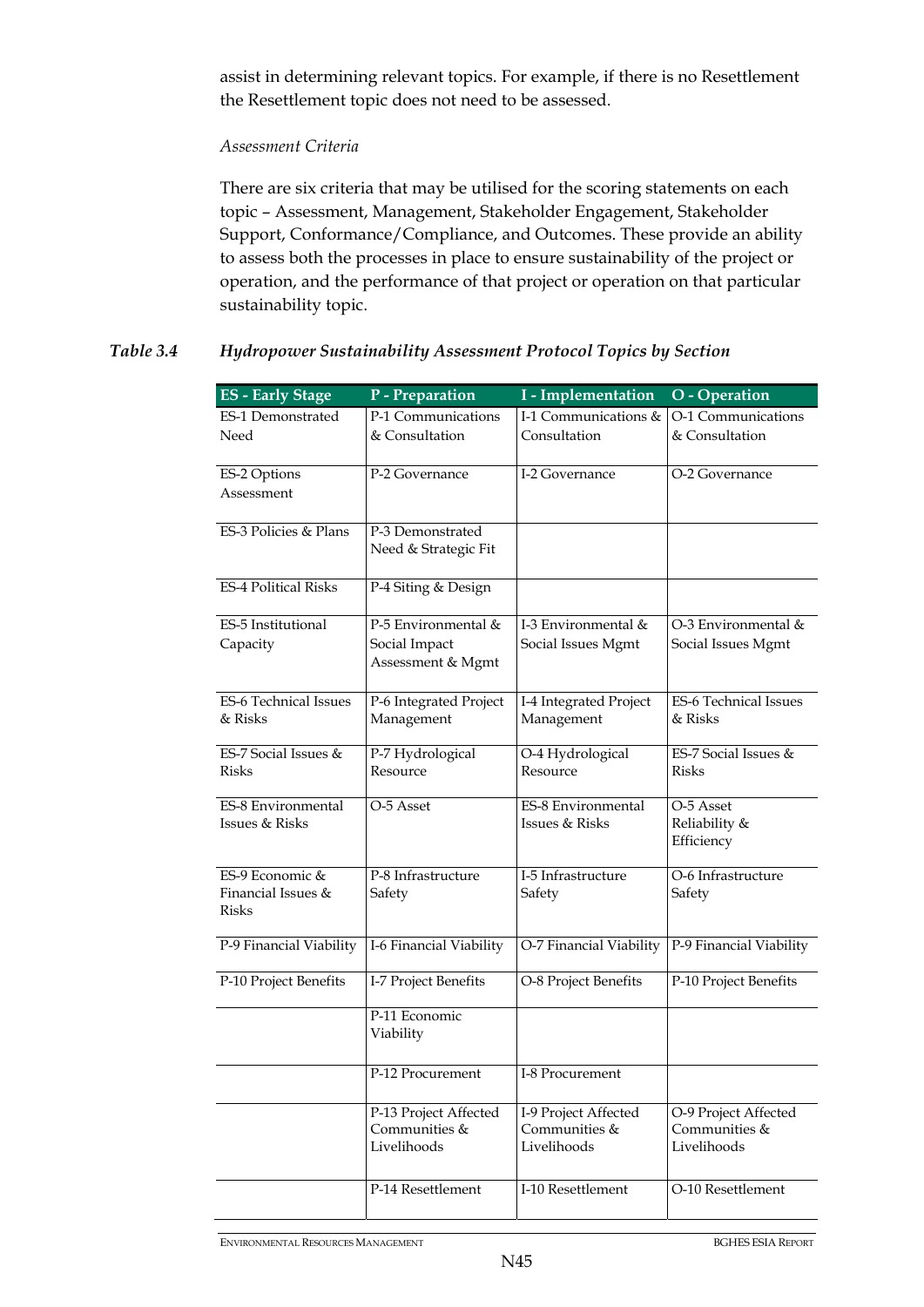| <b>ES - Early Stage</b> | P - Preparation                                | I - Implementation                             | O - Operation                                  |
|-------------------------|------------------------------------------------|------------------------------------------------|------------------------------------------------|
|                         | P-15 Indigenous<br>Peoples                     | I-11 Indigenous<br>Peoples                     | O-11 Indigenous<br>Peoples                     |
|                         | P-16 Labour &<br><b>Working Conditions</b>     | I-12 Labour $\&$<br><b>Working Conditions</b>  | O-12 Labour                                    |
|                         | P-17 Cultural Heritage                         | I-13 Cultural Heritage                         | O-13 Cultural<br>Heritage                      |
|                         | P-18 Public Health                             | I-14 Public Health                             | O-14 Public Health                             |
|                         | P-19 Biodiversity &<br><b>Invasive Species</b> | I-15 Biodiversity &<br><b>Invasive Species</b> | O-15 Biodiversity &<br><b>Invasive Species</b> |
|                         | P-20 Erosion $\&$<br>Sedimentation             | I-16 Erosion $\&$<br>Sedimentation             | $O-16$ Erosion &<br>Sedimentation              |
|                         | P-21 Water Quality                             | I-17 Water Quality                             | O-17 Water Quality                             |
|                         |                                                | I-18 Waste, Noise &<br>Air Quality             |                                                |
|                         | P-22 Reservoir<br>Planning                     | I-19 Reservoir<br>Preparation & Filling        | O-18 Reservoir<br>Management                   |
|                         | P-23 Downstream<br>Flow Regimes                | I-20 Downstream Flow<br>Regimes                | O-19 Downstream<br>Flow Regime                 |

## *N3.2.5 Understanding the Protocol's Gradational Assessment Approach*

The gradational approach undertaken in the Preparation, Implementation and Operation assessments tools can be understood by examination of *Table B3.5.*  This table provides general guidance on characteristics that are likely to be exhibited for these different criteria at the five different scoring levels. The scoring statements found in the Preparation, Implementation and Operation assessment tools have been guided by the approach shown in *Table B3.5.*. This table is not intended to be the basis for assigning of scores, however, this table can be referred to during an assessment if there is insufficient information in the topic scoring statements and in the topic-specific assessment guidance to help the assessor to determine a score.

## *N3.2.6 Assigning Scores and Presenting Results*

The Preparation, Implementation and Operation assessment tools enable development of a sustainability profile for the project under assessment. For each topic, scoring statements describe what should be exhibited by the project to address that important sustainability issue. It is recognised that different organisations may have the primary responsibility for different sustainability topics. Because it is likely that these responsibilities vary amongst countries and at project life cycle stages, no specification on organisational responsibilities is made in the Protocol scoring statements. It would be expected in the assessment reports to indicate where organisational responsibilities lie.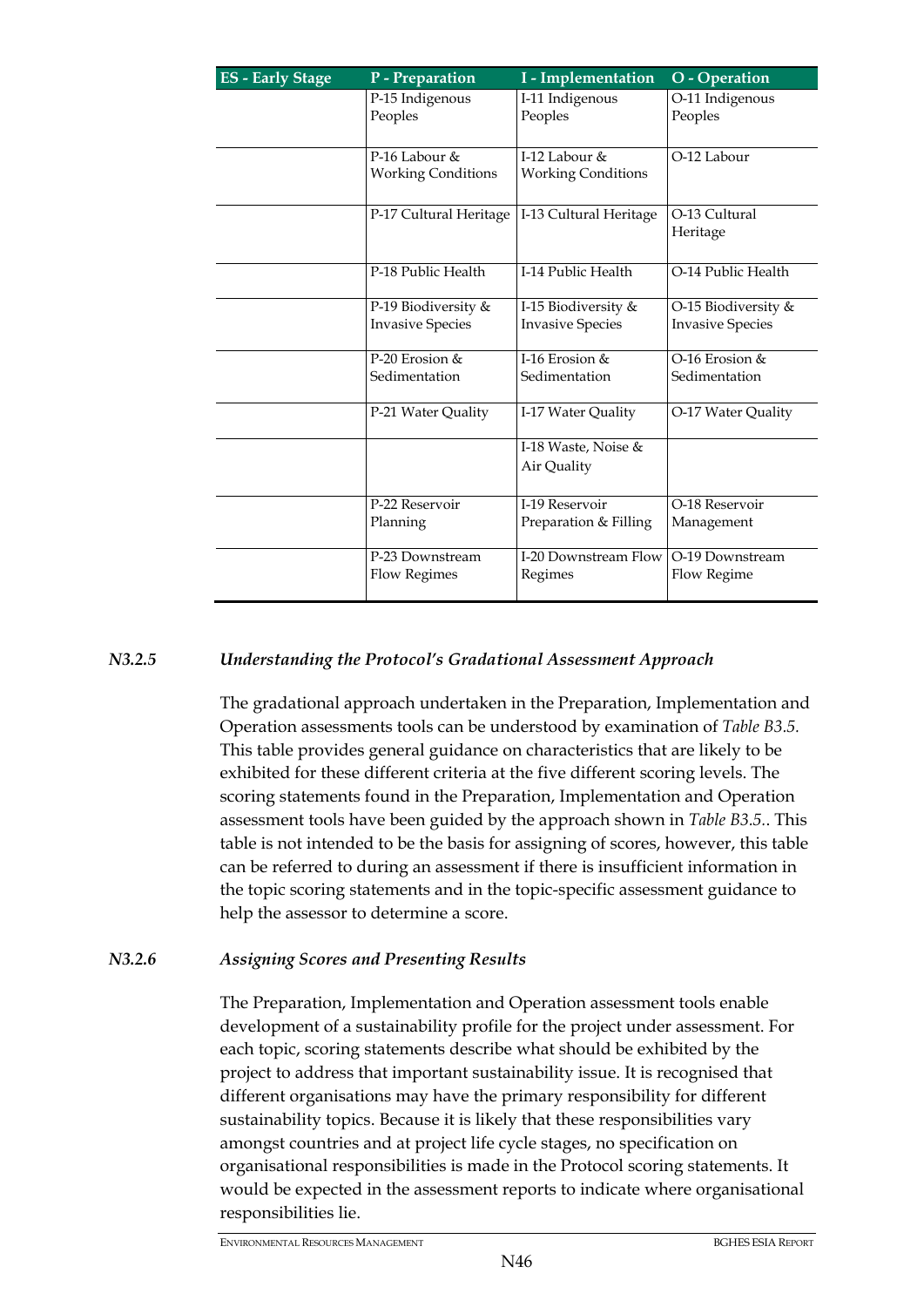#### *Scoring Levels*

In the Preparation, Implementation and Operation assessment tools, each topic is scored from Level 1 to 5. The Level 3 and Level 5 statements provide meaningful and recognisable levels of performance against which the other scores are calibrated.

**Level 3** describes **basic good practice** on a particular sustainability topic. Level 3 statements have been designed with the idea that projects in all contexts should be working toward such practice, even in regions with minimal resources or capacities or with projects of smaller scales and complexities. Note that the Protocol does not state that Level 3 is a standard that must be achieved; expectations on performance levels are defined by organisations that make decisions or form views based on Protocol assessments.

**Level 5** describes **proven best practice** on a particular sustainability issue that is demonstrable in multiple country contexts. Level 5 statements have been designed with the idea that they are goals that are not easy to reach. However, they have been proven that they can be attained in multiple country contexts, and not onlyby the largest projects with the most resources at their disposal. 5s on all topics would be very difficult to reach, because practical decisions need to be made on priorities for corporate/project objectives and availability/allocation of resources (time, money, personnel) and effort.

On the topic pages, the Level 3 statements are provided in full, and the Level 5 statements provide what is exhibited in addition to that described in the Level 3 statement. Consequently, the Level 5 statements are meant to be read in conjunction with the Level 3 statements.

The other scoring levels are represented by standard statements which use basic good and proven best practice as reference points:

**Level 1** - There are significant gaps relative to basic good practice.

**Level 2** - Most relevant elements of basic good practice have been undertaken, but there is a significant gap.

**Level 4** - All elements of basic good practice have been undertaken and in one or more cases exceeded, but there are one or more significant gaps in the requirements for proven best practice.

## *Methodology for Assigning Scores*

The Protocol has been designed so a score can be readily assigned for each sustainability topic in the Preparation, Implementation and Operation assessment tools. The following steps are involved in the assignment of a score for each Protocol topic: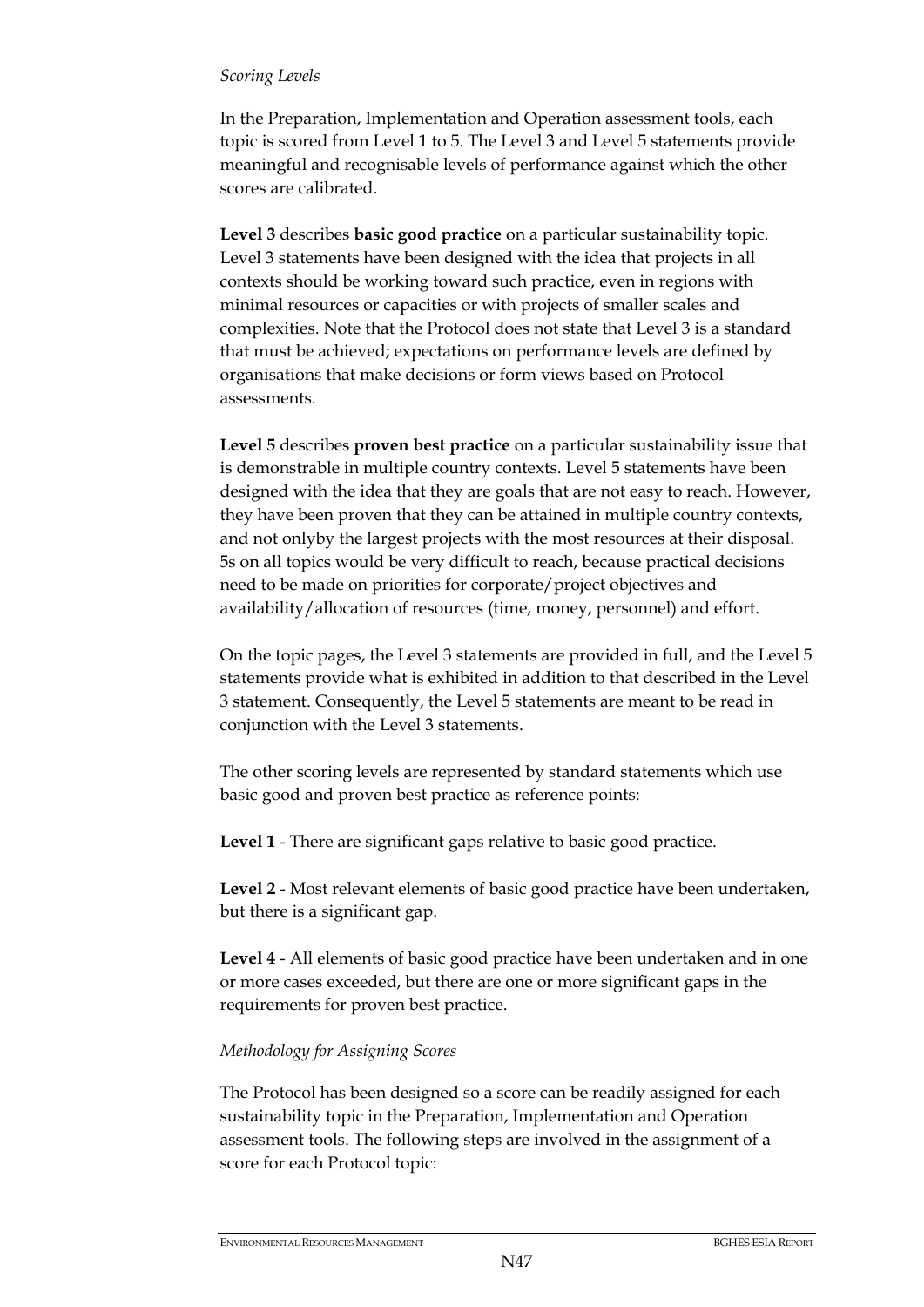- 1. The assessor evaluates if the scoring statements for each of the criteria specified at Level 3 are met by the project.
- 2. If there is a significant gap relative to the Level 3 statements (all or part of a criterion is not fulfilled), then a score of 2 is assigned to the topic.
- 3. If there is more than one significant gap relative to the Level 3 statements, then a score of 1 is assigned to the topic.
- 4. If all of the Level 3 statements are met, then the assessor evaluates if the scoring statements for each of the criteria specified at Level 5 are met by the project.
- 5. If there are one or more significant gaps relative to the Level 5 statements, then a score of 4 is assigned to the topic.
- 6. If all of the Level 5 statements are met, then a score of 5 is assigned to the topic.

"Significant" means important in effect or consequence, or relatively large. If there are minor gaps, these will not affect the score. That is to say, if there are minor gaps in meeting the requirements specified in the Level 3 statements, a score of 3 is still assigned. The significance of any gap is tested by the assessor through inquiry about the importance or magnitude of the effect or consequence of that gap.

The assessment guidance for each topic is provided to assist the assessor in understanding what is meant by different terms or phrases in the scoring statements. These are not absolute lists of requirements that must be met, but rather are often expressed as examples. The Glossary of Terms is also found in each assessment tool document, and contains many of the commonly used terms throughout the Protocol. The table entitled "Understanding the Protocol's Gradational Assessment Approach" is also included in each assessment tool document; if the assessor is having difficulties assigning scores based only on the topic page information, this table could be referred to as a form of assistance in determining scores.

There is the potential to assign scores for each of the topic criteria appearing on a topic page, in the interests of eliciting greater insights from the assessment.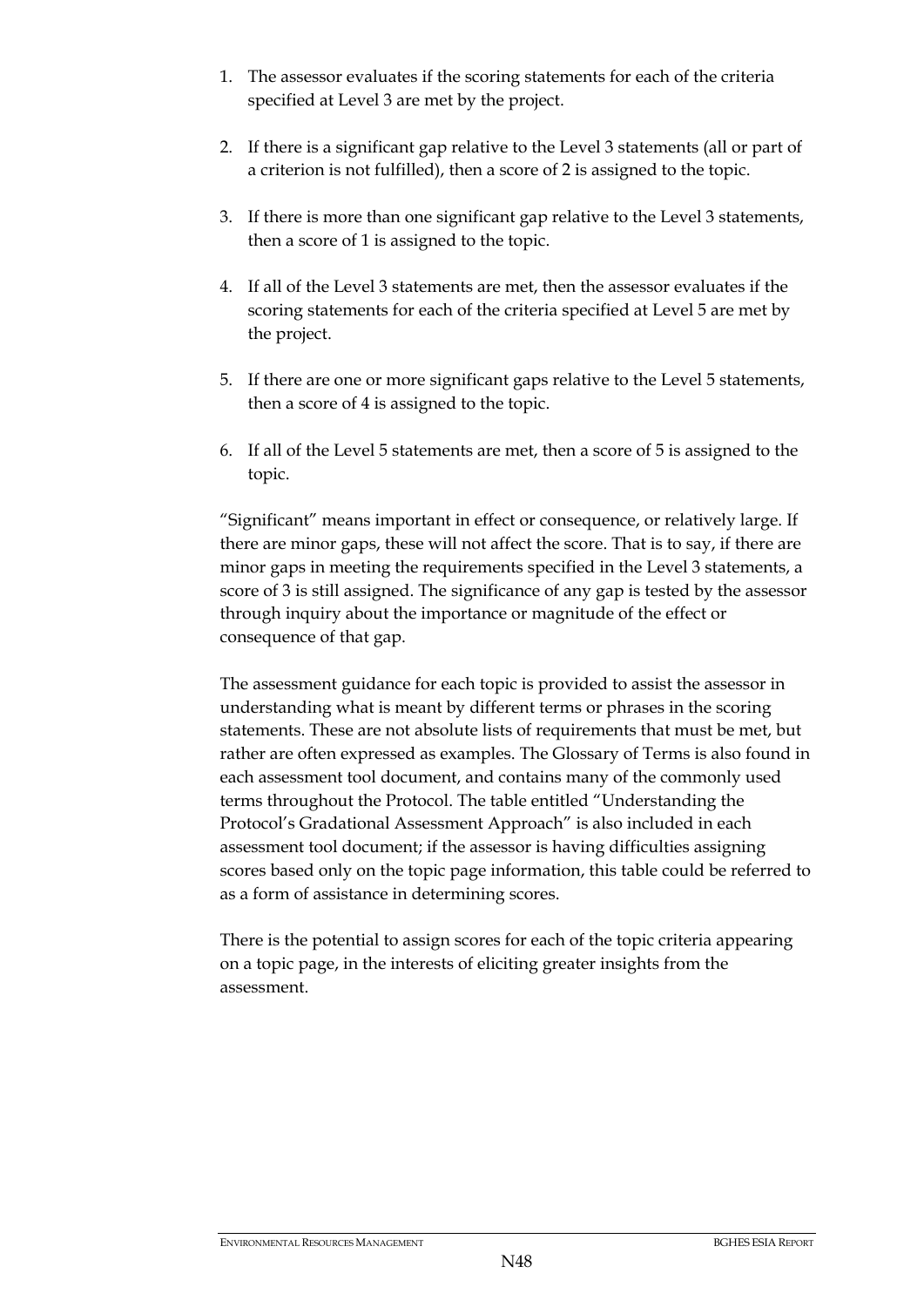| Level          | Assessment                                                                                                                                                                                                                                                                                                                                                                                                                                                                                                                                                                                                                                                                                                                                                                                              | Management                                                                                                                                                                                                                                                                                                                                                                                                                                                                                                                                                                                                                                                                                                                   | <b>Stakeholder Engagement</b>                                                                                                                                                                                                                                                                                                                                                                                                                                                                                                                                                                                                                                                                                                                                                                                                                                       | <b>Stakeholder Support</b>                                                                                                                                                                                                                                                                                                                                                     | <b>Outcomes</b>                                                                                                                                                                                                                                                                                                 | Conformance/<br>Compliance                                                                           |
|----------------|---------------------------------------------------------------------------------------------------------------------------------------------------------------------------------------------------------------------------------------------------------------------------------------------------------------------------------------------------------------------------------------------------------------------------------------------------------------------------------------------------------------------------------------------------------------------------------------------------------------------------------------------------------------------------------------------------------------------------------------------------------------------------------------------------------|------------------------------------------------------------------------------------------------------------------------------------------------------------------------------------------------------------------------------------------------------------------------------------------------------------------------------------------------------------------------------------------------------------------------------------------------------------------------------------------------------------------------------------------------------------------------------------------------------------------------------------------------------------------------------------------------------------------------------|---------------------------------------------------------------------------------------------------------------------------------------------------------------------------------------------------------------------------------------------------------------------------------------------------------------------------------------------------------------------------------------------------------------------------------------------------------------------------------------------------------------------------------------------------------------------------------------------------------------------------------------------------------------------------------------------------------------------------------------------------------------------------------------------------------------------------------------------------------------------|--------------------------------------------------------------------------------------------------------------------------------------------------------------------------------------------------------------------------------------------------------------------------------------------------------------------------------------------------------------------------------|-----------------------------------------------------------------------------------------------------------------------------------------------------------------------------------------------------------------------------------------------------------------------------------------------------------------|------------------------------------------------------------------------------------------------------|
| 5              | Suitable, adequate and effective<br>assessment with no significant<br>opportunities for improvement.<br>In addition to basic good<br>practice (Level 3), the assessment<br>are likely to take a relatively<br>broader, external or regional<br>view or perspective; emphasise<br>opportunities; and show a high<br>level of examination of<br>interrelationships amongst<br>relevant sustainability issues.                                                                                                                                                                                                                                                                                                                                                                                             | Suitable, adequate and effective management processes<br>with no significant opportunities for improvement.<br>In addition to basic good practice (Level 3), management<br>plans and processes are likely to show excellent<br>anticipation of and response to emerging issues or<br>opportunities; senior management and/or executive<br>decisions are likely to be timely, efficient and effective in<br>response to monitoring data, investigations and issues<br>arising; and in cases commitments in plans are public,<br>formal and legally enforceable.                                                                                                                                                               | Suitable, adequate and effective stakeholder<br>engagement processes with no significant<br>opportunities for improvement.<br>In addition to basic good practice (Level 3), the<br>engagement is likely to be inclusive and<br>participatory with the directly affected<br>stakeholders.<br>Thorough feedback is likely to be available on how<br>directly affected stakeholder issues are taken into<br>consideration;<br>In cases there is likely to be directly affected<br>stakeholder involvement in decision-making; and<br>Information identified through engagement<br>processes to be of high interest to stakeholders is<br>released publicly in a timely and easily accessible<br>manner.                                                                                                                                                                | • There is support of<br>nearly all directly<br>affected stakeholder<br>groups for the<br>assessment, planning or<br>implementation<br>measures for that topic,<br>or no opposition by these<br>stakeholders<br>In cases formal<br>agreements or consent<br>with the directly affected<br>stakeholder groups have<br>been reached for<br>management measures<br>for that topic | In addition to basic<br>good practice (Level 3),<br>there may be exhibited<br>enhancements to pre-<br>project conditions;<br>contributions to<br>addressing issues<br>beyond those impacts<br>caused by the project;<br>leveraging of<br>opportunities; or<br>significant contribution<br>to capacity building. | $\bullet$ No non-<br>compliances or<br>non-<br>conformances.                                         |
| $\overline{4}$ | Suitable, adequate and effective<br>assessment with only a few<br>minor gaps.<br>In addition to basic good practice<br>(Level 3), the assessment is likely<br>to exhibit some recognition of<br>broader, external or regional<br>issues; opportunities; and<br>interrelationships amongst<br>relevant sustainability issues.                                                                                                                                                                                                                                                                                                                                                                                                                                                                            | Suitable, adequate and effective management processes<br>with only a few minor gaps<br>In addition to basic good practice (Level 3), management<br>plans and processes are likely to exhibit good anticipation<br>of and response to emerging issues or opportunities; and<br>in cases commitments in plans are public and formal.                                                                                                                                                                                                                                                                                                                                                                                           | Suitable, adequate and effective stakeholder<br>engagement processes with only a few minor gaps.<br>In addition to basic good practice (Level 3), there is<br>likely to be good feedback on how directly affected<br>stakeholder issues have taken into consideration;<br>and information on sustainability topics<br>understood to be of high interest to stakeholders is<br>voluntarily released publicly.                                                                                                                                                                                                                                                                                                                                                                                                                                                        | There is support of a<br>large majority of directly<br>affected stakeholder<br>groups for the<br>assessment, planning or<br>implementation<br>measures for that topic,<br>or only very low<br>opposition by these<br>stakeholders.                                                                                                                                             | In addition to basic<br>good practice (Level 3),<br>there may be exhibited<br>full compensation of<br>negative impacts; some<br>positive enhancements;<br>or evidence of capacity<br>building associated<br>with the project.                                                                                   | Very few minor<br>non-compliances<br>and non-<br>conformances<br>that can be<br>readily<br>remedied. |
| 3              | Suitable, adequate and effective<br>assessment with no significant<br>gaps. This would typically<br>encompass (as appropriate to the<br>topic and life cycle stage)<br>identification of the baseline<br>condition including relevant<br>issues, appropriate geographic<br>coverage, and appropriate data<br>collection and analytical<br>methodologies; identification of<br>relevant organisational roles and<br>responsibilities, and legal, policy<br>and other requirements;<br>appropriate utilisation of<br>expertise and local knowledge;<br>and appropriate budget and time $\vert$ .<br>span. At level 3 the assessment<br>encompasses the considerations<br>most relevant to that topic, but<br>tends to have a predominantly<br>project-focused view or<br>perspective and to give stronger | Suitable, adequate and effective management processes<br>with no significant gaps. These would typically encompass<br>(as appropriate to the topic and life cycle stage)<br>development and implementation of plans that:<br>integrate relevant assessment or monitoring findings;<br>are underpinned by policies;<br>describe measures that will be taken to address the<br>considerations most relevant to that topic;<br>establish objectives and targets;<br>assign roles, responsibilities and accountabilities;<br>utilise expertise appropriate to that topic;<br>allocate finances to cover implementation requirements<br>with some contingency;<br>outline processes for monitoring, review, and reporting;<br>and | Suitable, adequate and effective stakeholder<br>engagement processes with no significant gaps.<br>These would typically encompass (as appropriate<br>to the topic and life cycle stage):<br>identification of directly affected stakeholders;<br>appropriate forms, timing, frequency and locations<br>of stakeholder engagement, often two-way;<br>freedom for affected stakeholders to participate;<br>attention to special stakeholder engagement<br>considerations relating to gender, minorities,<br>cultural sensitivities, level of literacy, and those<br>who might require particular assistance;<br>mechanisms by which stakeholders can see that<br>their issues are recognised and acknowledged, and<br>how they have been or are being responded to; and<br>disclosure of information on significant<br>sustainability topics (in cases this may be on | There is general support<br>amongst directly affected<br>stakeholder groups for<br>the assessment, planning<br>or implementation<br>measures for that topic,or<br>no significant ongoing<br>opposition by these<br>stakeholders.                                                                                                                                               | As appropriate to the<br>topic and the life cycle<br>stage, there may be<br>exhibited avoidance of<br>harm; minimisation and<br>mitigation of negative<br>impacts; fair and just<br>compensation;<br>fulfilment of<br>obligations; or<br>effectiveness of<br>implementation of<br>plans.                        | No significant<br>non-compliances<br>and non-<br>conformances.                                       |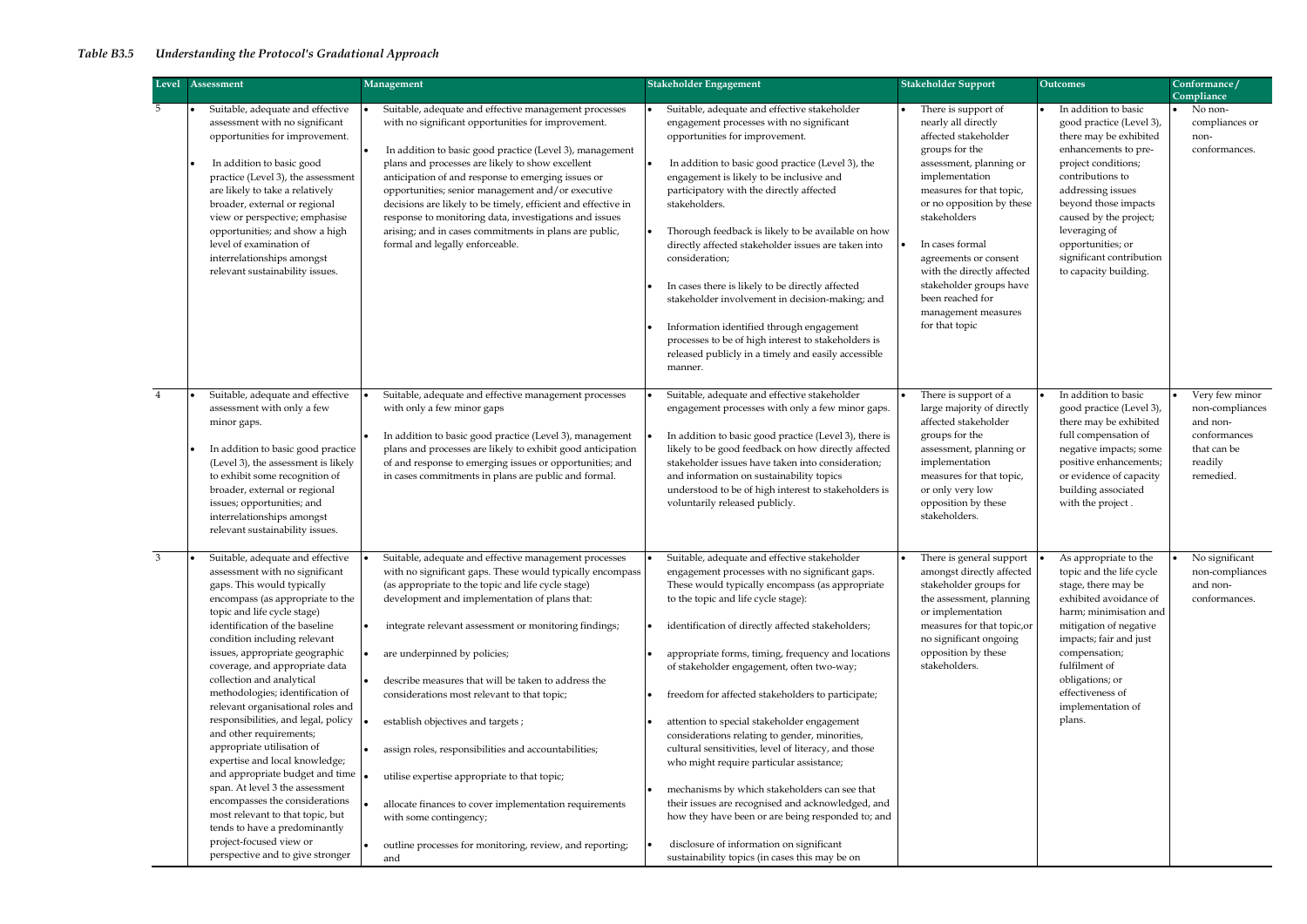|   | Level Assessment                                                                           | Management                                                                                       | <b>Stakeholder Engagement</b>                                                                                   | <b>Stakeholder Support</b>                                                                                                                                                         | <b>Outcomes</b>                                                                                                                                                                             | Conformance /<br>Compliance                                             |
|---|--------------------------------------------------------------------------------------------|--------------------------------------------------------------------------------------------------|-----------------------------------------------------------------------------------------------------------------|------------------------------------------------------------------------------------------------------------------------------------------------------------------------------------|---------------------------------------------------------------------------------------------------------------------------------------------------------------------------------------------|-------------------------------------------------------------------------|
|   | emphasis to impacts and risks<br>than it does to                                           | are periodically reviewed and improved as required.                                              | request).                                                                                                       |                                                                                                                                                                                    |                                                                                                                                                                                             |                                                                         |
| 2 | A significant gap in assessment<br>processes relative to basic good<br>practice (Level 3). | A significant gap in management processes relative to<br>basic good practice (Level 3).          | A significant gap in stakeholder engagement<br>processes relative to basic good practice (Level 3).             | There is support amongst<br>some directly affected<br>stakeholder groups for<br>the assessment, planning<br>or implementation<br>measures for that topic,<br>with some opposition. | • A significant gap<br>relative to basic good<br>practice (Level 3), for<br>example some<br>deterioration in baseline<br>condition.                                                         | A significant<br>$\bullet$<br>non-compliance<br>or non-<br>conformance. |
|   | Significant gaps in assessment<br>processes relative to basic good<br>practice (Level 3).  | There are significant gaps in management processes<br>relative to basic good practice (Level 3). | There are significant gaps in stakeholder<br>engagement processes relative to basic good<br>practice (Level 3). | There is low support<br>amongst directly affected<br>stakeholder groups for<br>the assessment, planning<br>or implementation<br>measures for that topic,<br>or a majority oppose.  | Significant gaps relative<br>to basic good practice<br>(Level 3), for example<br>deterioration in baseline<br>condition with delay or<br>difficulties in<br>addressing negative<br>impacts. | Significant non-<br>compliances and<br>non-<br>conformances.            |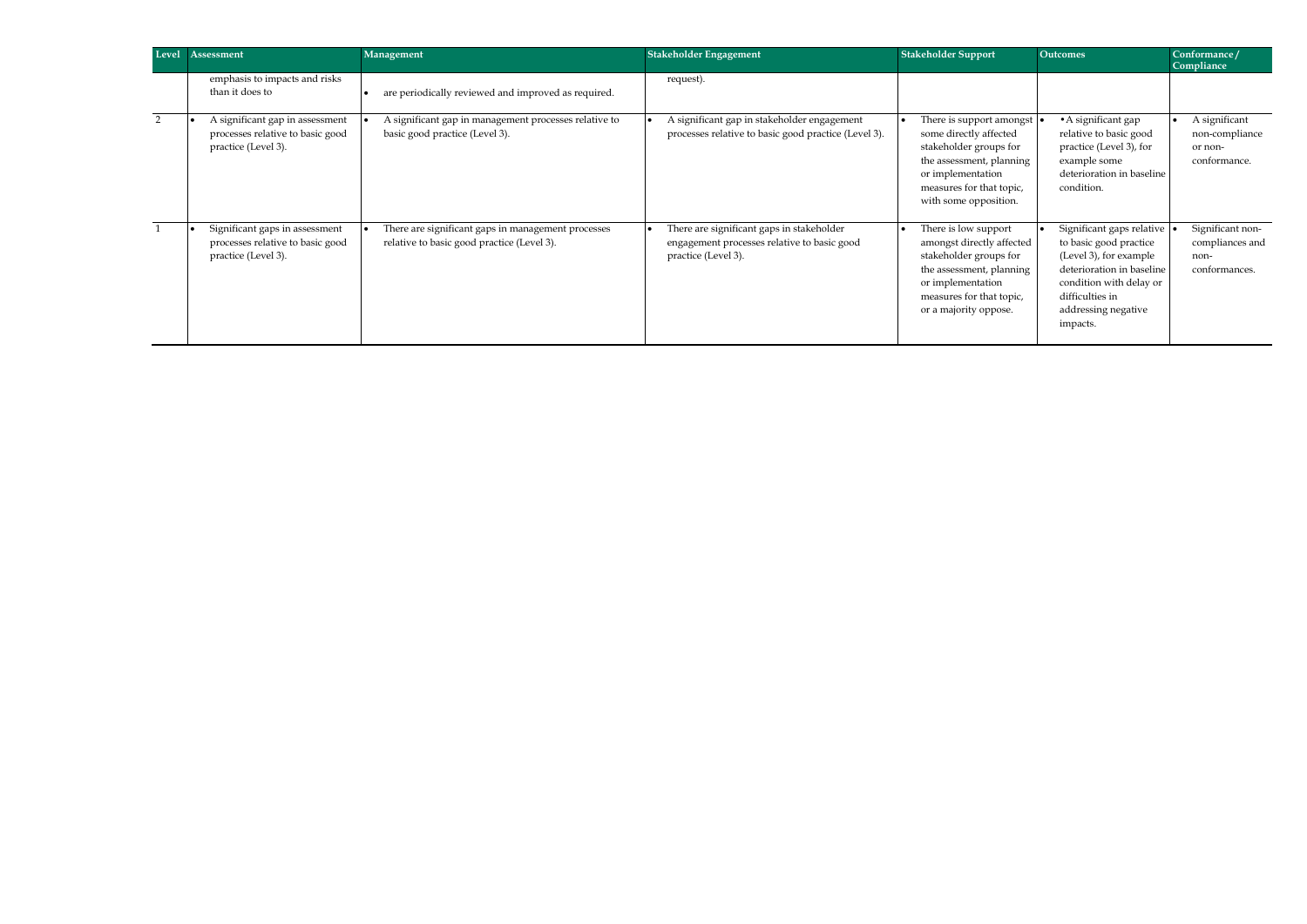## *N3.2.7 Relationship of Scores to Compliance with Regulatory Obligations*

The preparation, implementation and operating phase of a hydropower project are framed by national regulations. First and foremost, a project is expected to comply with the laws and concessions/permits of the government. The Protocol offers a complementary tool, on a voluntary basis and in the spirit of continuous improvement, that identifies opportunities for improvement with respect to sustainability criteria relevant to an international context.

Compliance with relevant regulatory requirements is expected for all projects, and is an essential component of good practice. National or state requirements may be more or less stringent than the Level 3 statements in the Protocol. The Protocol is a globally applicable assessment tool, and makes no judgements on national requirements which are set for reasons of relevance to that country. There may in fact be cases where local law sets out, for example, compensation measures that a proponent should not legally go above or below.

Compliance with regulatory requirements does not equate to a particular scoring level in the Protocol, but should be recorded by the assessor if it is a substantive issue for the assessment.

If a conflict between regulatory requirements and the level of statements in the Protocol arises as a point of issue in the assessment, the assessor should note if the project has met the regulatory requirements for a particular criterion and what these regulatory requirements are with respect to the Protocol specifications, in addition to assigning a scoring level based on the Protocol specifications. Decision-makers will then be able to determine their own views on this information.

## *Presenting the Results*

Based on the Protocol assessment, a report is developed. A formal template for reporting and presentation of results will be developed in the future, based on review of application experience as well as better understanding of the needs and interests of utilising organisations. Analysis of areas of strength, weakness and opportunity, and recommendations for the project, could be included if this has been specifically requested for the assessment report.

The emphasis is not on an overall single score or a pass/fail for a project, but rather on provision of a sustainability profile for the project accompanied by information that assists in systematically analysing and understanding the strengths, weaknesses and pathways towards improvement.

In provision of a summary table and diagram, the scores are presented to show topic by topic performance and are not aggregated. If a topic is Not Relevant or is Not Scored, it is shown as such in the report, summary table and summary figure. A simple bar chart, histogram or webgram could work well for a summary figure. Averaging, totalling, or calculating percentages